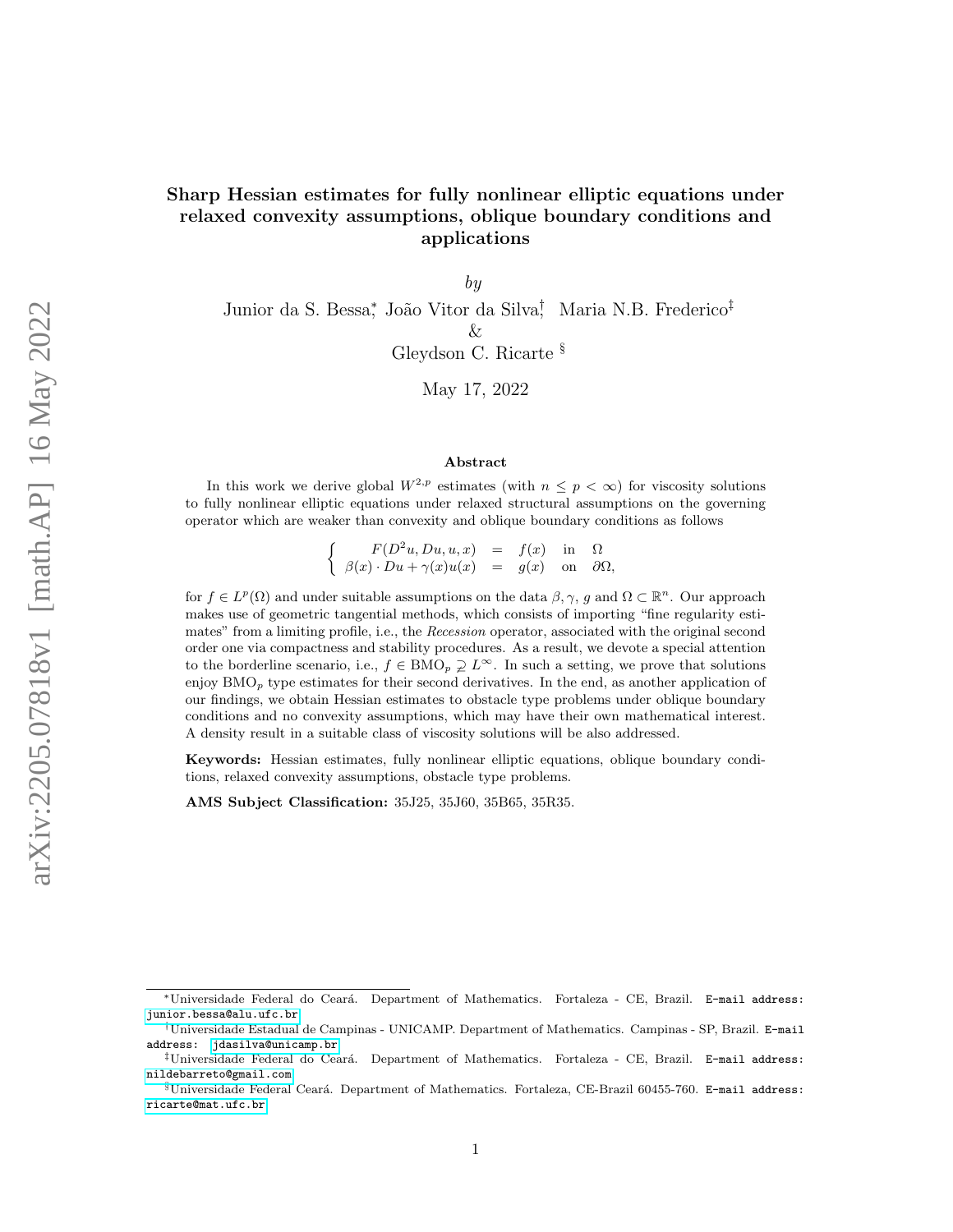# 1 Introduction

In this manuscript, we study global  $W^{2,p}$  estimates (with  $n \leq p < \infty$ ) for viscosity solutions to fully nonlinear elliptic equations of the form

(1.1) 
$$
\begin{cases} F(D^2u, Du, u, x) = f(x) & \text{in } \Omega \\ B(x, u, Du) = g(x) & \text{on } \partial\Omega, \end{cases}
$$

where

<span id="page-1-0"></span>
$$
\mathcal{B}(x, u, Du) = \beta(x) \cdot Du + \gamma(x)u(x)
$$

is the oblique boundary condition,  $\Omega \subset \mathbb{R}^n$  a bounded domain with regular boundary and data f,  $g, \beta$  and  $\gamma$  under appropriate conditions to be clarified soon.

Throughout this work  $F: Sym(n) \times \mathbb{R}^n \times \mathbb{R} \times \Omega \to \mathbb{R}$  is assumed to be a second order operator with uniformly elliptic structure, i.e., there exist *ellipticity constants*  $0 < \lambda < \Lambda < \infty$  such that

(1.2) 
$$
\lambda \|Y\| \le F(X+Y,\varsigma,s,x) - F(X,\varsigma,s,x) \le \Lambda \|Y\|
$$

for every  $X, Y \in Sym(n)$  with  $Y \geq 0$  (in the usual partial ordering on symmetric matrices) and  $(s, s, x) \in \mathbb{R}^n \times \mathbb{R} \times \Omega$ . Moreover, our approach does not impose any extra regularity assumption on nonlinearity F, e.g. concavity, convexity or smoothness hypothesis (cf. [\[8\]](#page-31-0), [\[9\]](#page-31-1), [\[33\]](#page-32-0) and [\[41\]](#page-33-0) for classical and modern references). As a matter of fact, we obtain global  $W^{2,p}$ -estimates, i.e.,

$$
\|u\|_{W^{2,p}(\Omega)} \leq \mathrm{C}(\verb"universal") \left( \|u\|_{L^{\infty}(\Omega)} + \|f\|_{L^p(\Omega)} + \|g\|_{C^{1,\alpha}(\partial\Omega)} \right)
$$

(with  $n \leq p \leq \infty$  and some  $\alpha \in (0,1)$ ) for viscosity solutions to [\(1.1\)](#page-1-0) under relaxed convexity assumptions on governing operator (cf. [\[26\]](#page-32-1), [\[35\]](#page-32-2) and [\[44\]](#page-33-1) for modern results) – a sort of asymptotic convexity condition at infinity on F.

To do this concept more precise, we introduce the notion of Recession operator, whose terminology comes from Giga-Sato's work [\[21\]](#page-32-3) on theory of Haminton-Jacobi PDEs.

<span id="page-1-3"></span>**Definition 1.1 (Recession profile).** We say that  $F(X, \varsigma, s, x)$  is asymptotically fully nonlinear elliptic operator if there exists a uniformly elliptic operator  $F^{\sharp}(\mathbf{X}, \varsigma, s, x)$ , designated the *Recession* operator, such that

<span id="page-1-1"></span>
$$
(R.O.)\qquad \qquad F^{\sharp}(X,\varsigma,s,x) := \lim_{\tau \to 0^+} \tau \cdot F\left(\frac{1}{\tau}X,\varsigma,s,x\right)
$$

for all  $X \in \text{Sym}(n)$ ,  $\varsigma \in \mathbb{R}^n$ ,  $s \in \mathbb{R}$  and  $x \in \Omega$ .

For instance, by way of illustration such a limiting profile ([R.O.](#page-1-1)) appears naturally in singularly perturbed free boundary problems ruled by fully nonlinear equations, whose Hessian of solutions blows-up through the phase transition of the model, i.e.,  $\partial \{u^{\varepsilon} > \varepsilon\}$ , where  $u^{\varepsilon}$  satisfies in the viscosity sense

<span id="page-1-2"></span>
$$
F(D^2u^{\varepsilon}, Du^{\varepsilon}, x) = \mathcal{Q}_0(x) \frac{1}{\varepsilon} \zeta \left(\frac{u^{\varepsilon}}{\varepsilon}\right).
$$

For such approximations, we have  $0 < Q_0 \in C^0(\overline{\Omega})$ ,  $0 \le \zeta \in C^{\infty}(\mathbb{R})$  with supp  $\zeta = [0,1]$ . For this reason, in the above model the limiting free boundary condition is governed by the  $F^{\sharp}$  rather than F, i.e.,

$$
F^{\sharp}(z_0, \nabla u(z_0) \otimes \nabla u(z_0)) = 2\mathbf{T}, \quad z_0 \in \partial \{u_0 > 0\}
$$

in some appropriate viscosity sense, for a certain total mass  $T > 0$  (cf. [\[37,](#page-32-4) Section 6] for some enlightening example and details).

Additionally, limit profiles like ([R.O.](#page-1-1)) also appears in higher order convergence rates in periodic homogenization of fully nonlinear uniformly parabolic Cauchy problems with rapidly oscillating initial data as follows

$$
\begin{cases} \n\frac{d}{dt} u^{\varepsilon}(x,t) = \frac{1}{\varepsilon^{2}} F(\varepsilon^{2} D^{2} u^{\varepsilon}, x, t, \frac{x}{\varepsilon}, \frac{t}{\varepsilon}) & \text{in } \mathbb{R}^{n} \times (0, T) \\
u^{\varepsilon}(x, 0) = g(x, \frac{x}{\varepsilon}) & \text{on } \mathbb{R}^{n}\n\end{cases}
$$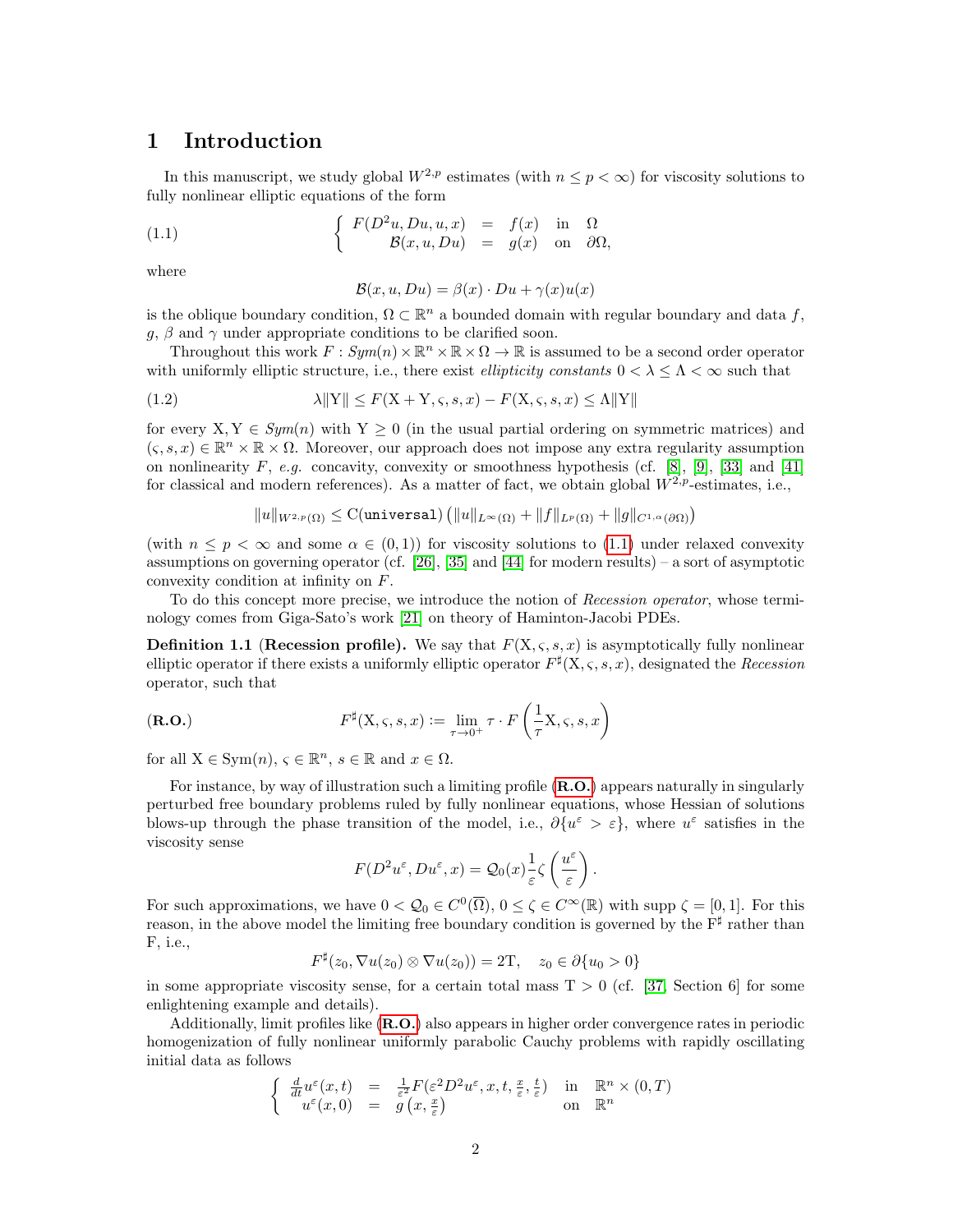In such a context

$$
\frac{1}{\varepsilon^2} F(\varepsilon^2 P, x, t, y, s) \to F^{\sharp}(\mathcal{P}, x, t, y, s) \quad \text{as} \quad \varepsilon \to 0^+,
$$

uniformly for all  $(P, x, t, y, s) \in (\text{Sym}(n) \setminus \{O_{n \times n}\}) \times \mathbb{R}^n \times [0, T] \times \mathbb{T}^n \times \mathbb{T}$  (see [\[23\]](#page-32-5)). As a result, there exists a unique function  $v : \mathbb{R}^n \times [0,T] \times \mathbb{T}^n \times [0,\infty) \to \mathbb{R}$  such that  $v(x,t,\cdot,\cdot)$  is a viscosity solution to

$$
\begin{cases}\n\frac{d}{ds}v(y,s) = F^{\sharp}(D_y^2v, x, t, y, s) & \text{in } \mathbb{T}^n \times (0, \infty) \\
v(x, t, y, 0) = g(y, x) & \text{on } \mathbb{T}^n\n\end{cases}
$$

From now on, the crucial idea will be imposed  $F^{\sharp}$  enjoys a sort of good structural properties (e.g convexity/concavity or suitable a priori estimates). At this point, by making use of a geometric tangential analysis, we may to access such a good regularity properties, and in a suitable manner, transfer such estimates to solutions of the original operator via compactness and stability processes.

It is worth to stress that convexity assumptions with respect to the second order derivatives play an essential role in obtaining a number of regularity issues in fully nonlinear elliptic models, e.g. Calderón-Zygmung estimates [\[8\]](#page-31-0), Schauder type estimates [\[9\]](#page-31-1) and higher estimates in some nonlinear models [\[18\]](#page-31-2), [\[24\]](#page-32-6), [\[45\]](#page-33-2) and [\[46\]](#page-33-3), and free boundary problems [\[13\]](#page-31-3), [\[14\]](#page-31-4), [\[19\]](#page-31-5) and [\[38\]](#page-32-7) just to mention a few. Nevertheless, it is not a trivial task to assure that such regularity issues hold true to problems like [\(1.1\)](#page-1-0) driven by operators satisfying the structure ([R.O.](#page-1-1)). For instance, consider perturbations of Bellman operators of the form

$$
\begin{cases}\nF(X,\varsigma,s,x) := \inf_{\iota \in \mathcal{A}} \left( -\sum_{i,j=1}^n a_{ij}^{\iota}(x) X_{ij} + \sum_{i=1}^n b_i^{\iota}(x) . \varsigma_i + c^{\iota}(x) s \right) + \sum_{i=1}^n \arctg(1 + \lambda_i(X)) = f(x) & \text{in} \quad \Omega \\
0 & \mathcal{B}(x,s,\varsigma) = g(x) & \text{on} \quad \partial \Omega,\n\end{cases}
$$

where  $(\lambda_i(X))_{i=1}^n$  are eigenvalues of the matrix  $X \in \text{Sym}(n)$ ,  $b_i, c^i : \Omega \to \mathbb{R}$  are real functions for each  $\iota \in \hat{\mathcal{A}}$  (for  $\hat{\mathcal{A}}$  any set of index), and  $(a_{ij}^{\iota}(x))_{i,j=1}^{n} \subset C^{0,\alpha}(\Omega)$  have eigenvalues in  $[\lambda, \Lambda]$  for each  $x \in \Omega$  and  $\iota \in \hat{\mathcal{A}}$ . Thus, it is easy to check that such operators are neither concave nor convex. However, its Recession profile ([R.O.](#page-1-1)) inherits good structure properties, i.e.,

$$
\begin{cases}\nF^{\sharp}(D^2\mathfrak{h}, D\mathfrak{h}, \mathfrak{h}, x) = \inf_{\iota \in \mathcal{A}} \left( -\sum_{i,j=1}^n a_{ij}^{\iota}(x)\mathfrak{h}_{ij} \right) = 0 & \text{in } \Omega \\
B(x, \mathfrak{h}, D\mathfrak{h}) = g(x) & \text{on } \partial\Omega,\n\end{cases}
$$

which is a convex operator, thereby enjoying higher regularity estimates in face of Evans-Krylov-Trudinger's type theory (with oblique boundary conditions) addressed in [\[16,](#page-31-6) Theorem 2.4.], [\[29,](#page-32-8) Theorem 1.3], [\[31,](#page-32-9) Theorem 5.4], [\[39,](#page-32-10) §8], [\[40,](#page-33-4) Theorem 3.3] and [\[34,](#page-32-11) Theorem 8.3] (see also [\[9,](#page-31-1) Chapter 6], [\[18\]](#page-31-2), [\[24\]](#page-32-6), [\[45\]](#page-33-2) and [\[46\]](#page-33-3) for local estimates), i.e., for some  $\alpha \in (0,1)$  and  $\Omega' \subset\subset \Omega \cup \Gamma$ - with  $C^{1,\alpha} \ni \Gamma \subset \partial \Omega, \beta, \gamma, g \in C^{1,\alpha}(\overline{\Gamma}),$  there holds

$$
(1.3) \qquad \|\mathfrak{h}\|_{C^{2,\alpha}(\overline{\Omega'})}\leq \mathrm{C}\left(n,\lambda,\Lambda,\alpha,\|a_{ij}^{\iota}\|_{C^{0,\alpha}(\Omega)},\|\beta\|_{C^{1,\alpha}(\overline{\Gamma})},\|\gamma\|_{C^{1,\alpha}(\overline{\Gamma})},\Omega',\Omega\right)\left(\|\mathfrak{h}\|_{L^{\infty}(\Omega)}+\|g\|_{C^{1,\alpha}(\overline{\Gamma})}\right).
$$

Heuristically, if the "limiting profile" in  $(R.O.)$  $(R.O.)$  $(R.O.)$  there exists point-wisely and fulfils a suitable a priori estimate like [\(1.3\)](#page-1-2), then a  $W^{2,p}$ –regularity theory to [\(1.1\)](#page-1-0) holds true up to the boundary via geometric tangential methods (cf. [\[6\]](#page-31-7), [\[12\]](#page-31-8) and [\[35\]](#page-32-2)).

Therefore, one of the main purposes in this work is establishing sharp Hessian estimates for problems enjoying a regular asymptotically elliptic property as ([R.O.](#page-1-1)) on the governing operator in [\(1.1\)](#page-1-0), as well as present a number of applications in related analysis themes and free boundary problems of obstacle type.

Historically, the notion the asymptotically regular problem dates back to Chipot-Evans' work [\[11\]](#page-31-9) in the context of certain problems in the calculus of variations. Since then there have been an increasing research interest in such class of problems and their related topics, see [\[7\]](#page-31-10), [\[20\]](#page-31-11), [\[36\]](#page-32-12), [\[42\]](#page-33-5), [\[43\]](#page-33-6) for an incomplete list of contributions. However, to the best of our knowledge, there is no investigation on such boundary asymptotic qualitative estimates of general problems like [\(1.1\)](#page-1-0) and their intrinsic connections and applications in Analysis of PDEs and Free Boundary Problems.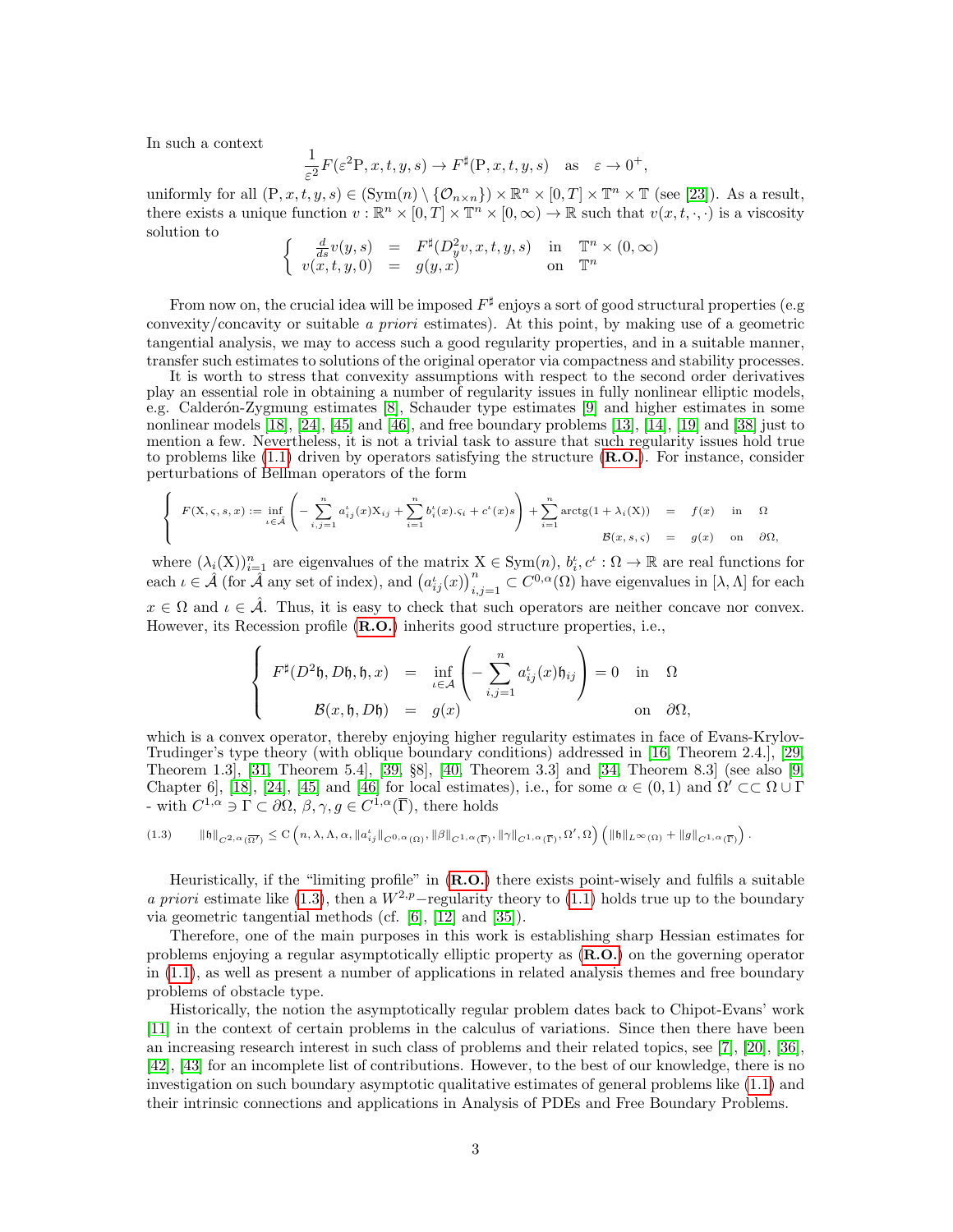#### 1.1 Assumptions and main results

For a given  $r > 0$ , we denote by  $B_r(x)$  the ball of radius r centered at  $x = (x', x_n) \in \mathbb{R}^n$ , where  $x' = (x_1, x_2, \ldots, x_{n-1}) \in \mathbb{R}^{n-1}$ . We write  $B_r = B_r(0)$  and  $B_r^+ = B_r \cap \mathbb{R}_+^n$ . Also, we write  $T_r := \{(x', 0) \in \mathbb{R}^{n-1} : |x'| < r\}$  and  $T_r(x_0) := T_r + x'_0$  where  $x'_0 \in \mathbb{R}^{n-1}$ . Finally, Sym $(n)$  will denote the set of all  $n \times n$  real symmetric matrices.

Throughout this manuscript, we will assume the following assumptions:

(A1) (**Structural conditions**) We assume that  $F \in C^0(\text{Sym}(n), \mathbb{R}^n, \mathbb{R}, \Omega)$ . Moreover, there are constants  $0 < \lambda \leq \Lambda$ ,  $\sigma \geq 0$  and  $\xi \geq 0$  such that

$$
\mathscr{P}_{\lambda,\Lambda}^{-}(X-Y) - \sigma|q_1 - q_2| - \xi|r_1 - r_2| \leq F(X, q_1, r_1, x) - F(Y, q_2, r_2, x)
$$
  
(1.4) 
$$
\leq \mathscr{P}_{\lambda,\Lambda}^{+}(X-Y) + \sigma|q_1 - q_2| + \xi|r_1 - r_2|
$$

for all  $X, Y \in Sym(n)$ ,  $q_1, q_2 \in \mathbb{R}^n$ ,  $r_1, r_2 \in \mathbb{R}$ ,  $x \in \Omega$ , where

$$
(1.5) \qquad \mathscr{P}_{\lambda,\Lambda}^{+}(X) := \Lambda \sum_{e_i > 0} e_i + \lambda \sum_{e_i < 0} e_i \quad \text{and} \quad \mathscr{P}_{\lambda,\Lambda}^{-}(X) := \Lambda \sum_{e_i < 0} e_i + \lambda \sum_{e_i > 0} e_i,
$$

are the *Pucci's extremal operators* and  $e_i = e_i(X)$   $(1 \leq i \leq n)$  denote the eigenvalues of X.

- (A2) (Regularity of the data) The data satisfy  $f \in C^{0}(\Omega) \cap L^{p}(\Omega)$  for  $n \leq p < \infty$ ,  $g, \gamma \in$  $C^0(\partial\Omega)$  with  $\gamma \leq 0$  and  $\beta \in C^0(\partial\Omega;\mathbb{R}^n)$  with  $\|\beta\|_{L^{\infty}(\partial\Omega)} \leq 1$  and there exists a positive constant  $\mu_0$  such that  $\beta \cdot \overrightarrow{n} \geq \mu_0$ , where  $\overrightarrow{n}$  is the outward normal vector of  $\Omega$ .
- (A3) (Continuous coefficients in the  $L^p$ -average sense) According to [\[10\]](#page-31-12) for a fixed  $x_0 \in \Omega$ , we define the quantity:

$$
\psi_{F^{\sharp}}(x; x_0) := \sup_{\mathbf{X} \in \text{Sym}(n)} \frac{|F^{\sharp}(\mathbf{X}, 0, 0, x) - F^{\sharp}(\mathbf{X}, 0, 0, x_0)|}{\|\mathbf{X}\| + 1},
$$

which measures the oscillation of the coefficients of  $F$  around  $x_0$ . Furthermore, for notation purposes, we shall often write  $\psi_F(x,0) = \psi_F(x)$ . Finally, the mapping  $\Omega \ni x \mapsto F^{\sharp}(X,0,0,x)$ is assumed to be Hölder continuous function (in the  $L^p$ -average sense) for every  $X \in Sym(n)$ . This means that, there exist universal constants<sup>[1](#page-3-0)</sup>  $\hat{\alpha} \in (0,1)$ ,  $\theta_0 > 0$  and  $0 < r_0 \leq 1$  such that

$$
\left(\oint_{\mathcal{B}_r(x_0)\cap\Omega} \psi_{F^\sharp}(x,x_0)^p dx\right)^{1/p} \leq \theta_0 r^{\hat{\alpha}}
$$

for  $x_0 \in \overline{\Omega}$  and  $0 < r \leq r_0$ .

(A4) ( $C^{1,1}$  a priori estimates) We shall assume that the recession operator  $F^{\sharp}$  there exists and fulfils a up-to-the boundary  $C^{1,1}$  a priori estimates, i.e., for  $x_0 \in B_1^+$  and  $g_0 \in C^{1,\alpha}(\mathcal{T}_1)$  (for some  $\alpha \in (0,1)$ , there exists a solution  $\mathfrak{h} \in C^{1,1}(\mathbb{B}_1^+) \cap C^0(\mathbb{B}_1^+)$  of

$$
\left\{\begin{array}{ccc}F^{\sharp}(D^2\mathfrak{h},x_0)&=&0&\text{in}&\mathrm{B}_1^+\\ \mathcal{B}(x,w,D\mathfrak{h})&=&g_0(x)&\text{on}&\mathrm{T}_1\end{array}\right.
$$

such that

$$
\|\mathfrak{h}\|_{C^{1,1}\left(\overline{\mathrm{B}^{+}_{\frac{1}{2}}}\right)} \le \mathrm{C}_1(\verb"universal") \left(\|\mathfrak{h}\|_{L^{\infty}(\mathrm{B}^+_1)} + \|g_0\|_{C^{1,\alpha}(\overline{\mathrm{T}_1})}\right)
$$

for some constant  $C_1 > 0$ .

<span id="page-3-0"></span><sup>&</sup>lt;sup>1</sup>Throughout this work, a constant is said to be *universal* if it depends only on  $n, \lambda, \Lambda, p, \mu_0, ||\gamma||_{C^{1,\alpha}(\partial\Omega)}$  and  $\|\beta\|_{C^{1,\alpha}(\partial\Omega)}$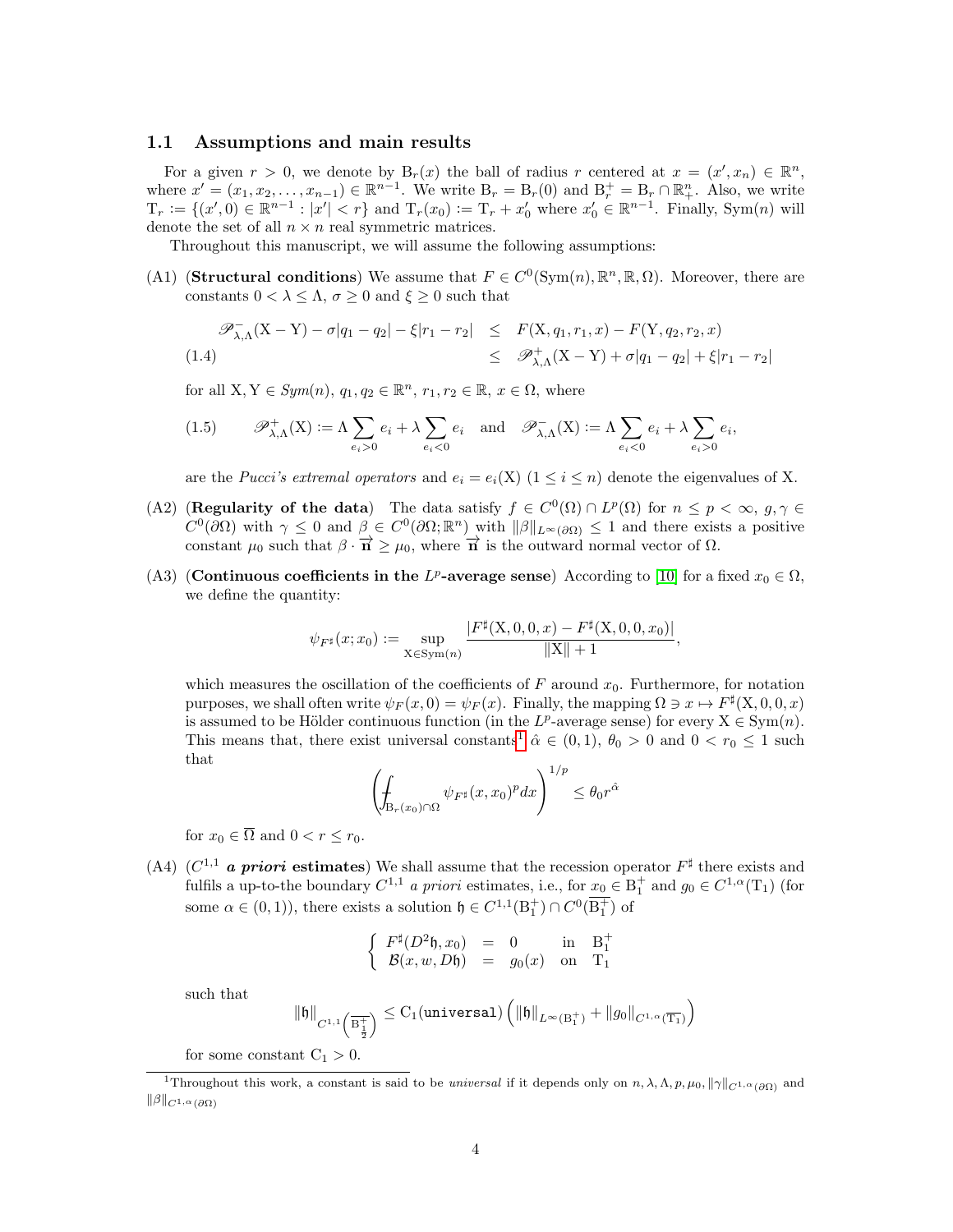From now on, an operator fulfilling (A1) will be called  $(\lambda, \Lambda, \sigma, \xi)$ −elliptic operator. Furthermore, we shall always assume the normalization condition:  $F(\mathcal{O}_{n\times n}, \vec{O}, 0, x) = 0$  for all  $x \in \Omega$ , which is not restrictive, because one can to reduce the problem in order to check it.

We now state our first main result, which endures global  $W^{2,p}$  estimates for viscosity solutions to asymptotically fully nonlinear equations.

<span id="page-4-1"></span>Theorem 1.2 ( $W^{2,p}$  estimates under oblique boundary conditions). Let  $n \leq p < \infty$ ,  $\Omega \subset \mathbb{R}^n$ ,  $\partial \Omega \in C^{2,\alpha}, \beta, \gamma, g \in C^{1,\alpha}(\partial \Omega)$  (for some  $\alpha \in (0,1)$ ) and u be an  $L^p$ -viscosity solution of [\(1.1\)](#page-1-0). Further, assume that structural assumptions  $(A1)-(A4)$  are in force. Then, there exists a constant  $C = C(n, \lambda, \Lambda, p, \mu_0, \|\gamma\|_{C^{1,\alpha}(\partial\Omega)}, \|\beta\|_{C^{1,\alpha}(\partial\Omega)}, \|\partial\Omega\|_{C^{1,1}}) > 0$  such that  $u \in W^{2,p}(\Omega)$ . Furthermore, the following estimate holds true

<span id="page-4-3"></span>
$$
(1.6) \t\t\t ||u||_{W^{2,p}(\Omega)} \leq C \cdot (||u||_{L^{\infty}(\Omega)} + ||f||_{L^{p}(\Omega)} + ||g||_{C^{1,\alpha}(\partial\Omega)}).
$$

We also supply a sharp estimate in the scenery that f exceeds the scope of  $L^{\infty}$  functions. Precisely, our second result concerns BMO type a priori estimates for second derivatives provided the RHS of [\(1.1\)](#page-1-0) is a BMO function and  $F^{\sharp}$  enjoys classical a priori estimates.

In contrast to the assumptions on Section [2,](#page-9-0) we will assume, for the next Theorem, the following hypothesis on  $F^{\sharp}$ :

 $(A4)^*$  (**Higher a priori estimates**)  $F^{\sharp}$  fulfils a  $C^{2,\psi}$  a priori estimate up to the boundary, for some  $\psi \in (0, 1)$ , i.e., for any  $g_0 \in C^0(\mathbb{B}^+_1) \cap C^{1,\psi}(\mathbb{T}_1)$ ,  $\beta \in C^{1,\psi}(\mathbb{T}_1)$ , there exists  $C_* > 0$ , depending only on universal parameters, such that any viscosity solution of

$$
\left\{ \begin{array}{rcll} F^\sharp(D^2\mathfrak{h},0,0,x)&=&0&\text{in}&\mathrm{B}_1^+,\\ \beta\cdot D\mathfrak{h}&=&g_0(x)&\text{on}&\mathrm{T}_1. \end{array} \right.
$$

belong to  $C^{2,\psi}(\mathbf{B}_1^+) \cap C^0(\overline{\mathbf{B}_1^+})$  and fulfils

$$
\|\mathfrak{h}\|_{C^{2,\psi}\left(\overline{\mathrm{B}^{+}_{\rho}}\right)} \leq \frac{\mathrm{C}_{*}}{\rho^{2+\psi}} \left( \|\mathfrak{h}\|_{L^{\infty}(\mathrm{B}^{+}_{1})} + \|g_{0}\|_{C^{1,\psi}(\overline{\mathrm{T}_{1}})} \right) \ \ \forall \ 0 < \rho \ll 1.
$$

**Definition 1.3.** For a function  $f \in L^1_{loc}(\mathbb{R}^n)$   $x_0 \in \Omega$  and  $\rho > 0$  we define  $(f)_{x_0,\rho}$  by

$$
(f)_{x_0,\rho} := \int_{\mathcal{B}_{\rho}(x_0)\cap\Omega} f(x)dx.
$$

Moreover, when  $x_0 = 0$  we will denote  $(f)_{\rho}$  by simplicity.

<span id="page-4-0"></span>An  $f \in L^1_{loc(\Omega)}$  is a function of p-bounded mean oscillation, in short  $f \in p-BMO(\Omega)$ , if

$$
(1.7) \t\t ||f||_{p-BMO(\Omega)} := \sup_{\substack{\mathcal{B}_\rho \subseteq \Omega \\ x_0 \in \Omega}} \left( \int_{\mathcal{B}_\rho(x_0) \cap \Omega} |f(x) - (f)_{x_0, \rho}|^p dx \right)^{\frac{1}{p}} \leq C(\text{universal}),
$$

for a constant  $C > 0$ . Such functions equipped with the norm  $(1.7)$  define a Banach space.

### <span id="page-4-2"></span>Theorem 1.4 (Boundary  $p$ -BMO type estimates). Let u be an  $L^p$ -viscosity solution to

$$
\left\{\begin{array}{rcl} F(D^2u,Du,u,x)&=&f(x) \quad in\quad \mathcal{B}_1^+ \\ \beta \cdot Du&=&g(x) \quad on\quad \mathcal{T}_1, \end{array}\right.
$$

where  $f \in p\text{-}BMO(\mathbb{B}_1^+) \cap L^p(\mathbb{B}_1^+)$ , for some  $n \leq p \leq \infty$ . Assume further that assumptions (A1)-(A3) and  $(A4)^*$  are in force. Then,  $D^2u \in p\text{-}BMO(\mathbb{B}_1^+)$ , Moreover, the following estimate holds

<span id="page-4-4"></span>
$$
(1.8)\qquad \left\|D^{2}u\right\|_{p-BMO\left(\overline{\mathbf{B}^{+}_{\frac{1}{2}}}\right)} \leq \mathcal{C}\left(n,\lambda,\Lambda,p,\mathcal{C}_{*},\mu_{0},\left\|\beta\right\|_{C^{1,\alpha}(\overline{\mathbf{T}_{1}})}\right)\left(\left\|u\right\|_{L^{\infty}(\mathbf{B}^{+}_{1})}+\left\|g\right\|_{C^{1,\alpha}(\overline{\mathbf{T}_{1}})}+\left\|f\right\|_{p-BMO\left(\mathbf{B}^{+}_{1}\right)}\right).
$$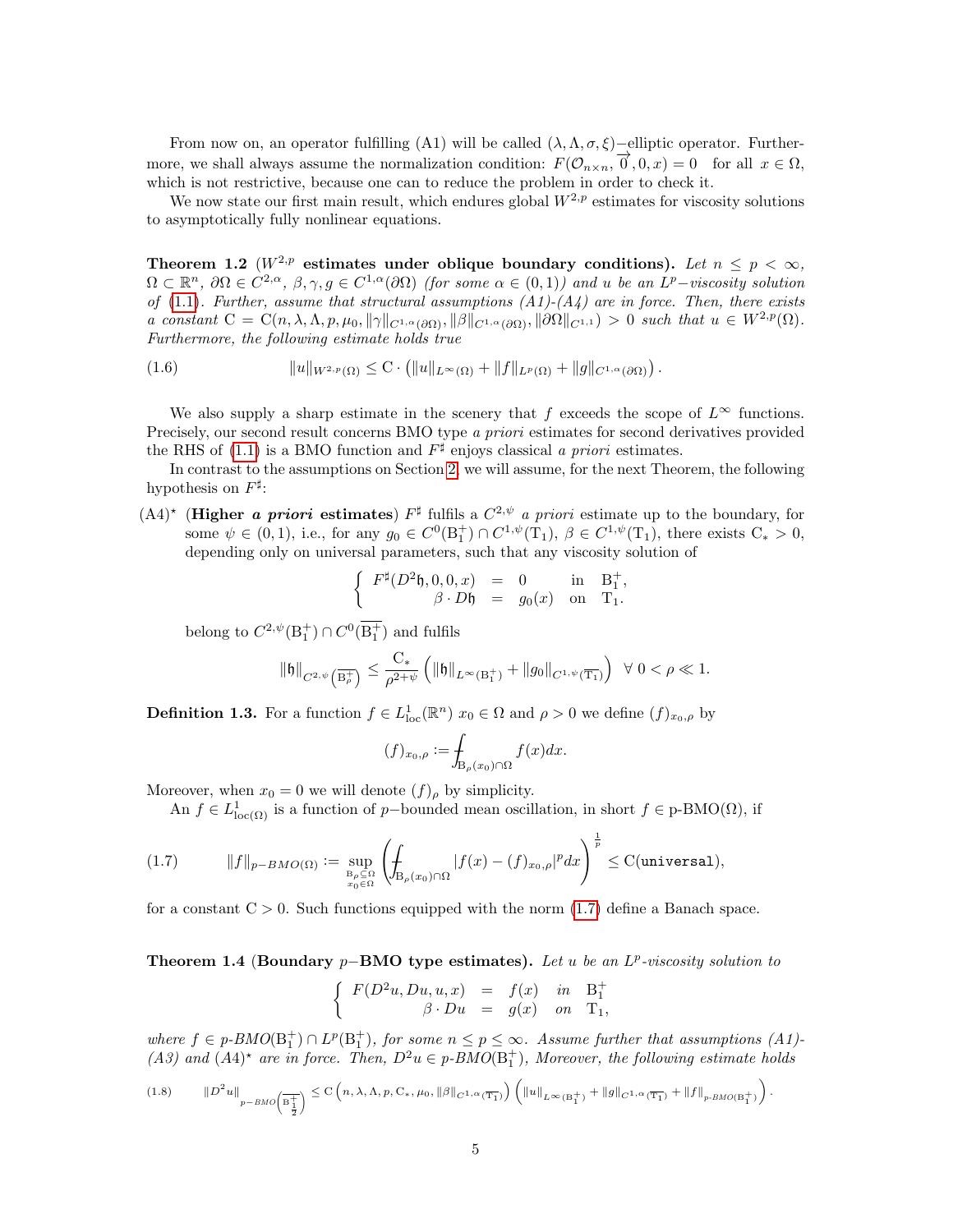Remark 1.5 ( $C^{1,\text{Log-Lip}}$  estimates). Since viscosity solutions to [\(1.1\)](#page-1-0) enjoy a Hessian control in the  $L^p$  – average sense, then by invoking the embedding result from [\[1,](#page-30-0) Lemma 1], we may establish  $C^{1,\text{Log-Lip}}$  type estimates: Let  $h: \text{B}_1^+ \to \mathbb{R}$  be a function such that locally  $D_{ij}h \in BMO_p(\text{B}_1^+)$  for all  $1 \leq i, j \leq n$ . Then,  $h \in C_{loc}^{1, \text{Log-Lip}}(\mathcal{B}_1^+)$ . In other words,

$$
\sup_{\rho\in(0,1)}\sup_{z\in\partial\Omega}\sup_{\mathrm{B}_\rho(z)\cap\Omega}\frac{|u(x)-[u(z)+Du(z)\cdot(x-z)]|}{\rho^2\ln\rho^{-1}}\leq \hat{\mathrm{C}}\cdot\Big(\|u\|_{L^\infty(\Omega)}+\|g\|_{C^{1,\alpha}(\partial\Omega)}+\|f\|_{\mathrm{p-BMO}(\Omega)}\Big)\,,
$$

for some constant  $\hat{C} = \hat{C}(n, \lambda, \Lambda, p, C_*, \mu_0, \|\beta\|_{C^{1,\alpha}(\overline{T_1})}, \|\partial\Omega\|_{C^{1,1}})$  (cf. [\[12,](#page-31-8) Theorem 5.2] for related boundary estimates).

We would like to mention that although our manuscript has been strongly motivated by recent works [\[2\]](#page-30-1), [\[12\]](#page-31-8) and [\[35\]](#page-32-2), our approach has required a sort of non-trivial adaptations due to the presence of a non-homogeneous oblique boundary condition and the asymptotic nature of limiting operator. Furthermore, different from [\[48\]](#page-33-7), our findings also provide further quantitative appli-cations, such as BMO type estimates (see Sect. [4\)](#page-22-0),  $W^{2,p}$ -regularity to obstacle type problems under oblique boundary conditions (see Sect. [5\)](#page-26-0) and density results for oblique type problems (see Section [6\)](#page-28-0) via tangential methods. Additionally, our recession profiles [R.O.](#page-1-1) encode more general operators than linear ones as addressed in [\[48\]](#page-33-7) (see also [\[6\]](#page-31-7)). Particularly, our results extend regarding oblique boundary scenario, former results from [\[6\]](#page-31-7), [\[35\]](#page-32-2) and [\[44\]](#page-33-1) (see also [\[12\]](#page-31-8)), and to some extent, those from [\[6\]](#page-31-7), [\[26\]](#page-32-1), [\[27\]](#page-32-13) and [\[48\]](#page-33-7) by making using of techniques adapted to the general framework of the fully nonlinear models under relaxed convexity assumptions and oblique boundary datum.

Finally, we also highlight that Theorems [1.2](#page-4-1) and [1.4](#page-4-2) can be extended to a more general class of models, including fully nonlinear parabolic PDEs. For sake of simplicity and clarity, we have decided to consider just the elliptic scenario in this paper. We pretend study such issues in a forthcoming project.

### 1.2 Applications to obstacle type problems

In closing, we would like to highlight that boundary Hessian estimates are also useful in the context of obstacle type problems. Physically the classical obstacle problem refers to the equilibrium position of an elastic membrane (i.e  $u : \Omega \to \mathbb{R}$ ), whose boundary is held fixed (i.e  $u_{|\partial\Omega} = q$ ), lying above a given obstacle and subject to the action of external forces e.g. friction, tension and/or gravity  $(f : \Omega \to \mathbb{R})$ . More precisely, given an elastic membrane u attached to a fixed boundary  $\partial Ω$  and an obstacle  $φ$ , we seek for the equilibrium position of the membrane when we move it downwards toward the obstacle satisfying:

$$
\left\{\begin{array}{rcl} \Delta u & \leq & f & \text{in the weak sense in} & \Omega \\ \Delta u & = & f & \text{in the weak sense in} & \{u > \varphi\} \\ u & \geq & \varphi & \text{in} & \Omega \end{array}\right.
$$

with  $u - g \in H_0^1(\Omega)$ . We refer [\[4\]](#page-31-13) for Calderón-Zygmund estimates for elliptic and parabolic obstacle problems in non-divergence form (under convex structure) with discontinuous coefficients and irregular obstacles. We must quote [\[30\]](#page-32-14) concerning gradient estimates for obstacle problems of elliptic models (under convex/convex structure) with oblique boundary conditions.

Now, we would also like to focus our attention to the recent work [\[3,](#page-31-14) Theorem 1.1.], where  $W^{2,p}$  estimates for the obstacle problem with oblique boundary conditions

<span id="page-5-0"></span>(1.9) 
$$
\begin{cases}\nF(D^2u, Du, u, x) \leq f(x) & \text{in } \Omega \\
(F(D^2u, Du, u, x) - f)(u - \phi) = 0 & \text{in } \Omega \\
u(x) \geq \phi(x) & \text{in } \Omega \\
\beta \cdot Du + \gamma u = g(x) & \text{on } \partial\Omega\n\end{cases}
$$

for a given obstacle  $\phi \in W^{2,p}(\Omega)$  satisfying  $\beta(x) \cdot D\phi \geq g$  a.e. on  $\partial\Omega$ , have been obtained in the case when F is a convex operator and  $\gamma = g \equiv 0$ .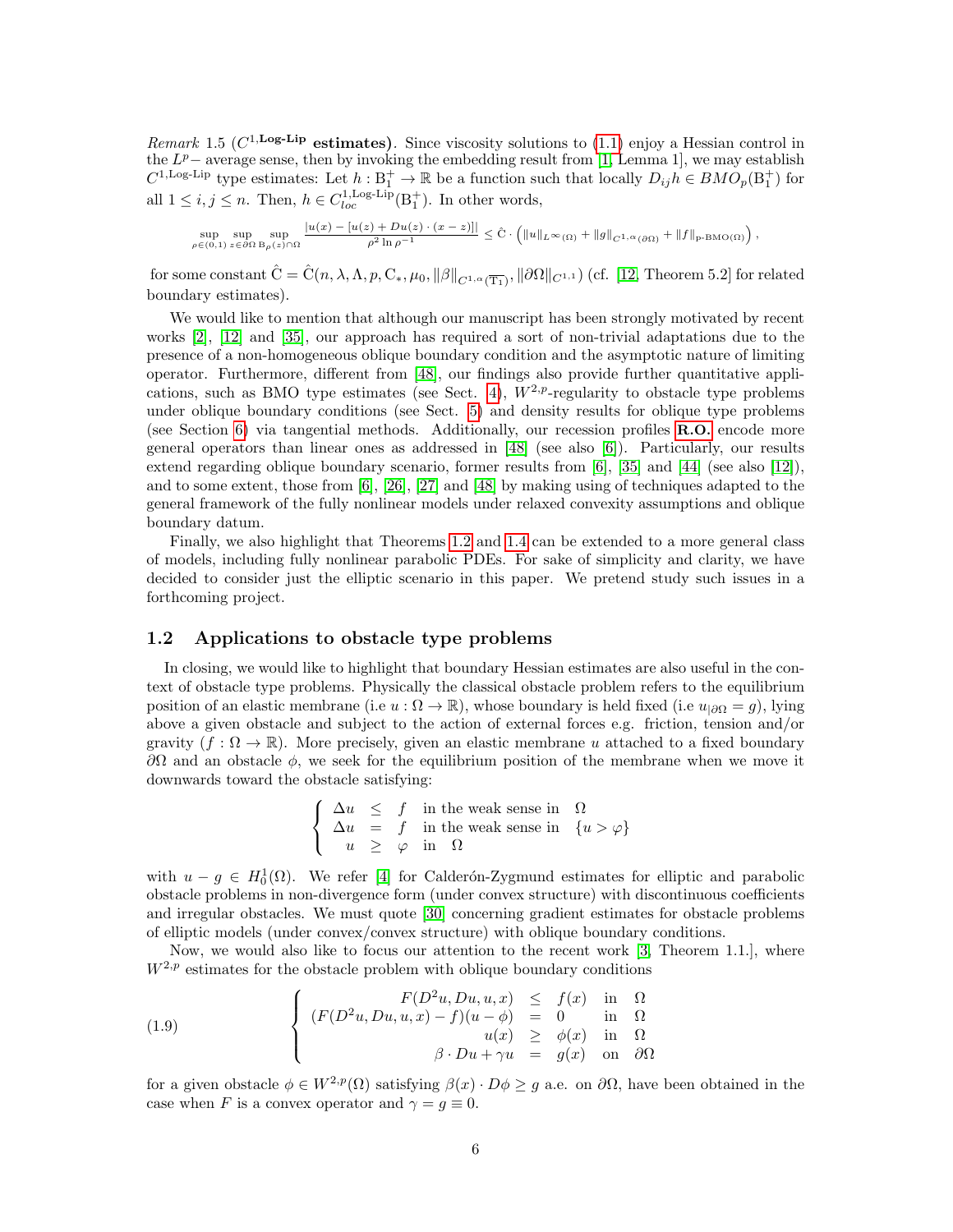Motivated by above problem, we will investigate  $W^{2,p}$  regularity estimates for obstacle type problems [\(1.9\)](#page-5-0) under an asymptotic convexity assumption weaker than convexity and non-homogeneous oblique conditions.

For our purpose, it is necessary to assume the following assumptions:

(A5) There exists a modulus of continuity  $\omega : [0, +\infty) \to [0, +\infty)$  with  $\omega(0) = 0$ , such that

$$
F(X_1, q, r, x_1) - F(X_2, q, r, x_2) \le \omega (|x_1 - x_2|) [(|q| + 1) + \alpha_0 |x_1 - x_2|^2]
$$

holds for any  $x_1, x_2 \in \Omega$ ,  $q \in \mathbb{R}^n$ ,  $r \in \mathbb{R}$ ,  $\alpha_0 > 0$  and  $X_1, X_2 \in \text{Sym}(n)$  satisfying

$$
-3\alpha_0 \begin{pmatrix} \mathrm{Id}_n & 0 \\ 0 & \mathrm{Id}_n \end{pmatrix} \leq \begin{pmatrix} \mathrm{X}_2 & 0 \\ 0 & -\mathrm{X}_1 \end{pmatrix} \leq 3\alpha_0 \begin{pmatrix} \mathrm{Id}_n & -\mathrm{Id}_n \\ -\mathrm{Id}_n & \mathrm{Id}_n \end{pmatrix},
$$

where  $\mathrm{Id}_n$  is the identity matrix.

 $(A6)$  F is a proper operator in the following sense:

$$
d \cdot (r_2 - r_1) \le F(\mathbf{X}, q, r_1, x) - F(\mathbf{X}, q, r_2, x),
$$

for any  $X \in \text{Sym}(n)$ ,  $r_1, r_2 \in \mathbb{R}$ , with  $r_1 \leq r_2$ ,  $x \in \Omega$ ,  $q \in \mathbb{R}^n$ , and some  $d > 0$ .

The previous assumptions are invoked to assure the validity of the Comparison Principle for oblique derivative problems like  $(1.1)$  (see [\[10,](#page-31-12) Theorem 2.10] and [\[32,](#page-32-15) Theorem 7.17]), thereby ensuring the possibility of employing the Perron's Method for viscosity solutions (see Lieberman's Book [\[32,](#page-32-15) Chapter 7.4 and 7.6]).

Finally, our third result addresses a  $W^{2,p}$ -regularity theory for [\(1.9\)](#page-5-0), whose approach does not require any extra regularity assumption on nonlinearity F.

<span id="page-6-0"></span>Theorem 1.6 (Obstacle problems with *oblique* boundary conditions). Let u be an  $L^p$ -viscosity solution of [\(1.9\)](#page-5-0) with  $n < p < \infty$ , where F satisfies the structural assumption (A1)-(A4) and  $(A5)-(A6)$ ,  $\partial\Omega \in C^3$ ,  $f \in L^p(\Omega)$ ,  $\beta \in C^2(\partial\Omega)$  with  $\beta \cdot \overrightarrow{n} \ge \mu_0$  for some  $\mu_0 > 0$ ,  $\phi \in W^{2,p}(\Omega)$ and  $g \in C^{1,\alpha}(\partial\Omega)$  (for some  $\alpha \in (0,1)$ ). Then,  $u \in W^{2,p}(\Omega)$  with the following estimate

$$
(1.10) \t\t\t ||u||_{W^{2,p}(\Omega)} \leq C_0 \cdot (||f||_{L^p(\Omega)} + ||\phi||_{W^{2,p}(\Omega)} + ||g||_{C^{1,\alpha}(\partial\Omega)}).
$$

where  $C_0 = C_0(n, \lambda, \Lambda, p, \mu_0, \sigma, \omega, \|\beta\|_{C^2(\partial\Omega)}, \|\gamma\|_{C^2(\partial\Omega)}, \partial\Omega, \text{diam}(\Omega), \theta_0).$ 

In conclusion, we must stress that similar Hessian estimates hold true for obstacle problems with Dirichlet boundary conditions

$$
\begin{cases}\nF(D^2u, Du, u, x) \leq f(x) & \text{in } \Omega \\
(F(D^2u, Du, u, x) - f)(u - \phi) = 0 & \text{in } \Omega \\
u(x) \geq \phi(x) & \text{in } \Omega \\
u(x) = g(x) & \text{on } \partial\Omega\n\end{cases}
$$

by invoking the related global  $W^{2,p}$  regularity estimates addressed in [\[6,](#page-31-7) Theorem 2.7] and [\[12,](#page-31-8) Theorems 1.1] with following estimate

 $\|u\|_{W^{2,p}(\Omega)} \leq \mathrm{C}(\verb"universal")\cdot\big(\|f\|_{L^p(\Omega)}+\|\phi\|_{W^{2,p}(\Omega)}+\|g\|_{W^{2,p}(\partial\Omega)}\big)\quad\text{for}\quad n$ 

### 1.3 Hessian estimates to models in non-divergence form: State-of-Art

Regularity estimates in Sobolev spaces for nonlinear models have instituted an important chapter in the modern history of elliptic theory of viscosity solutions. Moreover, because of its non-variational nature, obtaining sharp integrability properties of solutions of such elliptic operators have been a demanding work throughout the last decades. One of the most important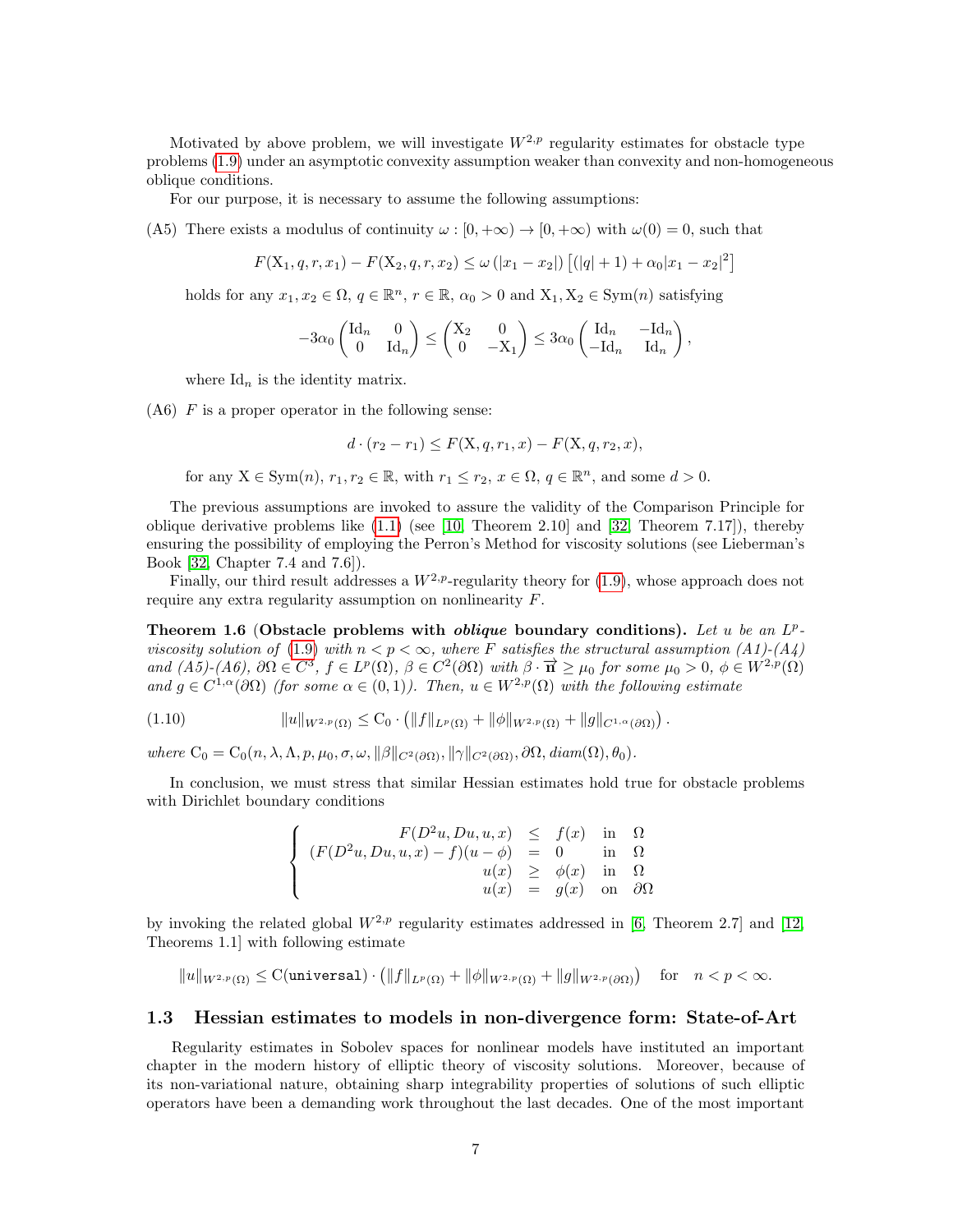issues was on whether  $W^{2,p}$  a priori estimates could be addressed for any fully nonlinear operator, thereby attracting notable efforts by the academic community during the last three decades or more, one remained open up to the advance of modern techniques.

In the seminal work [\[8,](#page-31-0) Theorem 7.1], Caffarelli proved that  $C<sup>0</sup>$ -viscosity solutions to

(1.11) 
$$
F(D^2u, x) = f(x) \text{ in } B_1
$$

satisfy an interior  $W^{2,p}$ –regularity for  $n < p < \infty$ , with the following estimate

<span id="page-7-0"></span>
$$
||u||_{W^{2,p}\left(\mathrm{B}_{\frac{1}{2}}\right)} \leq \mathrm{C}(n,p,\lambda,\Lambda)\left(||u||_{L^{\infty}(\mathrm{B}_{1})}+||f||_{L^{p}(\mathrm{B}_{1})}\right),
$$

provided a small oscillation of  $F(X, x)$  in the variable x and  $C^{1,1}$  a priori estimates for homogeneous equation with "frozen coefficients"  $F(D^2w, x_0) = 0$  are in force. Furthermore, Caffarelli shown that for any  $p \leq n$  there exists a fully nonlinear operator fulfilling the previous hypothesis for which  $W^{2,p}$ –estimates fail to hold. In this direction, we must also mention the Dong-Kim' work [\[15\]](#page-31-15) for notable examples of linear elliptic operators in non-divergence form, with piecewise constant coefficients, whose solutions have a lacking of  $W^{2,p}$  estimates.

A few years later, Caffarelli's  $W^{2,p}$ –estimates were extended by Escauriaza in [\[17,](#page-31-16) Theorem 1] in the context of  $L^n$ -viscosity solutions to the range of exponents  $n - \varepsilon_0 < p < \infty$  with  $\varepsilon_0 =$  $\varepsilon_0\left(\frac{\Lambda}{\lambda},n\right) \in \left(\frac{n}{2},n\right)$  (the Escauriaza's constant), which provides the minimal range of integrability for which the Harnack inequality (resp. Hölder regularity) holds for viscosity solutions to  $(1.11)$ . Additionally, when the boundary of the domain is smooth enough, namely  $C^{1,1}$ , a global  $W^{2,p}$ estimate is obtained for  $n - \varepsilon_0 < p < \infty$  by Winter in [\[47,](#page-33-8) Theorem 4.5].

In the aftermath, Byun-Lee-Palagachev in [\[5\]](#page-31-17) extend the Escauriaza-Winter's results by studying global regularity of viscosity solutions to the following Dirichlet problem for a fully nonlinear uniformly elliptic equation

(1.12) 
$$
\begin{cases} F(D^2u, Du, u, x) = f(x) & \text{in } \Omega \\ u = 0 & \text{on } \partial\Omega \end{cases}
$$

in weighted Lebesgue spaces. Under appropriate structural conditions, if  $f \in L^p_w(\Omega)$  for  $p > n - \varepsilon_0$ and  $w \in \mathcal{A}_{\frac{p}{n-\epsilon_0}}$  (Muckenhoupt classes), then the problem [\(1.12\)](#page-7-1) admits a unique solution  $u \in$  $W_w^{2,p}(\Omega)$  such that

<span id="page-7-1"></span>
$$
\|u\|_{W^{2,p}_{w}(\Omega)}\leq \text{C}(\text{universal})\|f\|_{L^p_{w}(\Omega)}
$$

Recently, in a new landmark for this theory, Caffarelli's local  $W^{2,p}$  regularity estimates were extended by Pimentel-Teixeira in [\[35\]](#page-32-2). Precisely, the novelty with respect to the Caffarelli's results is the concept of Recession operator (a sort of tangent profile for F at "infinity", see  $(R.O.)$  $(R.O.)$  $(R.O.)$ ). In such a context, the authors relaxed the hypothesis of  $C^{1,1}$  a priori estimates for solutions of equations without dependence on  $x$ , by assuming that  $F$  must be "convex or concave" only at the ends of  $Sym(n)$ . In this setting, the authors proved that any viscosity solution to

(1.13) 
$$
F(D^2u) = f(x) \text{ in } B_1,
$$

where  $f \in L^p(\mathcal{B}_1) \cap C^0(\mathcal{B}_1)$ , fulfils  $u \in W_{loc}^{2,p}(\mathcal{B}_1)$  with an a priori estimate

<span id="page-7-2"></span>
$$
||u||_{W^{2,p}\left(\mathrm{B}_{\frac{1}{2}}\right)} \leq \mathrm{C}(n,p,\lambda,\Lambda) \left( ||u||_{L^{\infty}(\mathrm{B}_{1})} + ||f||_{L^{p}(\mathrm{B}_{1})} \right).
$$

We must quote similar global  $W^{2,p}$ –estimates were proved independently by Byan et al in [\[6,](#page-31-7) Theorems 2.5 and 2.7] for solutions to asymptotically linear operators like [\(1.13\)](#page-7-2) with zero Dirichlet boundary condition. Their approach is based on a proper transformation which converts a given asymptotically elliptic PDE to a suitable uniformly elliptic one. We also cite Silvestre-Teixeira's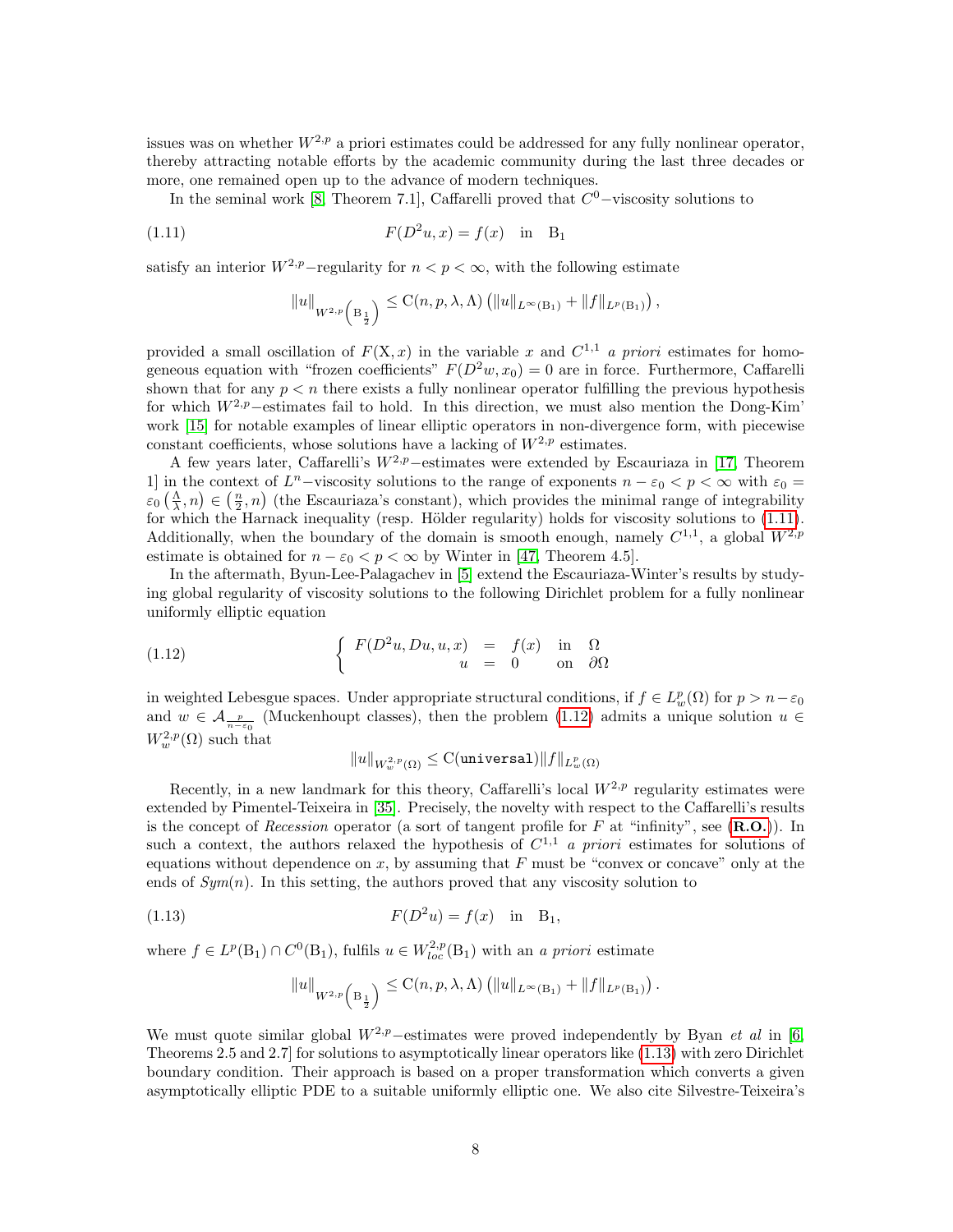work [\[44,](#page-33-1) Theorems 1 and 4] for an interesting survey on this theme in the setting of sharp gradient estimates.

In the sequel, global  $W^{2,p}$ , BMO<sub>p</sub> and  $C^{1,\text{Log-Lip}}$  regularity estimates, in the context of asymptotic convex operators (see Definition [\(1.1\)](#page-1-3)), i.e.,

$$
\begin{cases}\nF(D^2u, Du, u, x) = f(x) & \text{in} \quad \Omega \\
u(x) = g(x) & \text{on} \quad \partial\Omega\n\end{cases}
$$

were addressed by da Silva-Ricarte in [\[12,](#page-31-8) Theorems 1.1, 1.2 and 5.2]. Precisely, they obtain

$$
||u||_{W^{2,p}(\Omega)} \leq C(n,p,\lambda,\Lambda, ||\partial\Omega||_{C^{1,1}}) (||u||_{L^{\infty}(\Omega)} + ||f||_{L^{p}(\Omega)} + ||g||_{W^{2,p}(\partial\Omega)}).
$$

We highlight that the proof of the such estimates in [\[12\]](#page-31-8) is based on successful adaptation of compactness arguments inspired by the ideas from Pimentel-Teixeira [\[35\]](#page-32-2), Silvestre-Teixeira [\[44\]](#page-33-1) and Winter [\[47\]](#page-33-8). We also refer the reader to Lee's work [\[28\]](#page-32-16) for Hessian estimates for solutions of [\(1.13\)](#page-7-2) in the framework of weighted Orlicz spaces.

Among other works on this research topic, we must cite the sequence of Krylov's fundamental manuscripts [\[25\]](#page-32-17), [\[26\]](#page-32-1) and [\[27\]](#page-32-13), which are associated with the existence of  $L^p$ -viscosity solutions under either relaxed or no convexity assumptions on F.

Now, concerning problems with oblique boundary conditions, Hessian estimates for viscosity solutions of elliptic equations like [\(1.1\)](#page-1-0) has been regarded as an important issue in the study of PDEs for a long time. The theory of this subject has also been improved over the last several decades. For general fully nonlinear problems like [\(1.1\)](#page-1-0), the existence and uniqueness for viscosity solutions of oblique boundary problems was proved in [\[22\]](#page-32-18) and [\[32\]](#page-32-15).

Inspired by the ideas from Caffarelli's fundamental work [\[8\]](#page-31-0), Byan and Han in [\[2\]](#page-30-1) establish global  $W^{2,p}$ –estimates for viscosity solutions of convex fully nonlinear elliptic models of the form

$$
\left\{\begin{array}{rcl} F(D^2u,Du,u,x) & = & f(x) & \text{in} & \Omega \\ \beta(x)\cdot Du & = & 0 & \text{on} & \partial\Omega \end{array}\right.
$$

Moreover, the following estimate holds true

$$
||u||_{W^{2,p}(\Omega)} \leq C(\text{universal}) \left( ||u||_{L^{\infty}(\Omega)} + ||f||_{L^p(\Omega)} \right),
$$

It is also worth highlighting that  $C^{0,\alpha}$ ,  $C^{1,\alpha}$  and  $C^{2,\alpha}$  boundary regularity were addressed for the Neumann problem on flat boundary by Milakis-Silvestre in [\[34\]](#page-32-11). Moreover, such results were recently extended to the general oblique scenario by Li-Zhang in [\[29\]](#page-32-8).

Finally, we must quote Zhang et al.'s work [\[48\]](#page-33-7), which establish  $W^{2,p}$ −regularity for viscosity solutions of fully nonlinear elliptic equations with a homogeneous oblique derivative boundary condition. In this context, the nonlinearity is assumed to fulfil a certain asymptotic regularity condition.

In conclusion, taking into account such historical breakthroughs, in this work, we aim to obtain a global  $W^{2,p}$  estimates for a large class of nonlinear elliptic PDEs. To this end, we only assume that  $F(X, \varsigma, s, x)$  is asymptotically elliptic, that is, under a relaxed convexity assumption (a suitable asymptotic structure of F just at "infinity" of  $Sym(n)$  according to the Definition [1.1\)](#page-1-3) we establish global Sobolev *a priori* estimates for solutions of  $(1.1)$ .

This paper is organized as follows: Section [2](#page-9-0) contains the main notations and preliminary results which we will work throughout this manuscript. In Section [2.1,](#page-11-0) we present the Modus Operandi, i.e., the tangential approximation mechanism used in order to relate the estimates coming from *Recession* operator  $F^{\sharp}$  with its original counterpart F. Section [3](#page-13-0) is devoted to proving Theorem [1.2.](#page-4-1) In Section [4](#page-22-0) we establish the regularity estimates in the borderline setting, namely for p-BMO spaces. Finally, in the last sections we establish the global  $W^{2,p}$  estimate for the obstacle problems with oblique boundary conditions and density results in a proper class of viscosity solutions.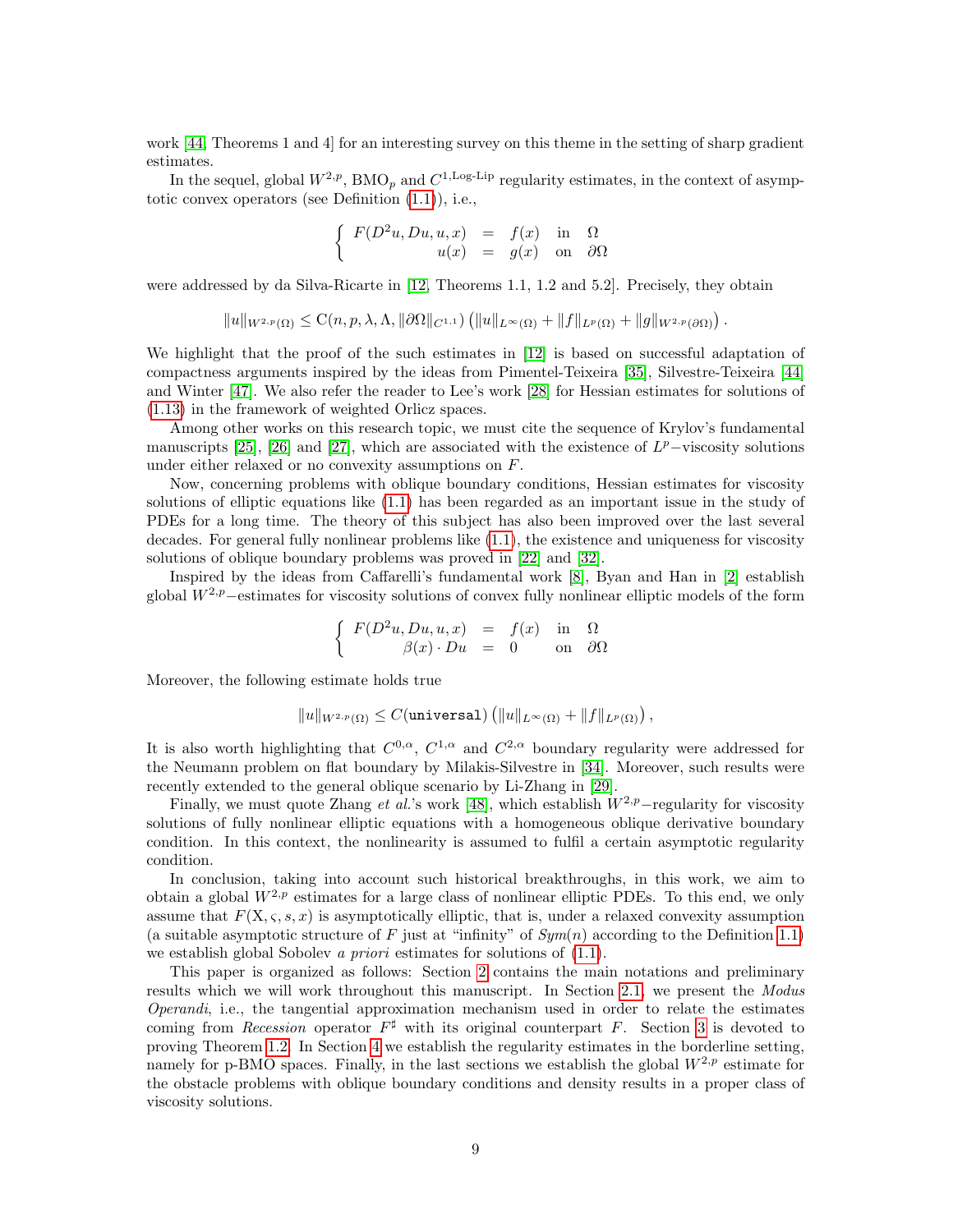### <span id="page-9-0"></span>2 Preliminaries and auxiliary results

We introduce the appropriate notions of viscosity solutions to  $(1.1)$ .

<span id="page-9-1"></span>Definition 2.1 (C<sup>0</sup>-viscosity solutions). Let F be a  $(\lambda, \Lambda, \sigma, \xi)$  –elliptic operator and  $\Gamma \subset \Omega$ a relatively open set. A function  $u \in C(\Omega \cup \Gamma)$  is said a  $C^0$ -viscosity solution if the following condition hold:

a) for all  $\forall \varphi \in C^2(\Omega \cup \Gamma)$  touching u by above at  $x_0 \in \Omega \cup \Gamma$ ,

$$
\begin{cases}\nF\left(D^2\varphi(x), D\varphi(x), \varphi(x), x\right) \ge f(x_0) & \text{when } x_0 \in \Omega \\
\text{and } \mathcal{B}(x_0, u(x_0), D\varphi(x_0)) \ge g(x_0) & \text{at } x_0 \in \Gamma\n\end{cases}
$$

b) for all  $\forall \varphi \in C^2(\Omega \cup \Gamma)$  touching u by below at  $x_0 \in \Omega \cup \Gamma$ ,

$$
\begin{cases}\nF(D^2\varphi(x), D\varphi(x), \varphi(x), x) \le f(x_0) & \text{when } x_0 \in \Omega \\
\text{and } \mathcal{B}(x_0, u(x_0), D\varphi(x_0)) \le g(x_0) & \text{at } x_0 \in \Gamma\n\end{cases}
$$

**Definition 2.2** (*L<sup>p</sup>*-viscosity solution). Let F be a  $(\lambda, \Lambda, \sigma, \xi)$ -elliptic operator,  $p \geq n$  and  $f \in L^p(\Omega)$ . Assume that F is continuous in X, q, r and measurable in x. A function  $u \in C(\overline{\Omega})$  is said an  $L^p$ -viscosity solution for [1](#page-1-0).1 if the following assertions hold:

a) For all  $\varphi \in W^{2,p}(\Omega)$  whenever  $\varepsilon > 0$ ,  $\mathcal O$  is a relatively open in  $\overline{\Omega}$  and

$$
\begin{cases}\nF(D^2\varphi(x), D\varphi(x), \varphi(x), x) \le f(x) - \varepsilon, & \text{a.e. in } \mathcal{O} \cap \Omega \\
\text{and } \mathcal{B}(x, \varphi(x), D\varphi(x)) \le g(x) - \varepsilon \quad \text{on } \mathcal{O} \cap \partial\Omega,\n\end{cases}
$$

 $u - \varphi$  cannot attain a local maximum in  $\mathcal{O}$ .

b) For all  $\varphi \in W^{2,p}(\Omega)$  whenever  $\varepsilon > 0$ ,  $\mathcal O$  is a relatively open in  $\overline{\Omega}$  and

$$
\begin{cases}\nF(D^2\varphi(x), D\varphi(x), \varphi(x), x) \ge f(x) - \varepsilon, & \text{a.e. in } \mathcal{O} \cap \Omega \\
\text{and } \mathcal{B}(x, \varphi(x), D\varphi(x)) \ge g(x) - \varepsilon \quad \text{on } \mathcal{O} \cap \partial\Omega,\n\end{cases}
$$

 $u - \varphi$  cannot attain a local minimum in  $\mathcal{O}$ .

For convenience of notation we define

$$
\mathcal{L}^{\pm}(u) := \mathscr{P}_{\lambda,\Lambda}^{\pm}(D^2u) \pm \sigma|Du|.
$$

**Definition 2.3.** We define the class  $\overline{S}(\lambda, \Lambda, \sigma, f)$  and  $S(\lambda, \Lambda, \sigma, f)$  to be the set of all continuous functions u that satisfy  $\mathcal{L}^+(u) \geq f$ , respectively  $\mathcal{L}^-(u) \leq f$  in the viscosity sense (see Definition [2.1\)](#page-9-1). We define

$$
\mathcal{S}(\lambda, \Lambda, \sigma, f) := \overline{\mathcal{S}}(\lambda, \Lambda, \sigma, f) \cap \underline{\mathcal{S}}(\lambda, \Lambda, \sigma, f) \text{ and } \mathcal{S}^*(\lambda, \Lambda, \sigma, f) := \overline{\mathcal{S}}(\lambda, \Lambda, \sigma, |f|) \cap \underline{\mathcal{S}}(\lambda, \Lambda, \sigma, -|f|).
$$

Moreover, when  $\sigma = 0$ , we denote  $S^*(\lambda, \Lambda, 0, f)$  just by  $S^*(\lambda, \Lambda, f)$  (resp. by  $\underline{S}, \overline{S}, S$ ).

Now, we present a compactness result, whose proof can be found in [\[29,](#page-32-8) Theorem 1.1].

<span id="page-9-2"></span>**Theorem 2.4**  $(C^{0,\alpha'}$  regularity). Let  $u \in C^0(\Omega) \cap C^0(\Gamma)$  be satisfying

$$
\begin{cases}\n u \in \mathcal{S}(\lambda, \Lambda, f) & \text{in} \quad \Omega \\
 \mathcal{B}(x, u, Du) = g(x) & \text{on} \quad \Gamma\n\end{cases}
$$

Then, for any  $\Omega' \subset\subset \Omega \cup \Gamma$ ,  $u \in C^{0,\alpha'}(\overline{\Omega'})$  and

$$
||u||_{C^{0,\alpha'}(\overline{\Omega'})}\leq \mathrm{C}(n,\lambda,\Lambda,\mu_0,\|\gamma\|_{L^\infty(\Gamma)},\Omega',\Omega)\left(||u||_{L^\infty(\Omega)}+||f||_{L^n(\Omega)}+||g||_{L^\infty(\Gamma)}\right)
$$

where  $\alpha' \in (0,1)$  depends on  $n, \lambda, \Lambda$  and  $\mu_0$ .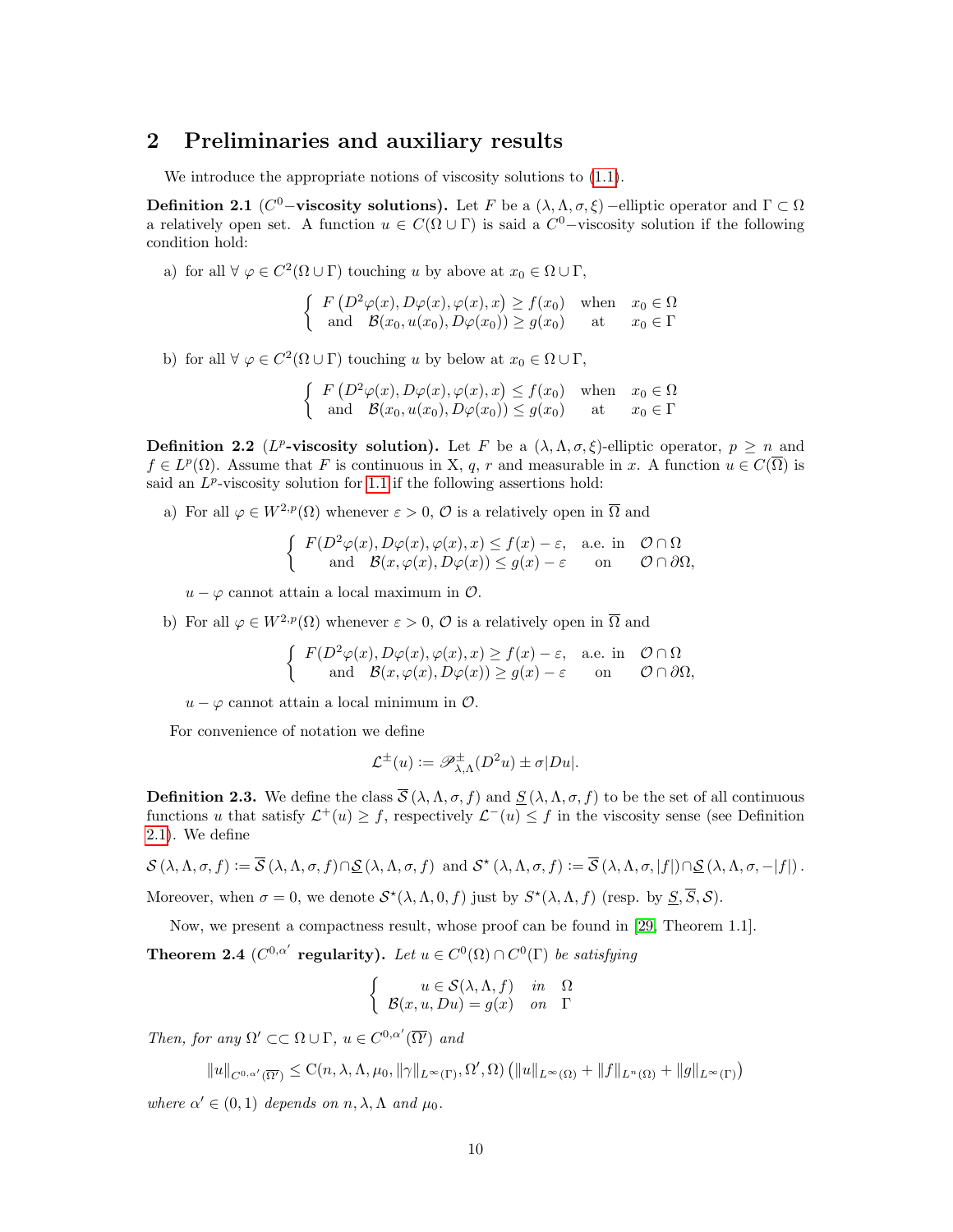Next, we present the following Stability result (see [\[10,](#page-31-12) Theorem 3.8] for a proof).

<span id="page-10-3"></span>**Lemma 2.5 (Stability Lemma).** For  $k \in \mathbb{N}$  let  $\Omega_k \subset \Omega_{k+1}$  be an increasing sequence of domains and  $\Omega := \bigcup_{n=0}^{\infty}$  $k=1$  $\Omega_k$ . Let  $p \geq n$  and  $F, F_k$  be  $(\lambda, \Lambda, \sigma, \xi)$  –elliptic operators. Assume  $f \in L^p(\Omega)$ ,  $f_k \in L^p(\Omega_k)$  and that  $u_k \in C^0(\Omega_k)$  are  $L^p-\nu is$ cosity sub-solutions (resp. super-solutions) of

<span id="page-10-0"></span>
$$
F_k(D^2u_k, Du_k, u_k, x) = f_k(x) \quad in \quad \Omega_k.
$$

Suppose that  $u_k \to u_\infty$  locally uniformly in  $\Omega$  and that for  $B_r(x_0) \subset \Omega$  and  $\varphi \in W^{2,p}(B_r(x_0))$  we have

$$
(2.1) \t\t\t ||(\hat{g} - \hat{g}_k)^+||_{L^p(B_r(x_0))} \to 0 \t (resp. ||(\hat{g} - \hat{g}_k)^-||_{L^p(B_r(x_0))} \to 0),
$$

where  $\hat{g}(x) := F(D^2\varphi, D\varphi, u, x) - f(x)$  and  $\hat{g}_k(x) = F_k(D^2\varphi, D\varphi, u_k, x) - f_k(x)$ . Then u is an  $L^p$ -viscosity sub-solution (resp. super-solution) of

$$
F(D^2u, Du, u, x) = f(x) \quad in \quad \Omega.
$$

Moreover, if F, f are continuous, then u is a  $C^0$ -viscosity sub-solution (resp. super-solution) provided that [\(2.1\)](#page-10-0) holds for all  $\varphi \in C^2(\mathcal{B}_r(x_0))$  test function.

The next result is an ABP Maximum Principle (see [\[29,](#page-32-8) Theorem 2.1] for a proof).

<span id="page-10-2"></span>Lemma 2.6 (ABP Maximum Principle). Let  $\Omega \subset B_1$  and u satisfying

$$
\begin{cases}\n u \in \mathcal{S}(\lambda, \Lambda, f) & \text{in} \quad \Omega \\
 \mathcal{B}(x, u, Du) = g(x) & \text{on} \quad \Gamma.\n\end{cases}
$$

Suppose that exists  $\varsigma \in \partial B_1$  such that  $\beta \cdot \varsigma \geq \mu_0$  and  $\gamma \leq 0$  in  $\Gamma$ . Then,

$$
||u||_{L^{\infty}(\Omega)} \leq ||u||_{L^{\infty}(\partial\Omega \setminus \Gamma)} + C(n,\lambda,\Lambda,\mu_0)(||g||_{L^{\infty}(\Gamma)} + ||f||_{L^{n}(\Omega)})
$$

In the sequel, we comment on the existence and uniqueness of viscosity solutions with oblique boundary conditions. For that purpose, we will assume the following condition on  $F$ :

(SC) There exists a modulus of continuity  $\tilde{\omega}$ , i.e.,  $\tilde{\omega}$  is nondecreasing with  $\lim_{t\to 0} \tilde{\omega}(t) = 0$  and

$$
\psi_F(x, y) \le \tilde{\omega}(|x - y|).
$$

Now, we will ensure existence and uniqueness of viscosity solutions to following problem:

$$
\begin{cases}\nF(D^2u,x) = f(x) & \text{in } \Omega, \\
B(x,u,Du) = g(x) & \text{on } \Gamma \\
u(x) = \varphi(x) & \text{on } \partial\Omega \setminus \Gamma,\n\end{cases}
$$

where  $\Gamma$  is relatively open of  $\partial\Omega$ . The next proof follows the ideas from [\[29,](#page-32-8) Theorem 3.1] with minor modifications. For this reason, we will omit it here.

<span id="page-10-1"></span>**Theorem 2.7.** Suppose that  $\Gamma \in C^2$  and  $\beta \in C^2(\overline{\Gamma})$ . Assume that F satisfies (A1) and (SC). Let u and v be satisfying  $\frac{e^{t}}{x}$ 

$$
\begin{cases}\nF(D^2u, x) & \geq f_1(x) \quad in \quad \Omega \\
B(x, u, Du) & \geq g_1(x) \quad on \quad \Gamma\n\end{cases}
$$

and

$$
\begin{cases}\nF(D^2u,x) \leq f_2(x) & \text{in } \Omega, \\
B(x,u,Du) \leq g_2(x) & \text{on } \Gamma\n\end{cases}
$$

Then,

$$
\begin{cases}\n u - v \in \mathcal{S}\left(\frac{\lambda}{n}, \Lambda, f_1 - f_2\right) & \text{in } \Omega, \\
 \mathcal{B}(x, u - v, D(u - v)) \ge (g_1 - g_2)(x) & \text{on } \Gamma\n\end{cases}
$$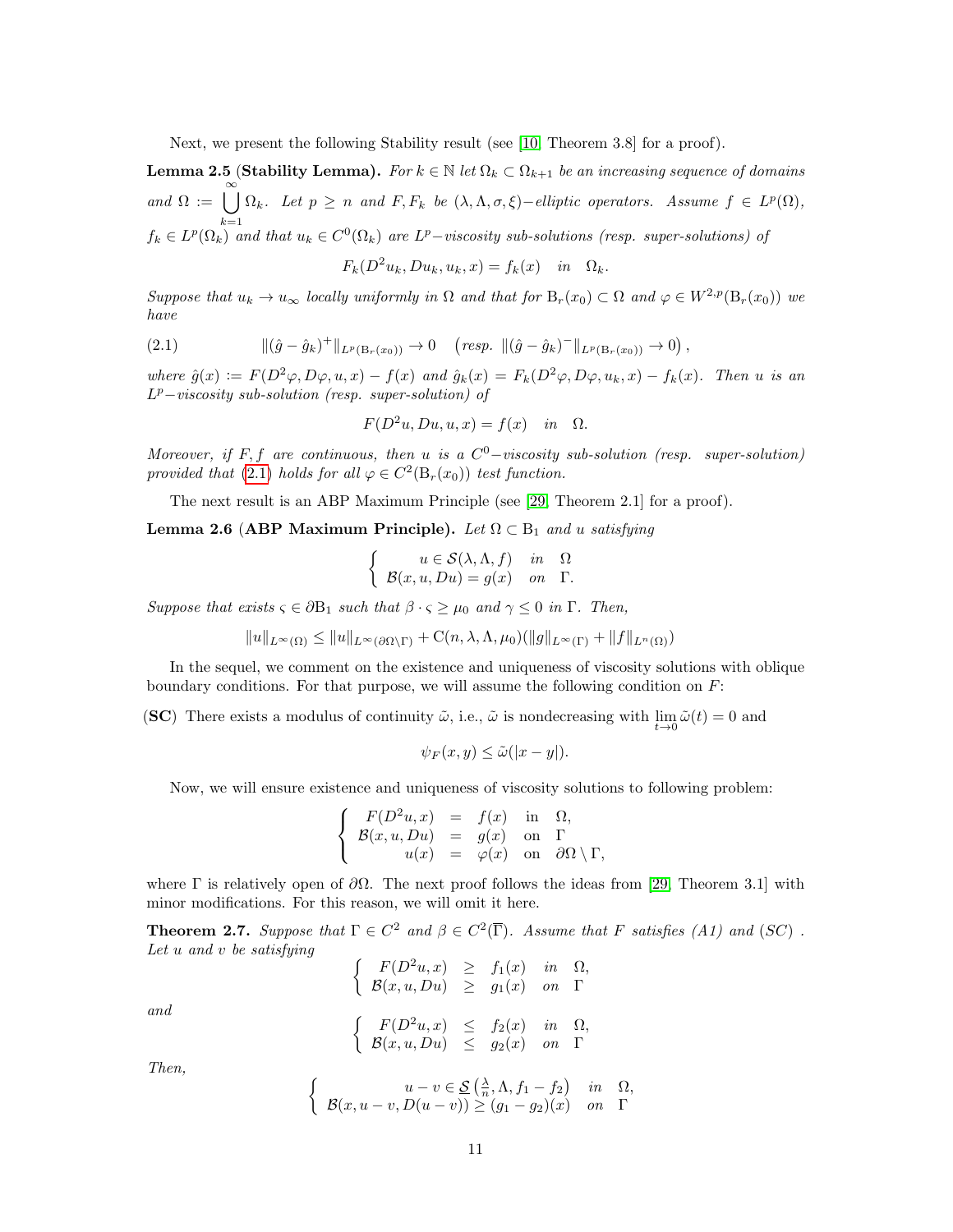<span id="page-11-1"></span>**Theorem 2.8 (Uniqueness).** Let  $\Gamma \in C^2$ ,  $\beta \in C^2(\overline{\Gamma})$ ,  $\gamma \leq 0$  and  $\varphi \in C^0(\partial \Omega \setminus \Gamma)$ . Suppose that there exists  $\varsigma \in \partial B_1$  such that  $\beta \cdot \varsigma \geq \mu_0$  on  $\Gamma$ . Assume that F satisfies (A1). Then, there exists at most one viscosity solution of

$$
\begin{cases}\nF(D^2u,x) = f(x) & \text{in } \Omega, \\
B(x,u,Du) = g(x) & \text{on } \Gamma \\
u(x) = \varphi(x) & \text{on } \partial\Omega \setminus \Gamma.\n\end{cases}
$$

Proof. The proof is direct consequence of Theorem [2.7](#page-10-1) with ABP estimate (Lemma [2.6\)](#page-10-2).  $\Box$ 

<span id="page-11-2"></span>**Theorem 2.9** (Existence). Let  $\Gamma \in C^2$ ,  $\beta \in C^2(\overline{\Gamma})$ ,  $\gamma \leq 0$  and  $\varphi \in C^0(\partial \Omega \setminus \Gamma)$ . Suppose that there exists  $\varsigma \in \partial B_1$  such that  $\beta \cdot \varsigma \geq \mu_0$  on  $\Gamma$  and assume (SC). In addition, suppose that  $\Omega$ satisfies an exterior cone condition at any  $x \in \partial\Omega \setminus \overline{\Gamma}$  and satisfies an exterior sphere condition at any  $x \in \overline{\Gamma} \cap (\partial \Omega \setminus \Gamma)$ . Then, there exists a unique viscosity solution  $u \in C^0(\overline{\Omega})$  of

$$
\begin{cases}\nF(D^2u,x) = f(x) & \text{in } \Omega, \\
B(x,u,Du) = g(x) & \text{on } \Gamma \\
u(x) = \varphi(x) & \text{on } \partial\Omega \setminus \Gamma.\n\end{cases}
$$

Proof. The proof follows the same lines as the one in [\[29,](#page-32-8) Theorem 3.3] with minor modifications. For instance, we must invoke Theorem [2.8](#page-11-1) instead of [\[29,](#page-32-8) Theorem 3.2]. Other necessary modifications are the same made in the proof of Theorem [2.7.](#page-10-1)  $\Box$ 

Next result is a key tool in our tangential approach. Precisely, it describes how the point-wise convergence of  $F_{\tau}$  to  $F^{\sharp}$  takes place.

**Lemma 2.10.** Let F be a uniformly elliptic operator and assume  $F^{\sharp}$  there exists. Then, given  $\epsilon > 0$  there exists  $\tau_0(\lambda, \Lambda, \epsilon, \psi_{F^*}) > 0$  such that, for every  $\tau \in (0, \tau_0)$  there holds

$$
\frac{\left|\tau F\left(\tau^{-1} \mathrm{X}, 0, 0, x\right) - F^{\sharp}\left(\mathrm{X}, 0, 0, x\right)\right|}{1 + \| \mathrm{X} \|} \le \epsilon,
$$

for every  $X \in Sym(n)$ .

Proof. The proof follows the same lines of the one in [\[44\]](#page-33-1) (see also [\[35\]](#page-32-2)). For this reason we omit it here.  $\Box$ 

Remark 2.11. It is worth highlighting that the  $W^{2,p}$  estimates from Theorem [1.2](#page-4-1) depends not only on universal constants, but in effect on the "modulus of convergence"  $F_{\tau} \to F^{\sharp}$ . Precisely, by defining  $\varsigma : (0, \infty) \to (0, \infty)$  as follows

$$
\varsigma(\varepsilon):=\sup_{\substack{\mathbf{X}\in \mathrm{Sym}(n)\\ \tau\in(0,\tau_0)}}\left\{\frac{\left|\tau F\left(\tau^{-1}\mathbf{X},0,0,x\right)-F^{\sharp}(\mathbf{X},0,0,x)\right|}{1+\|\mathbf{X}\|}\leq \varepsilon\right\},
$$

then the constant  $C > 0$  appearing in up-to-the boundary  $W^{2,p}$  a priori estimates [\(1.6\)](#page-4-3) also depends on ς.

#### <span id="page-11-0"></span>2.1 Approximation device in geometric tangential analysis

The main result of this section provides a compactness method that will be used as a key point throughout the whole paper. As a matter of fact, we will show that if our equation is close enough to the homogeneous equation with constant coefficients, then our solution is sufficiently close to a solution of the homogeneous equation with frozen coefficients. At the core of our techniques, is the notion of recession operator (see Definition [1.1\)](#page-1-3). The appropriate way to formalize this intuition is by an approximation lemma.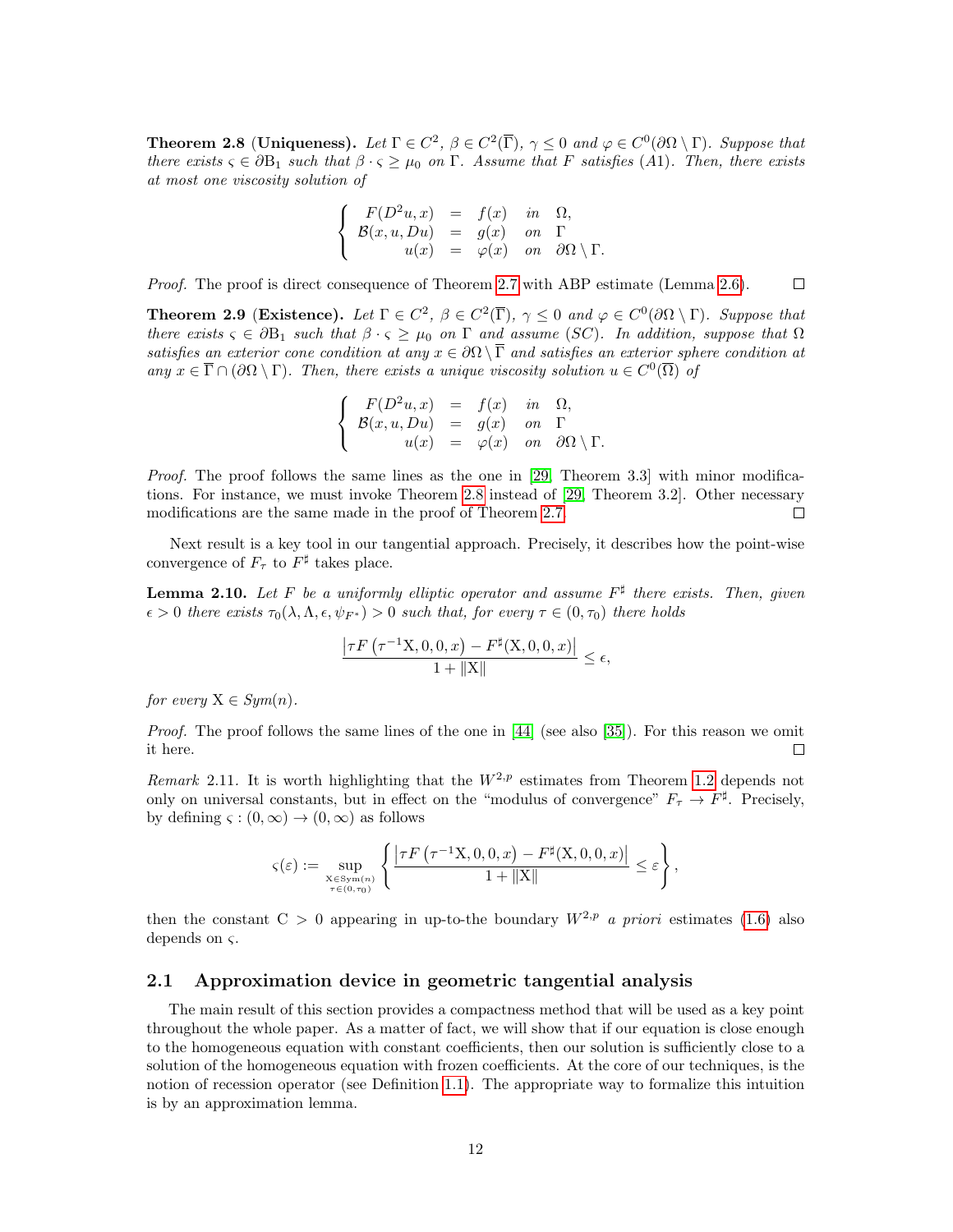<span id="page-12-3"></span>Lemma 2.12 (Approximation Lemma). Let  $n \leq p < \infty$ ,  $0 \leq \nu \leq 1$  and assume that  $(A1)$ (A4) are in force. Then, for every  $\delta > 0$ ,  $\varphi \in C(\partial B_1(0', \nu))$  with  $\|\varphi\|_{L^{\infty}(\partial B_1(0', \nu))} \leq \mathfrak{c}_1$  and  $g \in C^{1,\alpha}(\overline{T}_2)$  with  $0 < \alpha < 1$  and  $||g||_{C^{1,\alpha}(\overline{T}_2)} \leq \mathfrak{c}_2$  for some  $\mathfrak{c}_2 > 0$  there exist positive constants  $\epsilon = \epsilon(\delta, n, \mu_0, p, \lambda, \Lambda, \gamma, \mathfrak{c}_1, \mathfrak{c}_2) < 1$  and  $\tau_0 = \tau_0(\delta, n, \lambda, \Lambda, \mu_0, \mathfrak{c}_1, \mathfrak{c}_2) > 0$  such that, if

$$
\max\left\{|F_{\tau}(X,x) - F^{\sharp}(X,x)|, \|\psi_{F^{\sharp}}(\cdot,0)\|_{L^{p}(B_{r}^{+})}, \|f\|_{L^{p}(B_{r}^{+})}\right\} \leq \epsilon \quad and \quad \tau \leq \tau_{0}
$$

then, any two  $L^p$ -viscosity solutions u (normalized, i.e.,  $||u||_{L^{\infty}(\mathcal{B}^+_r(0',\nu))} \leq 1$ ) and h of

$$
\left\{\begin{array}{rcll} F_{\tau}(D^2u,x)&=&f(x)∈&\mathrm{B}^+_{\tau}(0',\nu)\cap\mathbb{R}^n_+\\ \mathcal{B}(x,u,Du)&=&g(x)&on&\mathrm{B}^-_{\tau}(0',\nu)\cap\mathrm{T}_r\\ u(x)&=&\varphi(x)&on&\overline{\partial\mathrm{B}^-_{\tau}(0',\nu)\cap\mathbb{R}^n_+} \end{array}\right.
$$

and

$$
\begin{cases}\nF^{\sharp}(D^2\mathfrak{h},0) = 0 & \text{in} \quad \mathcal{B}^+_{\frac{7}{8}r}(0',\nu) \cap \mathbb{R}^n_+ \\
\mathcal{B}(x,\mathfrak{h},D\mathfrak{h}) = g(x) & \text{on} \quad \mathcal{B}^-_{\frac{7}{8}r}(0',\nu) \cap \mathcal{T}_r \\
\mathfrak{h}(x) = u(x) & \text{on} \quad \frac{7}{\partial \mathcal{B}^-_{\frac{7}{8}r}(0',\nu) \cap \mathbb{R}^n_+}\n\end{cases}
$$

satisfy

$$
||u - \mathfrak{h}||_{L^{\infty}(\mathcal{B}^+_{\frac{7}{8}r}(0',\nu))} \leq \delta.
$$

*Proof.* Without loss of generality, we may assume that  $r = 1$ . We will proceed by a *reductio at* absurdum argument. Thus, let us assume that the claim is not satisfied. Then, there exists  $\delta_0 > 0$ and a sequence of functions  $(F_{\tau_j})_{j\in\mathbb{N}}$ ,  $(F_j^{\sharp})_{j\in\mathbb{N}}$ ,  $(u_j)_{j\in\mathbb{N}}$ ,  $(f_j)_{j\in\mathbb{N}}$ ,  $(g_j)_{j\in\mathbb{N}}$  and  $(\mathfrak{h}_j)_{j\in\mathbb{N}}$ linked through

$$
\begin{array}{rcl}\nF_{\tau_j}(D^2u_j,x) & = & f_j(x) \quad \text{in} \quad B_1(0',\nu_j) \cap \mathbb{R}^n_+ \\
\mathcal{B}(x,u_j,Du_j) & = & g_j(x) \quad \text{on} \quad B_1(0',\nu_j) \cap T_1 \\
u_j(x) & = & \varphi_j(x) \quad \text{on} \quad \overline{\partial B_1(0',\nu) \cap \mathbb{R}^n_+}\n\end{array}
$$

and

$$
F_j^{\sharp}(D^2\mathfrak{h}_j,0) = 0 \quad \text{in} \quad B_{\frac{7}{8}}(0',\nu_j) \cap \mathbb{R}^n_+
$$
  

$$
\mathcal{B}(x,\mathfrak{h}_j,D\mathfrak{h}_j) = g_j(x) \quad \text{on} \quad B_{\frac{7}{8}}(0',\nu_j) \cap T_1
$$
  

$$
\mathfrak{h}_j(x) = u_j(x) \quad \text{on} \quad \frac{\partial B_{\frac{7}{8}}(0',\nu_j) \cap \mathbb{R}^n_+}{\partial B_{\frac{7}{8}}(0',\nu) \cap \mathbb{R}^n_+}.
$$

where  $\tau_j$ ,  $\|\psi_{F_{\tau_j}^{\sharp}}(\cdot,0)\|_{L^p(\mathcal{B}_1^+)}$ ,  $\|f_j\|_{L^p(\mathcal{B}_1^+)}$  go to zero as  $j \to \infty$  and such that

(2.2) 
$$
||u_j - \mathfrak{h}_j||_{L^{\infty}(\mathcal{B}_{\frac{7}{8}}(0',\nu)\cap\mathbb{R}^n_+)} > \delta_0
$$

 $\sqrt{ }$ J  $\mathcal{L}$ 

 $\sqrt{ }$  $\int$ 

<span id="page-12-2"></span> $\overline{a}$ 

Here,  $\varphi_j \in C(\partial B_1(0',\nu_j))$  and  $g_j \in C^{1,\alpha}(\overline{T_2})$  satisfy  $\|\varphi_j\|_{L^{\infty}(\partial B_1(0',\nu_j))} \leq \mathfrak{c}_1$  and  $\|g_j\|_{C^{1,\alpha}(\overline{T_2})} \leq \mathfrak{c}_2$ , respectively. From Theorem [2](#page-9-2).4, we have for all  $0 < \rho < 1$ 

(2.3) 
$$
||u_j||_{C^{0,\alpha'}(\overline{\mathrm{B}_{1-\rho}(0',\nu_j)\cap\mathbb{R}^n_+})}\leq \mathrm{C}(n,\lambda,\Lambda,\mathfrak{c}_1,\mathfrak{c}_2,\mu_0)\rho^{-\alpha'}
$$

for some  $\alpha' = \alpha'(n, \lambda, \Lambda, \mu_0)$  and sufficiently large j. Suppose that there exists a number  $\nu_{\infty}$  and a subsequence  $\{\nu_{j_k}\}\$  such that  $\nu_{j_k}\to\nu_{\infty}$  as  $k\to+\infty$ . We can assume that such a subsequence is monotone. If  $v_{j_k}$  is decreasing, we can check that

<span id="page-12-1"></span><span id="page-12-0"></span>
$$
\mathrm{B}_1(0',\nu_{\infty}) \cap \mathbb{R}^n_+ \subset \mathrm{B}_1(0',\nu_{j_k}) \cap \mathbb{R}^n_+
$$

for any  $k$ . Thus, we observe that

(2.4) 
$$
||u_{j_k}||_{C^{0,\alpha'}(\overline{B_{15/16}(0',\nu_\infty)\cap\mathbb{R}^n_+})}\leq C(\mathfrak{c}_1,\mathfrak{c}_2,n,\lambda,\Lambda,\mu_0)
$$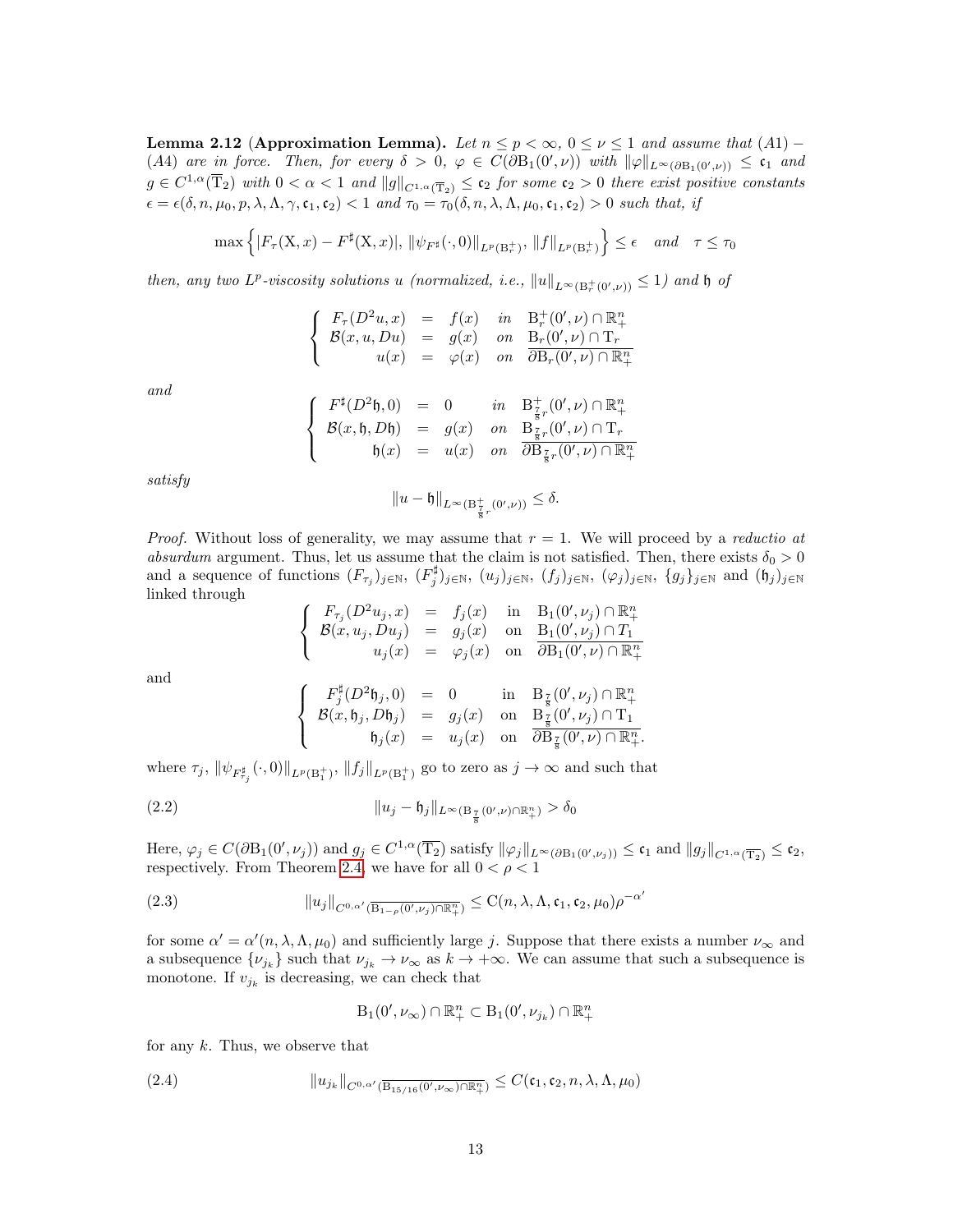by making use [\(2.3\)](#page-12-0). On the other hand, if  $\nu_{j_k}$  is increasing, there exists a number  $k_0$  such that

$$
B_{31/32}(0',\nu_{k_j}) \cap \mathbb{R}^n_+ \supset B_{15/16}(0',\nu_{\infty}) \cap \mathbb{R}^n_+
$$
 for  $k \geq k_0$ .

Then, we can deduce once again [\(2.4\)](#page-12-1) for some proper subsequence  $u_{j_k}$ . Thus, by Arzelà-Ascoli's compactness criterium, there exist functions  $u_{\infty} \in C^{0,\alpha}(\overline{B_{15/16}(0',\nu_{\infty}) \cap \mathbb{R}^n_+}), g_{\infty} \in C^0(\partial B_1^+)$  and subsequences such that  $u_{j_k} \to u_\infty$  in  $C^{0,\alpha'}(\mathcal{B}_1^+)$  and  $u_\infty = g_\infty$  on  $\mathcal{B}_{15/16}(0', \nu_\infty) \cap \mathcal{T}_1$ .

Since the functions  $F_j^{\sharp}(\cdot,0) \to F_{\infty}^{\sharp}(\cdot,0)$  uniformly in compact sets of  $Sym(n)$  and for every  $\varphi \in C^2(\overline{\mathbf{B}_2^+}),$ 

$$
|F_{\tau_{j_k}}(D^2\varphi, x) - f_{j_k}(x) - F_{\infty}^{\sharp}(D^2\varphi, 0)| \leq |F_{\tau_{j_k}}(D^2\varphi, x) - F_{j_k}^{\sharp}(D^2\varphi, x)| + |f_{j_k}| +
$$
  
+  $|F_{j_k}^{\sharp}(D^2\varphi, x) - F_{j_k}^{\sharp}(D^2\varphi, 0)| +$   
+  $|F_{j_k}^{\sharp}(D^2\varphi, 0) - F_{\infty}^{\sharp}(D^2\varphi, 0)|$   
 $\leq |F_{\tau_{j_k}}(D^2\varphi, x) - F_{j_k}^{\sharp}(D^2\varphi, x)| + |f_{j_k}| +$   
+  $\psi_{F_{j_k}^{\sharp}}(x, 0)(1 + |D^2\varphi|)$ 

then

$$
\lim_{k \to +\infty} ||F_{\tau_{j_k}}(D^2 \varphi, x) - f_{j_k}(x) - F_{\infty}^{\sharp}(D^2 \varphi, 0)||_{L^p(\mathcal{B}_r(x_0))} = 0,
$$

for any ball  $B_r(x_0) \subset B_{15/16}(0,\nu_\infty) \cap \mathbb{R}^n_+$ . Therefore, the Stability Lemma [2.5](#page-10-3) ensures that  $u_\infty$ satisfies

$$
\left\{\begin{array}{ccc} F_\infty^\sharp(D^2 u_\infty, 0) & = & 0 & \text{in} & B_{15/16}(0', \nu_\infty) \cap \mathbb{R}^n_+ \\ \mathcal{B}(x, u_\infty, Du_\infty) & = & g_\infty(x) & \text{on} & B_{15/16}(0', \nu_\infty) \cap T_1 \end{array}\right.
$$

in the viscosity sense. Now, we consider  $w_{j_k}$ :  $= u_{\infty} - \mathfrak{h}_{j_k}$  for each k. Then, by [\[2,](#page-30-1) Lemma 4.3],  $w_{j_k}$  satisfies

$$
\label{eq:11} \left\{ \begin{array}{rcll} \displaystyle w_{j_k} & \in & \mathcal{S}(\frac{\lambda}{n},\Lambda,0) & \text{in} & \mathrm{B}_{7/8}(0',\nu_{\infty})\cap \mathbb{R}^n_+ \\ \mathcal{B}(x,w_{j_k},Dw_{j_k}) & = & g_{\infty}(x)-g_{j_k}(x) & \text{on} & \mathrm{B}_{7/8}(0',\nu_{\infty})\cap T_1 \\ w_{j_k}(x) & = & u_{\infty}(x)-u_{j_k}(x) & \text{on} & \overline{\partial \mathrm{B}_{7/8}(0',\nu_{\infty})\cap \mathbb{R}^n_+}. \end{array} \right.
$$

Using Lemma [2.6,](#page-10-2) we observe that

$$
\|w_{j_k}\|_{L^{\infty}(\mathcal{B}_{7/8}(0',\nu_{\infty})\cap\mathbb{R}^n_+)} \leq \|u_{\infty}-u_{j_k}\|_{L^{\infty}(\partial\mathcal{B}_{7/8}(0',\nu_{\infty}))} + \n\qquad\n\qquad + C(n,\lambda,\Lambda,\mu_0)\|g_{\infty}-g_{j_k}\|_{L^{\infty}(\mathcal{B}_{7/8}(0',\nu_{\infty})\cap\mathcal{T}_1)} \to 0 \quad \text{as } k \to +\infty.
$$

This is,  $w_{j_k}$  converges uniformly to zero. This implies that  $\mathfrak{h}_{j_k}$  converges uniformly to  $u_{\infty}$  in  $\overline{B_{7/8}(0',\nu_{\infty}) \cap \mathbb{R}^n_+}$ , which contradicts  $(2.2)$  for  $k \gg 1$ .  $\Box$ 

# <span id="page-13-0"></span>3  $W^{2,p}$  estimates: Proof of Theorem [1.2](#page-4-1)

Before starting the proof of Theorem [1.2](#page-4-1) we must introduce some useful terminologies: let

$$
Q_r^d(x_0) := \left(x_0 - \frac{r}{2}, x_0 + \frac{r}{2}\right)^d
$$

be the d–dimension cube of side-length r and center  $x_0$ . In the case  $x_0 = 0$ , we will write  $\mathcal{Q}_r^d$ . Furthermore, if  $d = n$  we will write  $\mathcal{Q}_r(x_0)$ .

We will need later on the Calderón-Zygmund decomposition Lemma for cubes: Let  $\mathcal{Q}_1^{n-1} \times (0,1)$ unit cube. We split it into  $2^n$  cubes of half side. We do the same splitting procedure with each one of these  $2<sup>n</sup>$  cubes, and we iterate such a process. Each cube in such a procedure is called a dyadic cube. Given two  $\mathcal{Q}, \tilde{\mathcal{Q}} \neq \mathcal{Q}_1^{n-1} \times (0,1)$  dyadic cubes, we say that  $\mathcal Q$  is a predecessor cube of Q if Q is one of the  $2^n$  cubes obtained in the partition of Q. In the sequel, we may enunciate a key result whose proof can be found in Caffarelli-Cabré's Book [\[9,](#page-31-1) Lemma 4.2].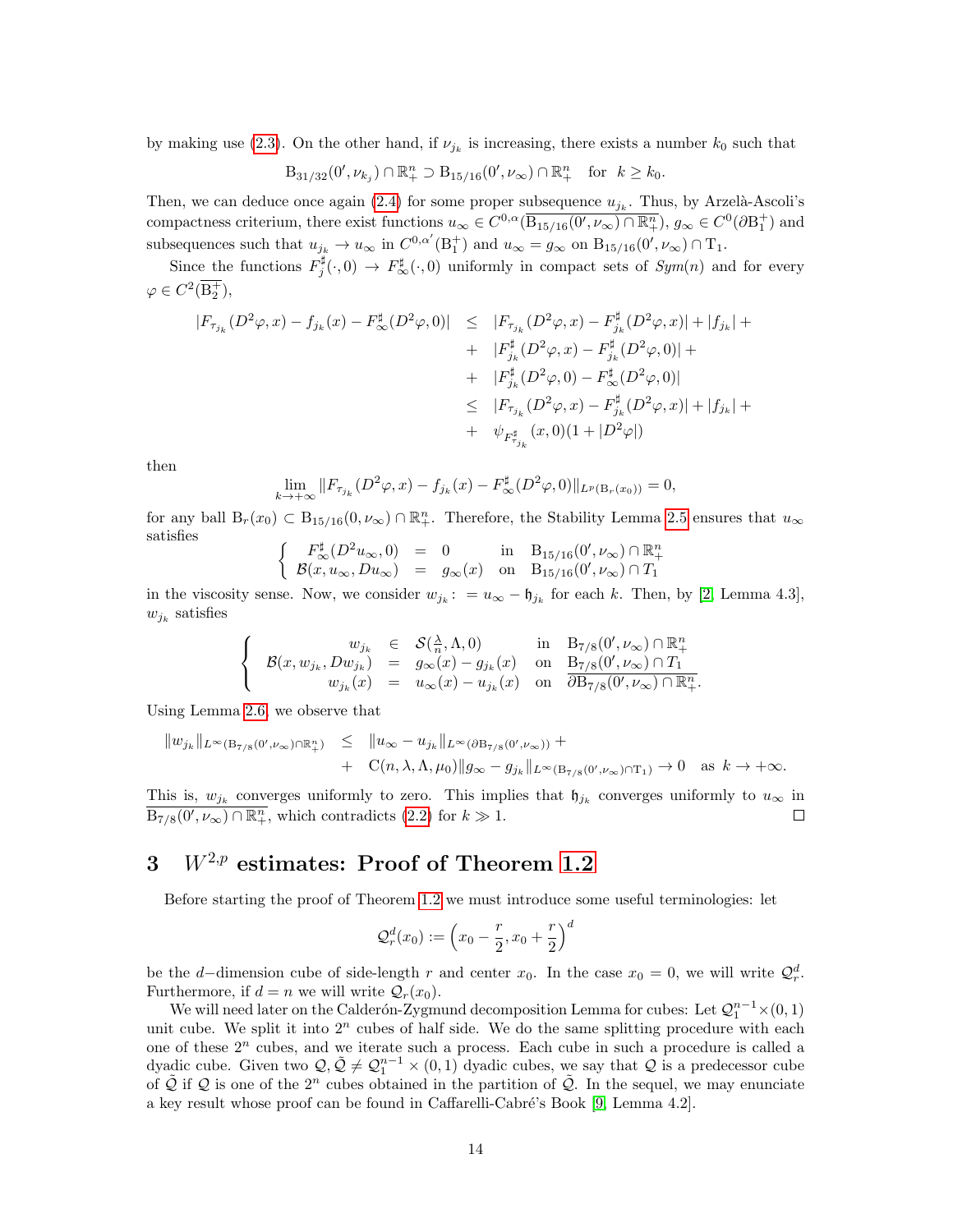<span id="page-14-1"></span>Lemma 3.1 (Calderón-Zygmund cube decomposition). Let  $\mathcal{A} \subset \mathcal{B} \subset \mathcal{Q}_1^{n-1} \times (0,1)$  be measurable sets and  $\delta \in (0,1)$  such that

- (a)  $\mathcal{L}^n(\mathcal{A}) \leq \delta$ ;
- (b) If Q is a dyadic cube such that  $\mathcal{L}^n(\mathcal{A} \cap \mathcal{Q}) > \delta \mathcal{L}^n(\mathcal{Q})$ , then  $\tilde{\mathcal{Q}} \subset \mathcal{B}$ .
- Then,  $\mathcal{L}^n(\mathcal{A}) \leq \delta \mathcal{L}^n(\mathcal{B})$ .

For  $f \in L^1_{loc}(\mathbb{R}^n)$  recall that the *Hardy-Littlewood maximal operator* is defined as follows

$$
\mathcal{M}(f)(x) := \sup_{\rho > 0} \int_{\mathcal{B}_{\rho}(x)} |f(y)| dy.
$$

We say that P<sub>M</sub> is a paraboloid with *opening* M > 0 whenever  $P_M(x) = \pm \frac{M}{2}|x|^2 + p_1 \cdot x + p_0$ . Observe that such a paraboloid is a convex function in the case of "plus" sign and a concave function otherwise. Now, for  $u \in C^{0}(\Omega)$ ,  $\Omega' \subset \overline{\Omega}$  and  $M > 0$  we define

 $\underline{\mathcal{G}}_{\mathrm{M}}(u,\Omega') := \{x_0 \in \Omega'; \exists \, P_{\mathrm{M}} \text{ concave parabolid s. t. } P_{\mathrm{M}}(x_0) = u(x_0), \, P_{\mathrm{M}}(x) \le u(x) \,\forall x \in \Omega'\}$ 

and

$$
\underline{\mathcal{A}}_{M}(u,\Omega') := \Omega' \setminus \underline{\mathcal{G}}_{M}(u,\Omega').
$$

In a similar way, by using convex paraboloids we define  $\overline{\mathcal{G}}_M(u, \Omega')$  and  $\overline{\mathcal{A}}_M(u, \Omega')$  and the sets

$$
\mathcal{G}_{\mathrm{M}}(u,\Omega'):=\underline{\mathcal{G}}_{\mathrm{M}}(u,\Omega')\cap\overline{\mathcal{G}}_{\mathrm{M}}(u,\Omega')\ \text{ and }\ \mathcal{A}_{\mathrm{M}}(u,\Omega'):=\underline{\mathcal{A}}_{\mathrm{M}}(u,\Omega')\cap\overline{\mathcal{A}}_{\mathrm{M}}(u,\Omega').
$$

In addition, we define:

$$
\overline{\Theta}(u,\Omega',x) := \inf \{ M > 0; x \in \overline{\mathcal{G}}_M(u,\Omega') \}.
$$

We also can define  $\Theta(u, \Omega', x)$ . Finally, we define:

$$
\Theta(u, \Omega', x) := \sup \left\{ \underline{\Theta}(u, \Omega', x), \overline{\Theta}(u, \Omega', x) \right\}.
$$

The first step towards  $W^{2,p}$ -estimates up to the boundary are estimates for paraboloids on the boundary. Hence, in this section we will prove an appropriated power decay on the boundary for  $\mathcal{L}^n(\mathcal{G}_t(u,\Omega))$ . For this end, we will need the following standard technical result (cf. [\[9\]](#page-31-1)):

<span id="page-14-0"></span>**Proposition 3.2.** Let  $0 \leq h : \Omega \to \mathbb{R}$  be a measurable function,  $\mu_h(t) := \mathcal{L}^n(\{x \in \Omega : h(x) \geq t\})$ its distribution function and  $\eta > 0$ , M  $> 1$  constants. Then,

$$
h\in L^p(\Omega)\Longleftrightarrow \sum_{j=1}^\infty \mathbf{M}^{pj}\mu_h(\eta\mathbf{M}^j)<\infty
$$

for every  $p \in (0, +\infty)$ . Particularly, there exists a constant  $C = C(n, \eta, M)$  such that

$$
C^{-1} \cdot \left(\sum_{j=1}^{\infty} M^{pj} \cdot \mu_h(\eta M^j)\right)^{\frac{1}{p}} \leq ||h||_{L^p(\Omega)} \leq C \left(\mathcal{L}^n(\Omega) + \sum_{j=1}^{\infty} M^{pj} \mu_h(\eta M^j)\right)^{\frac{1}{p}}.
$$

Once we have such estimates for paraboloids at the boundary, the ideas will follow as the ones of Caffarelli's original proof for the interior estimates (cf. [\[9\]](#page-31-1)). In effect, consider the distribution function of  $\Theta$ , i,e.  $\mu_{\Theta,\Omega'}(t) := \mathcal{L}^n(\{x \in \Omega' : \Theta(x) > t\})$ . Then, one check that  $\mu_{\Theta,\Omega'}(t) = \mathcal{L}^n(\mathcal{A}_t(u,\Omega'))$ . Moreover, as an application of Proposition [3.2](#page-14-0) we have

$$
\Theta(u,\Omega',\cdot)\in L^p(\Omega')\Longleftrightarrow \sum_{j=1}^\infty \mathcal{M}^{pj}\mathcal{L}^n\left(\mathcal{A}_{\eta\mathcal{M}^j(u,\Omega')}\right)<\infty.
$$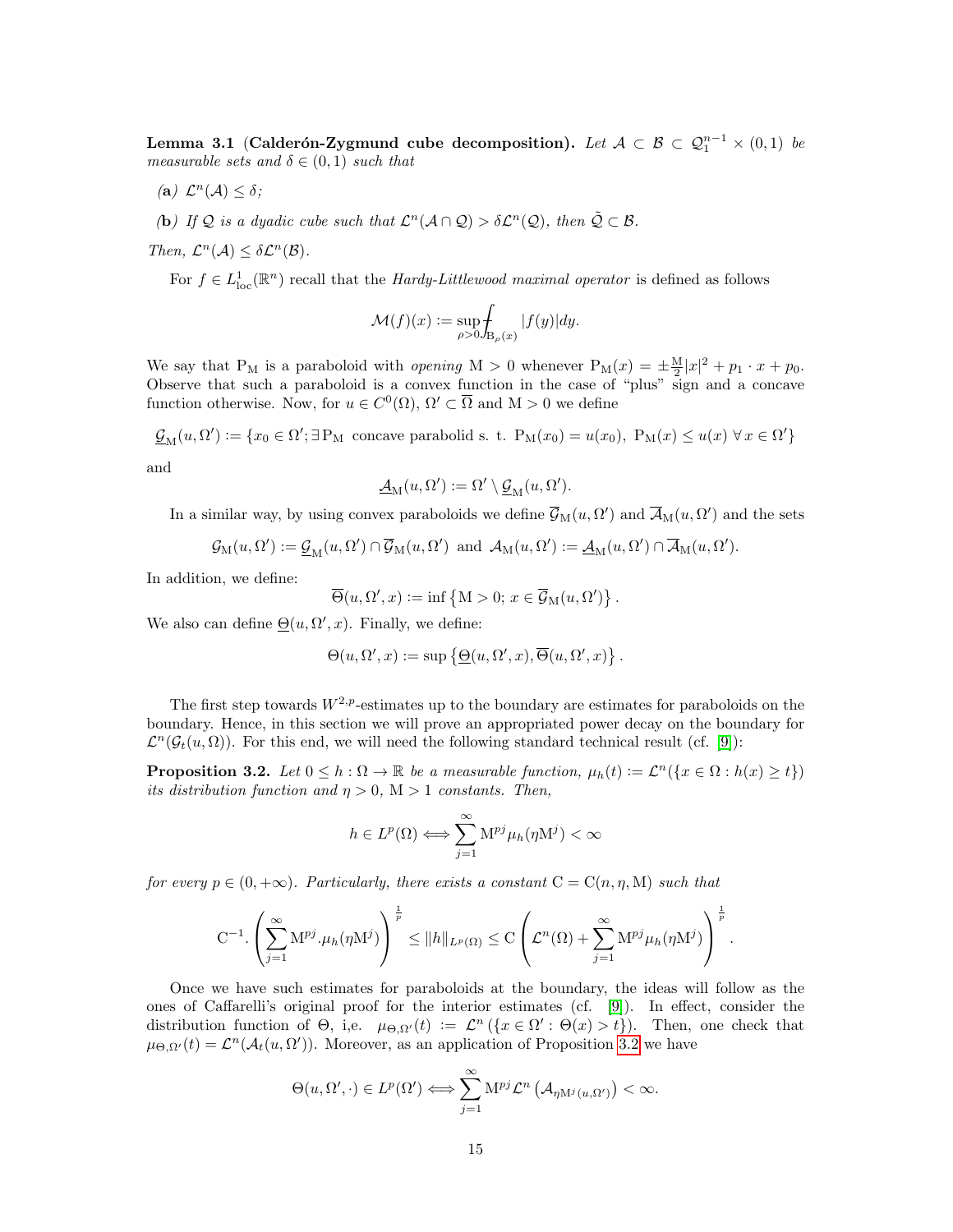Finally, from [\[9,](#page-31-1) Proposition 1.1] we conclude

$$
||D^2u||_{L^p(\Omega')}\leq C(\eta,M,p)\left(\mathcal{L}^n(\Omega)+\sum_{j=1}^{\infty}M^{pj}\mathcal{L}^n\left(\mathcal{A}_{\eta M^j(u,\Omega')}\right)\right).
$$

Therefore, to obtain the desired  $W^{2,p}$ -estimates in  $\Omega'$  it is enough to prove the corresponding summability for  $\sum_{n=1}^{\infty}$  $j=1$  $\mathrm{M}^{pj} \mathcal{L}^n \left( \mathcal{A}_{\eta \mathrm{M}^j(u,\Omega')}\right).$ 

We gather few elements involved in the proof of Theorem [1.2,](#page-4-1) although such results are wellknown facts in the literature. We observe that such a priori estimate is independent of further assumptions on the operator  $F$ , and it follows merely from uniform ellipticity and the integrability of the source term. Thus, the proof is omitted in what follows. See [\[9,](#page-31-1) Lemma 7.8] and [\[47,](#page-33-8) Lemma 2.7] for details.

<span id="page-15-0"></span>Proposition 3.3 (Power Decay on the boundary). Let  $u \in \mathcal{S}(\lambda, \Lambda, f)$  in  $\mathrm{B}^+_{12\sqrt{n}} \subset \Omega \subset \mathbb{R}^n_+$ ,  $u \in C^0(\Omega)$  and  $||u||_{L^{\infty}(\Omega)} \leq 1$ . Then, there exist universal constants  $C > 0$  and  $\delta > 0$  such that  $||f||_{L^n(\mathcal{B}^+_{12\sqrt{n}})} \leq 1$  implies

$$
\mathcal{L}^n\left(\mathcal{A}_t(u,\Omega)\cap\left(\mathcal{Q}_1^{n-1}\times(0,1)+x_0\right)\right)\leq\mathrm{C}.t^{-\delta}
$$

for any  $x_0 \in B_{9\sqrt{n}} \cap \overline{\mathbb{R}^n_+}$  and  $t > 1$ .

Proposition [3.3](#page-15-0) yields key information on the measure of  $\mathcal{G}_{M}(u,\Omega) \cap ((\mathcal{Q}_{1}^{n-1} \times (0,1)) + x_{0}),$ provided

$$
\mathcal{G}_1(u,\Omega)\cap \big((\mathcal{Q}_2^{n-1}\times(0,2))+x_0\big)\neq\emptyset.
$$

The proof of Theorem [1.2](#page-4-1) will be split into two main steps: Firstly, we will investigate equations governed by operators without dependence on the function and gradient entry. In the sequel, we reduce the analysis for operators with full dependence. The first step towards such estimates is the following Proposition.

<span id="page-15-1"></span>Proposition 3.4. Let u be a normalized viscosity solution of

$$
\begin{cases}\nF(D^2u, x) = f(x) & \text{in} \quad B_1^+, \\
B(x, u, Du) = g(x) & \text{on} \quad T_1,\n\end{cases}
$$

where  $\beta, \gamma, g \in C^{1,\alpha}(\mathbb{T}_1)$  with  $\beta \cdot \overrightarrow{n} \geq \mu_0$  for some  $\mu_0 > 0$ ,  $\gamma \leq 0$  and  $f \in L^p(\mathbb{B}_1^+) \cap C^0(\mathbb{B}_1^+)$ , for  $n \leq p < \infty$ . Further, assume that assumptions (A1)-(A4) are in force. Then, there exist positive constants  $\psi_0$  and  $r_0$  depending on n,  $\lambda$ ,  $\Lambda$ ,  $p$ ,  $\mu_0$ ,  $\alpha$ ,  $\|\beta\|_{C^{1,\alpha}(\overline{T_1})}$  and  $\|\gamma\|_{C^{1,\alpha}(\overline{T_1})}$  such that if

$$
\left(\oint_{\mathcal{B}_r(x_0)\cap\mathcal{B}_1^+} \psi_{F^\sharp}(x,x_0)^p dx\right)^{\frac{1}{p}} \leq \psi_0
$$

for any  $x_0 \in B_1^+$  and  $r \in (0, r_0)$ , then  $u \in W^{2,p}(\overline{B_{\frac{1}{2}}}$  $\big)$  and

$$
||u||_{W^{2,p}\left(\mathrm{B}_{\frac{1}{2}}^+\right)} \leq \mathrm{C} \cdot \left( ||u||_{L^{\infty}(\mathrm{B}_{1}^+)} + ||f||_{L^p(\mathrm{B}_{1}^+)} + ||g||_{C^{1,\alpha}(\overline{\mathrm{T}_{1}})} \right),
$$

where  $C = C(n, \lambda, \Lambda, \mu_0, p, \|\gamma\|_{C^{1,\alpha}(\overline{T_1})}, \alpha, r_0) > 0.$ 

In order to prove Proposition [3.4](#page-15-1) we need a number of auxiliary results: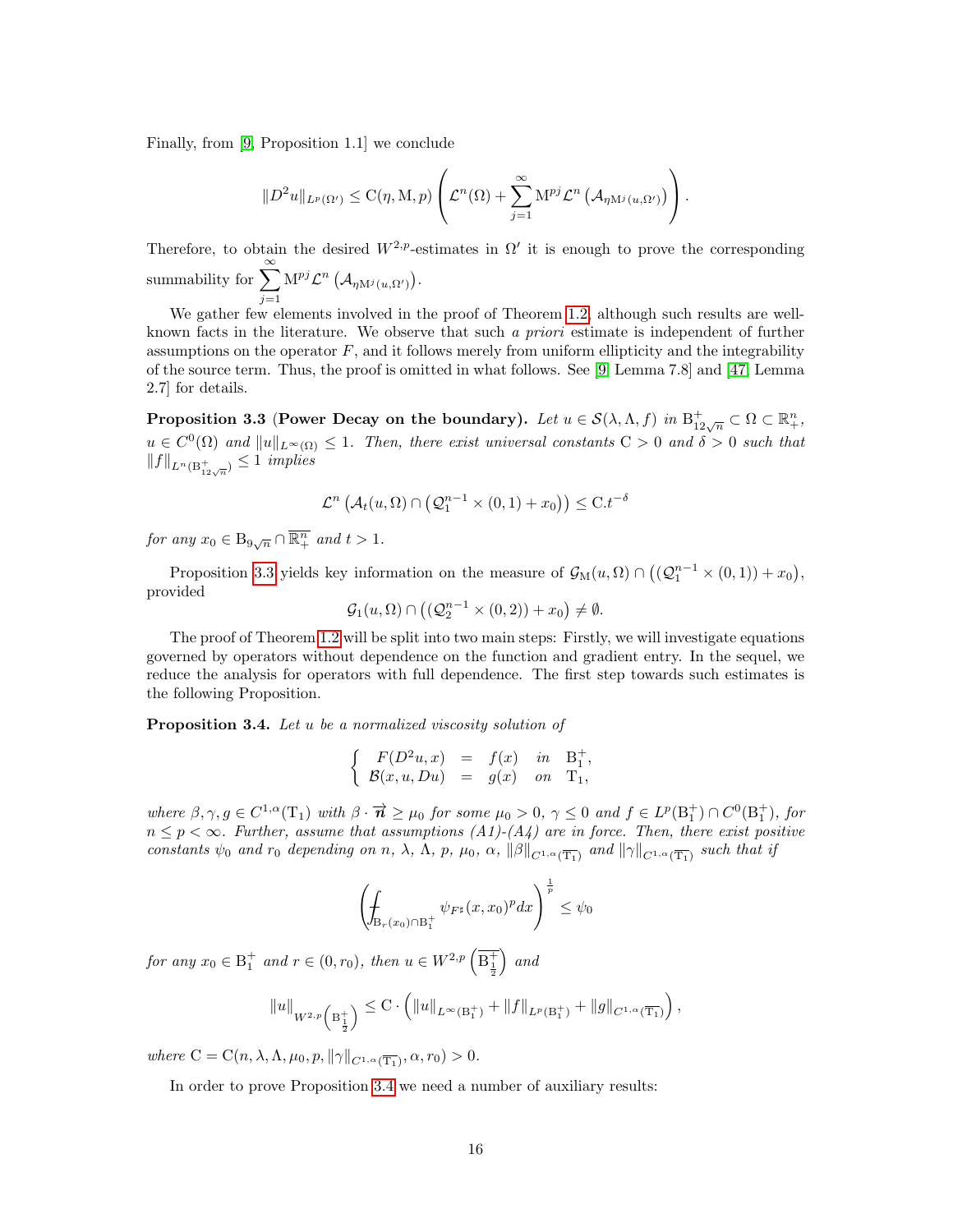<span id="page-16-0"></span>**Proposition 3.5.** Assume that assumptions  $(A1)-(A4)$  there hold. Let  $B^+_{14\sqrt{n}} \subset \Omega \subset \mathbb{R}^n_+$  and u be a viscosity solution of

$$
\left\{\begin{array}{rcl} F_{\tau}(D^2u,x) & = & f(x) & in & \mathcal{B}^+_{14\sqrt{n}}, \\ \mathcal{B}(x,u,Du) & = & g(x) & on & \mathcal{T}_{14\sqrt{n}}. \end{array}\right.
$$

Assume further that  $\max\left\{\|f\|_{L^n(\textbf{B}^+_{14\sqrt{n}})},\ \tau\right\} \leq \epsilon$ . Finally, suppose for some  $\tilde{x}_0 \in \textbf{B}_{9\sqrt{n}} \cap \{x_n \geq 0\}$ the following

$$
\mathcal{G}_1(u,\Omega)\cap \big((\mathcal{Q}_2^{n-1}\times(0,2))+\tilde{x}_0\big)\neq\emptyset.
$$

Then,

$$
\mathcal{L}^n\left(\mathcal{G}_M(u;\Omega)\cap\left(\left(\mathcal{Q}_1^{n-1}\times(0,1)\right)+x_0\right)\right)\geq 1-\epsilon_0,
$$

where  $x_0 \in B_{9\sqrt{n}} \cap \{x_n \geq 0\}$ ,  $M > 1$  depends only on n,  $\lambda$ ,  $\Lambda$ ,  $\mu_0$ ,  $\alpha$ ,  $\|\gamma\|_{C^{1,\alpha}(\overline{T}_{14\sqrt{n}})}$ ,  $C_1$  (from Assumption A4) and  $||g||_{C^{1,\alpha}(\mathrm{T}_{14\sqrt{n}})}$ , and  $\epsilon_0 \in (0,1)$ .

*Proof.* Consider  $x_1 \in \mathcal{G}_1(u,\Omega) \cap (\mathcal{Q}_2^{n-1} \times (0,2) + \tilde{x}_0)$ . Then, there exist paraboloids with opening  $t = 1$  touching u at  $x_1$  from above and below, this is,

$$
-\frac{1}{2}|x - x_1|^2 \le u(x) - \ell(x) \le \frac{1}{2}|x - x_1|^2
$$

for  $x \in \Omega$  and an affine function  $\ell$ .

Now, we set

$$
v(x) = \frac{u(x) - \ell(x)}{C_*},
$$

where  $C_* > 0$  is a dimensional constant chosen (large enough) such that  $||v||_{L^{\infty}(\mathcal{B}^+_{12\sqrt{n}})} \leq 1$  and

$$
-|x|^2 \le v(x) \le |x|^2 \quad \text{in} \quad \Omega \setminus \mathcal{B}^+_{12\sqrt{n}}.
$$

Next, observe that  $v$  is a viscosity solution to

$$
\begin{cases}\n\tilde{F}_{\tau}(D^2v, x) = \tilde{f}(x) & \text{in} \quad B_{14\sqrt{n}}^+, \\
\mathcal{B}(x, v, Dv) = \frac{1}{C_*}[g(x) - \beta \cdot D\ell - \gamma \ell] & \text{on} \quad T_{14\sqrt{n}}.\n\end{cases}
$$

where

$$
\tilde{F}_{\tau}(\mathbf{X}, x) := \frac{1}{\mathbf{C}_{*}} F_{\tau}(\mathbf{C}_{*}\mathbf{X}, x)
$$
 and  $\tilde{f}(x) := \frac{1}{\mathbf{C}_{*}} f(x)$ 

Now, consider  $\mathfrak h$  the function  $\epsilon$ -close to u, coming from Lemma [2.12,](#page-12-3) this is, let  $\mathfrak h \in C^{1,1}(\mathbb{B}^+_{13\sqrt{n}}) \cap$  $C^0(\mathcal{B}^+_{13\sqrt{n}})$  be solution of

$$
\begin{cases}\n\tilde{F}^{\sharp}(D^2\mathfrak{h},0) = 0 & \text{in} \quad \mathcal{B}_{13\sqrt{n}}^+ \\
\mathcal{B}(x,\mathfrak{h},D\mathfrak{h}) = \frac{1}{C_*}[g(x)-\beta(x)\cdot D\ell(x)-\gamma(x)\ell(x)] & \text{on} \quad T_{13\sqrt{n}}.\n\end{cases}
$$

such that

$$
||v-\mathfrak{h}||_{L^{\infty}(\mathcal{B}^+_{13\sqrt{n}})}\leq 2
$$

. Notice that  $\beta \cdot D\ell \in C^{1,\alpha}(\overline{T}_{14\sqrt{n}})$  since  $\beta \in C^{1,\alpha}(\overline{T}_{14\sqrt{n}})$  and  $D\ell$  is a constant vector. Hence, ABP Maximum Principle (Lemma [2.6\)](#page-10-2) assures that

$$
\begin{array}{rcl}\|\mathfrak{h}\|_{L^{\infty}(\mathcal{B}^+_{13\sqrt{n}})} & \leq & \|v\|_{L^{\infty}(\partial \mathcal{B}^+_{13\sqrt{n}}\backslash \mathrm{T}_{13\sqrt{n}})} + \frac{\mathrm{C}}{\mathrm{C}_{*}} \left[ \|g\|_{L^{\infty}(\overline{\mathrm{T}}_{13\sqrt{n}})} + |D\ell| \|\beta\|_{L^{\infty}(\overline{\mathrm{T}}_{14\sqrt{n}})} + \|\gamma\ell\|_{L^{\infty}(\overline{\mathrm{T}}_{13\sqrt{n}})} \right] \\
& \leq & \mathrm{C}(n, \|\ell\|_{L^{\infty}(\overline{\mathrm{T}}_{14\sqrt{n}})}, \|\gamma\|_{C^{1,\alpha}(\mathrm{T}_{14\sqrt{n}})}, \|g\|_{C^{1,\alpha}(\overline{\mathrm{T}}_{14\sqrt{n}})}) \\
&:= & \widetilde{\mathrm{C}}\n\end{array}
$$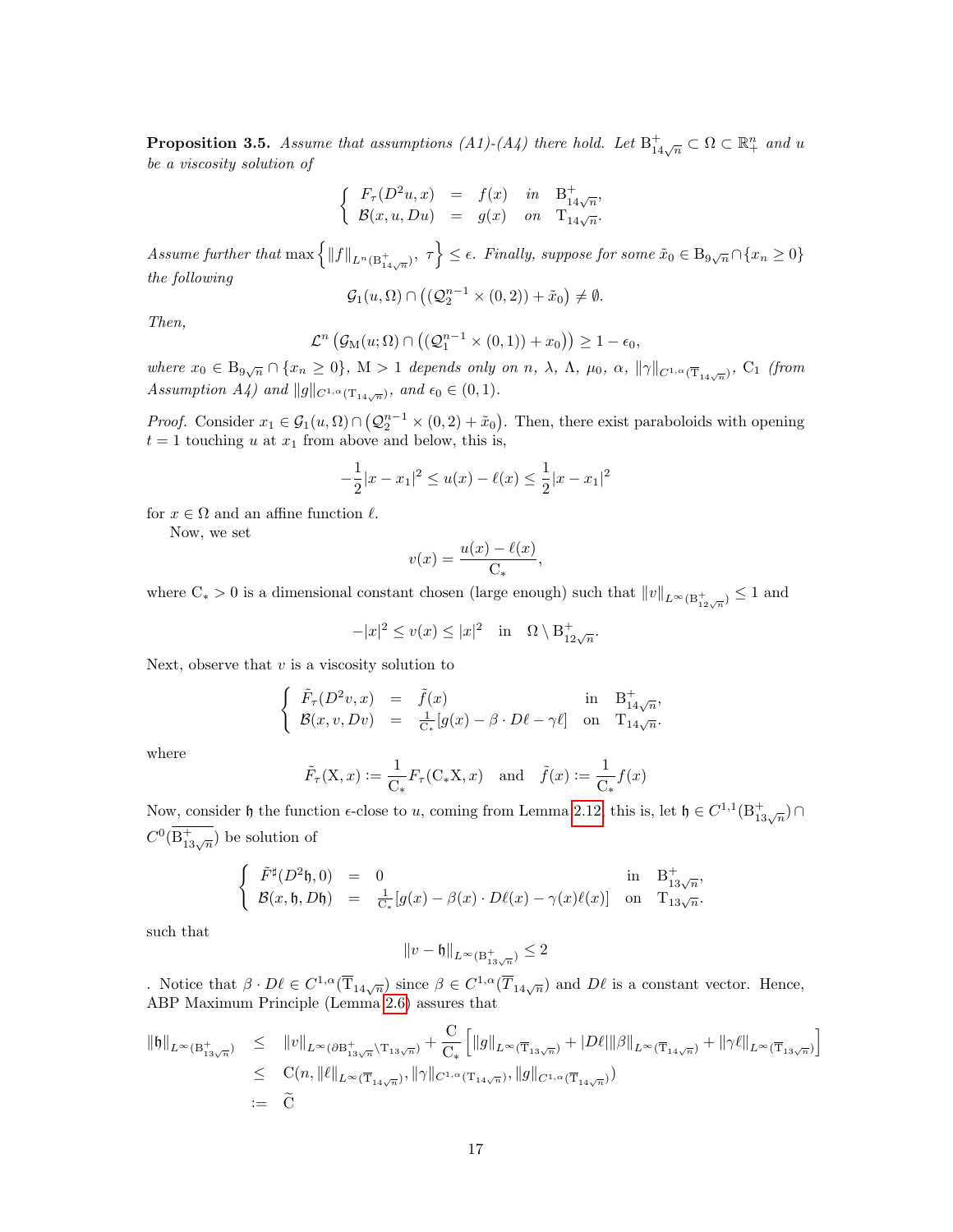In consequence, condition (A4) ensures that

$$
\|\mathfrak{h}\|_{C^{1,1}(\overline{\mathbf{B}^+}_{12\sqrt{n}})} \leq \mathrm{C}(\mathrm{C}_1, \widetilde{\mathrm{C}}) \Longrightarrow \mathcal{A}_N\left(\mathfrak{h}, \mathrm{B}^+_{12\sqrt{n}}\right) \cap \left((\mathcal{Q}_1^{n-1} \times (0,1)) + x_0\right) = \emptyset
$$

for some  $N = N(C_1, \widetilde{C}) > 1$ , and we extended  $\mathfrak{h} \Big|_{B_{12\sqrt{n}}}$ (continuously) outside  $B_{12\sqrt{n}}^{+}$  such that  $\mathfrak{h} = v$  outside  $B^+_{13\sqrt{n}}$  and  $||v - \mathfrak{h}||_{L^{\infty}(\Omega)} = ||v - \mathfrak{h}||_{L^{\infty}(B^+_{12\sqrt{n}})}$ . For this reason,

$$
||v - \mathfrak{h}||_{L^{\infty}(\Omega)} \leq \overline{\mathrm{C}}(\mathrm{C}_1, \widetilde{\mathrm{C}})
$$

and

$$
-(\overline{C}(C_1, \widetilde{C}) + |x|^2) \le \mathfrak{h}(x) \le \overline{C}(C_1, \widetilde{C}) + |x|^2 \quad \text{in} \quad \Omega \setminus B_{12\sqrt{n}}^+.
$$

Therefore, there exists  $M_0 = M_0(C_1, \tilde{C}) \geq N > 1$  for which

<span id="page-17-0"></span>
$$
\mathcal{A}_{M_0}(\mathfrak{h},\Omega)\cap \big((\mathcal{Q}_1^{n-1}\times(0,1))+x_0\big)=\emptyset.
$$

Summarizing,

(3.1) 
$$
\left(\mathcal{Q}_1^{n-1}\times(0,1)+x_0\right)\subset\mathcal{G}_{M_0}(\mathfrak{h},\Omega).
$$

Now, we define

$$
w(x) := \frac{\delta}{2C\epsilon}(v - \mathfrak{h})(x).
$$

Therefore, w fulfills the assumptions of Proposition [3.3.](#page-15-0) Thus, we obtain for  $t > 1$  the following

$$
\mathcal{L}^n\left(\mathcal{A}_t(w,\Omega)\cap\left((\mathcal{Q}_1^{n-1}\times(0,1))+x_0\right)\right)\leq Ct^{-\kappa}.
$$

By using  $A_{2M_0}(u) \subset A_{M_0}(w) \cup A_{M_0}(\mathfrak{h})$  and  $(3.1)$  we conclude that

$$
\mathcal{L}^n\left(\mathcal{G}_{2M_0}(v-\mathfrak{h},\Omega)\cap\left((\mathcal{Q}_1^{n-1}\times(0,1))+x_0\right)\right)\geq 1-C\epsilon^{-\kappa}.
$$

Finally, we conclude that

$$
\mathcal{L}^n\left(\mathcal{G}_{2M_0}(v,\Omega)\cap\left((\mathcal{Q}_1^{n-1}\times(0,1))+x_0\right)\right)\geq 1-C\epsilon^{-\kappa}.
$$

<span id="page-17-1"></span>The proof finishes by choosing  $\epsilon \ll 1$  in an appropriate manner and by setting  $M \equiv 2M_0$ .  $\Box$ **Lemma 3.6.** Given  $\epsilon_0 \in (0,1)$  and let u be a normalized viscosity solution to

$$
\begin{cases}\nF_{\tau}(D^2u, x) = f(x) & \text{in} \quad B_{14\sqrt{n}}^{+}, \\
B(x, u, Du) = g(x) & \text{on} \quad T_{14\sqrt{n}}.\n\end{cases}
$$

Assume that (A1)-(A4) hold and extend f by zero outside  $B_{14\sqrt{n}}^+$ . For  $x \in B_{14\sqrt{n}}$ , let

$$
\max\left\{\tau, \|f\|_{L^n(\mathcal{B}_{14\sqrt{n}})}\right\} \le \epsilon
$$

for some  $\epsilon > 0$  depending only  $n, \epsilon_0, \lambda, \Lambda, \mu_0, \alpha$ . Then, for  $k \in \mathbb{N} \setminus \{0\}$  we define

$$
\begin{array}{rcl} \mathcal{A} & := & \mathcal{A}_{\mathrm{M}^{k+1}}(u,\mathrm{B}^+_{14\sqrt{n}}) \cap \left( \mathcal{Q}^{n-1}_1 \times (0,1) \right) \\ \mathcal{B} & := & \left( \mathcal{A}_{\mathrm{M}^k}(u,\mathrm{B}^+_{14\sqrt{n}}) \cap \left( Q^{n-1}_1 \times (0,1) \right) \right) \cup \left\{ x \in \mathcal{Q}^{n-1}_1 \times (0,1) ; \mathcal{M}(f^n) \geq (\mathrm{C}_0 \mathrm{M}^k)^n \right\}, \end{array}
$$

where  $M = M(n, C_0) > 1$ . Then,

$$
\mathcal{L}^n(\mathcal{A}) \leq \epsilon_0(n,\epsilon,\lambda,\Lambda)\mathcal{L}^n(\mathcal{B}).
$$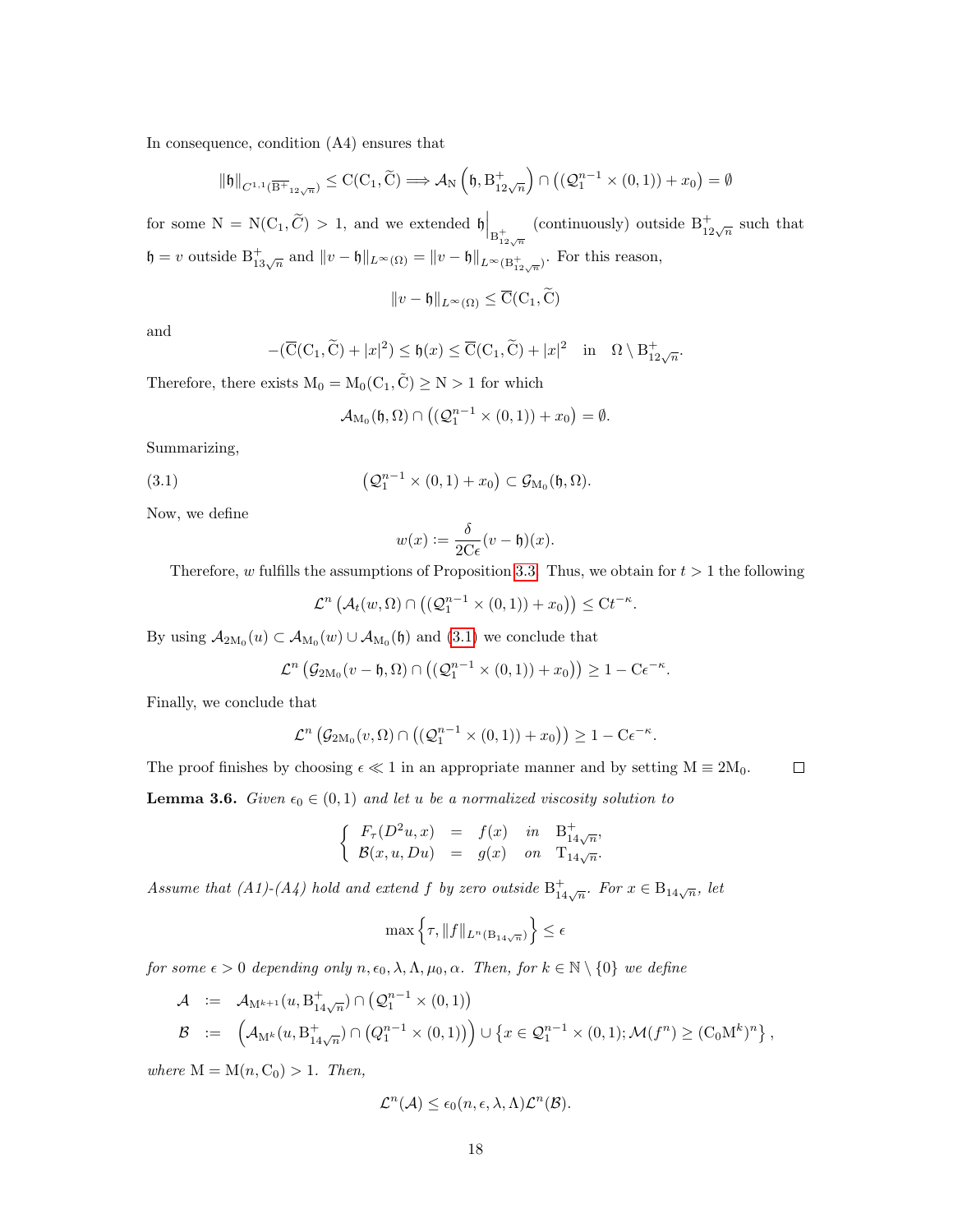*Proof.* We will use Lemma [3.1.](#page-14-1) Observe that  $A \subset B \subset (Q_1^{n-1} \times (0,1))$  and of the Proposition [3.5](#page-16-0) we conclude that  $\mathcal{L}^n(\mathcal{A}) \leq \delta < 1$  provided we choice  $\delta = \epsilon_0$ . Thus, it remains to show the following implication: for dyadic cubes Q

<span id="page-18-1"></span>
$$
\mathcal{L}^n(\mathcal{A}\cap\mathcal{Q})>\epsilon_0\mathcal{L}^n(\mathcal{Q})\quad\Rightarrow\quad\tilde{\mathcal{Q}}\subset\mathcal{B}.
$$

For that purpose, assume that for some  $i \geq 1$ ,  $\mathcal{Q} = \left(\mathcal{Q}_{\frac{1}{2}i}^{n-1} \times (0, \frac{1}{2}i)\right) + x_0$  is a dyadic cube with

predecessor  $\tilde{Q} = \left(Q_{\frac{1}{2^{i-1}}}^{n-1} \times (0, \frac{1}{2^{i-1}})\right) + \tilde{x}_0$ . Now, we assume that  $Q$  satisfies

(3.2) 
$$
\mathcal{L}^n(\mathcal{A} \cap \mathcal{Q}) = \mathcal{L}^n\left(\mathcal{A}_{M^{k+1}}(u, B^+_{14\sqrt{n}}) \cap \mathcal{Q}\right) > \epsilon_0 \mathcal{L}^n(\mathcal{Q}),
$$

however the inclusion  $\tilde{Q} \subseteq \mathcal{B}$  does not hold. In consequence, there must be  $x_1 \in \tilde{Q} \setminus \mathcal{B}$ , i.e.,

(3.3) 
$$
x_1 \in \tilde{\mathcal{Q}} \cap \mathcal{G}_{\mathcal{M}^k}(u, \mathcal{B}_{14\sqrt{n}}^+) \quad \text{and} \quad \mathcal{M}(f^n)(x_1) < (\mathcal{C}_0 \mathcal{M}^k)^n.
$$

In the sequel, we must split the analysis into two cases:

<span id="page-18-0"></span>Case 1: If  $|x_0 - (x'_0, 0)| < \frac{1}{2^{i-3}}\sqrt{n}$ .

In this case, we define:  $T(y) := (x'_0, 0) + \frac{1}{2^i} y$  and  $\tilde{u} : \tilde{\Omega} \to \mathbb{R}$ , where  $\tilde{\Omega} = T^{-1}(\Omega)$ , given by  $\tilde{u}(y) := \frac{2^{2i}}{M^k} u(T(y))$ . Now, observe that  $\mathcal{Q} \subset (\mathcal{Q}_1^{n-1} \times (0,1))$  implies that  $B^+_{14\sqrt{n}/2^i}(x'_0,0) \subset$  $B_{14\sqrt{n}}^{+}$ . Furthermore, such a  $\tilde{u}$  is a viscosity solution to

$$
\begin{cases}\n\tilde{F}_{\tau}(D^2\tilde{u}, y) = \tilde{f}(x) & \text{in} \quad \mathcal{B}_{14\sqrt{n}}^+,\n\\ \tilde{\mathcal{B}}(y, \tilde{u}, D\tilde{u}) = \tilde{g}(x) & \text{on} \quad \mathcal{T}_{14\sqrt{n}},\n\end{cases}
$$

where

$$
\left\{\begin{array}{rcl} \tilde{F}_{\tau}(\mathrm{X},q,r,y) &:=& \frac{\tau}{\mathrm{M}^k}F\left(\frac{\mathrm{M}^k}{\tau}\mathrm{X},\mathrm{T}(y)\right),\\qquad \qquad \tilde{f}(y) &:=& \frac{1}{\mathrm{M}^k}f(\mathrm{T}(y)),\\ \tilde{\mathcal{B}}(y,s,\overrightarrow{v}) &:=& \beta(y)\cdot \overrightarrow{v}+\tilde{\gamma}(y)s,\\ \tilde{\beta}(y) &:=& \beta(\mathrm{T}(y)),\\ \tilde{\gamma}(y) &:=& \frac{1}{2^i}\gamma(\mathrm{T}(y)),\\ \tilde{g}(y) &:=& \frac{2^i}{\mathrm{M}^k}g(\mathrm{T}(y))\end{array}\right.
$$

Now, notice that  $\tilde{F}^{\sharp}$  fulfills  $C^{1,1}$ -estimates with the same constant as  $F^{\sharp}$ . Moreover, from [\(3.3\)](#page-18-0) we obtain

$$
\|\tilde{f}\|_{L^n({\bf B}_{14\sqrt{n}}^+)}\leq \frac{2^i}{\bf M}^k\left(\int_{{\cal Q}_{\frac{28\sqrt{n}}{2^{i}}(x_1)}}|f(x)|^ndx\right)^{\frac{1}{n}}\leq 2^n{\bf C}_0;
$$

As a result,  $\|\tilde{f}\|_{L^n(B_{14\sqrt{n}}^+)} \leq \epsilon$  provided we select C<sub>0</sub> small enough in [\(3.3\)](#page-18-0). In addition, from [\(3.3\)](#page-18-0) we conclude that

$$
\mathcal{G}_1(\tilde{u}, T^{-1}(B_{14\sqrt{n}}^+)) \cap \left(\mathcal{Q}_2^{n-2} \times (0,2) + 2^i \left(\tilde{x}_0 - (x_0', 0)\right)\right) \neq \emptyset.
$$

Furthermore,  $|x_0 - \tilde{x}_0| \le \frac{1}{2^i} \sqrt{n}$  implies  $|2^i(\tilde{x}_0 - (x'_0, 0))| < 9\sqrt{n}$ .

Therefore, we have shown that the assumptions of Proposition [3.5](#page-16-0) are in force. Hence, it follows

$$
\mathcal{L}^n\left(\mathcal{G}_M(\tilde{u}, T^{-1}(B_{14\sqrt{n}}^+)) \cap \left(\left(\mathcal{Q}_1^{n-1} \times (0,1)\right) + 2^i(x_0 - (x'_0,0))\right)\right) \ge 1 - \epsilon_0.
$$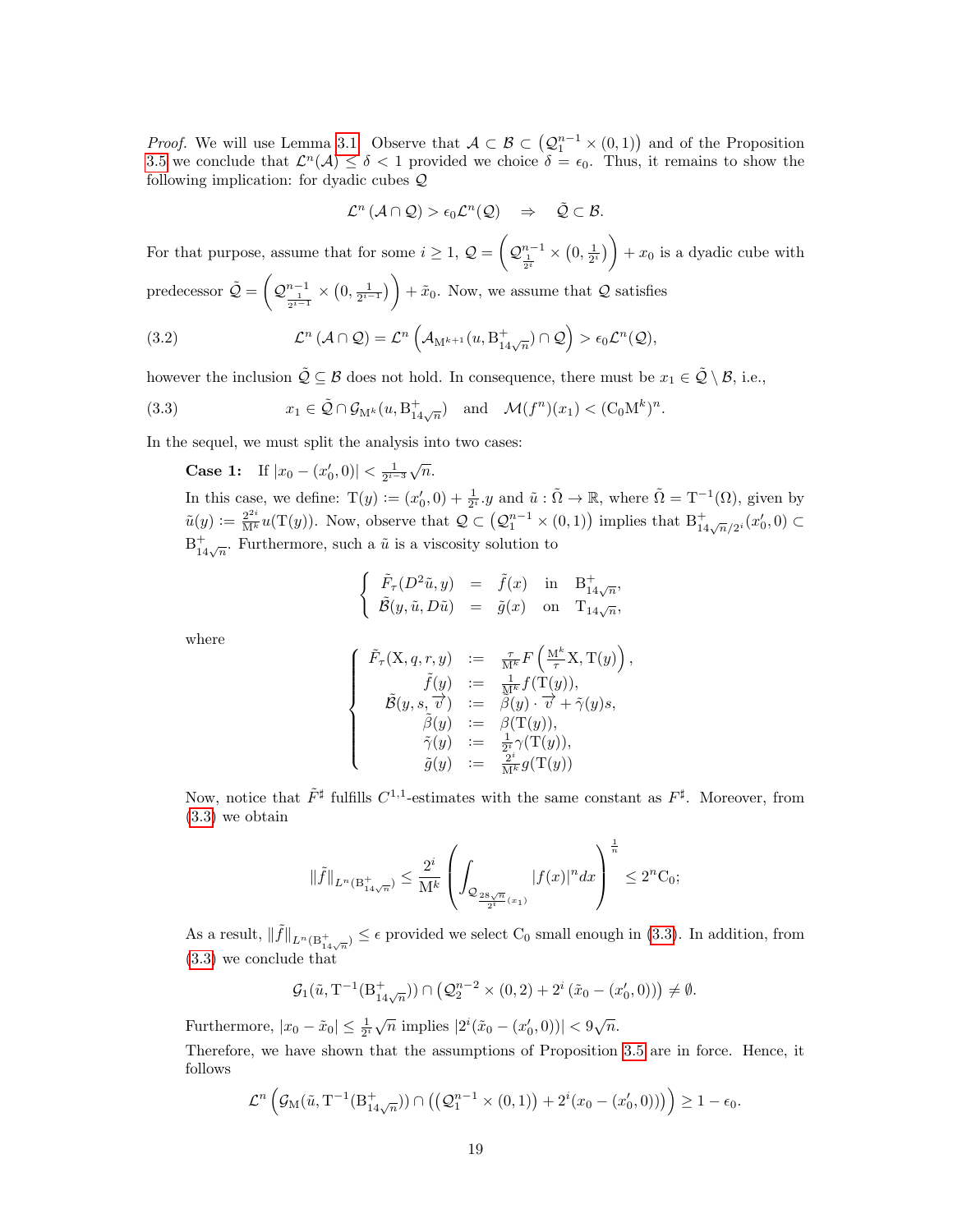Thus,

$$
\mathcal{L}^n\left(\mathcal{G}_{\mathbf{M}^{k+1}}(u;\mathbf{B}^+_{14\sqrt{n}})\cap \mathcal{Q}\right)\geq (1-\epsilon_0)\mathcal{L}^n(\mathcal{Q}),
$$

which contradicts [\(3.2\)](#page-18-1).

**Case 2:** If  $|x_0 - (x'_0, 0)| \ge \frac{1}{2^{i-3}}\sqrt{n}$ .

In this scenario, we conclude that  $B_{\frac{\sqrt{n}}{2^{i-3}}}(x_0 + \frac{1}{2^{i+1}}e_n) \subset B_{8}^+$  $\frac{1}{8\sqrt{n}}$ , where  $e_n$  is the  $n^{\underline{th}}$  unit vector of canonical base. Now, by defining the transformation:  $T(y) := (x_0 + \frac{1}{2^{i+1}}e_n) + \frac{1}{2^i}y$ , we proceed similarly to the first part of the proof. Finally, applying [\[35,](#page-32-2) Lemma 5.2] instead of Proposition [3.5](#page-16-0) we obtain a contradiction to [\(3.2\)](#page-18-1). This completes the proof of the Lemma.

 $\Box$ 

In the sequel, we will establish the proof of Proposition [3.4.](#page-15-1)

**Proof of Proposition [3.4.](#page-15-1)** Fix  $x_0 \in B_{1/2} \cap \{x_n \ge 0\}$ . When  $x_0 \in T_{\frac{1}{2}}$ ,  $0 < r < \frac{1-|x_0|}{14\sqrt{n}}$  define

$$
\kappa := \frac{\epsilon r}{\epsilon r^{-1} ||u||_{L^{\infty}(\mathcal{B}^+_{14r\sqrt{n}}(x_0))} + ||f||_{L^{n}(\mathcal{B}^+_{14r\sqrt{n}}(x_0))} + \epsilon r^{-1} ||g||_{C^{1,\alpha}(\mathcal{T}_{14r\sqrt{n}}(x_0))}
$$

where the constant  $\epsilon = \epsilon(n, \epsilon_0, \lambda, \Lambda, p, \mu_0, \alpha, \|\beta\|_{C^{1,\alpha}(\mathrm{T}_1)})$  is as the one in Proposition [3.5](#page-16-0) and  $\epsilon_0 \in (0,1)$  will be determined a posteriori. Now, we define:  $\tilde{u}(y) := \frac{\kappa}{r^2} u(x_0 + ry)$ . Then,  $\tilde{u}$  is a normalized viscosity solution to

$$
\begin{cases}\n\tilde{F}(D^2\tilde{u}, y) = \tilde{f}(x) & \text{in} \quad \mathcal{B}_{14\sqrt{n}}^+, \\
\tilde{\mathcal{B}}(y, \tilde{u}, D\tilde{u}) = \tilde{g}(x) & \text{on} \quad \mathcal{T}_{14\sqrt{n}}^-. \n\end{cases}
$$

where

$$
\left\{\begin{array}{rcl} \tilde{F}(\mathrm{X},y) &:=& \kappa F\left(\frac{1}{\kappa}\mathrm{X},ry+x_0\right) \\ \tilde{f}(y) &:=& \kappa f(x_0+ry) \\ \tilde{\mathcal{B}}(y,s,\overrightarrow{v}) &:=& \tilde{\beta}(y)\cdot\overrightarrow{v}+\tilde{\gamma}(y)s \\ \tilde{\beta}(y) &:=& \beta(x_0+ry) \\ \tilde{\gamma}(y) &:=& r\gamma(x_0+ry) \\ \tilde{g}(y) &:=& \frac{\kappa}{r}g(x_0+ry). \end{array}\right.
$$

Hence,  $\tilde{F}$  fulfills (A1)-(A4). Moreover,

(3.4) 
$$
\|\tilde{f}\|_{L^{n}\left(\mathcal{B}^{+}_{14\sqrt{n}}\right)} = \frac{\kappa}{r} \|f\|_{L^{n}\left(\mathcal{B}^{+}_{14r\sqrt{n}}\right)} \leq \epsilon \text{ and } \|\tilde{\beta}\|_{C^{1,\alpha}(\mathcal{T}_{14\sqrt{n}})} \leq 1
$$

which ensures that hypotheses of Lemma [3.6](#page-17-1) are in force. Now, let  $M > 0$  and  $C_0 > 0$  be as in the Lemma [3.6](#page-17-1) and choose  $\epsilon_0 := \frac{1}{2M^p}$ . Now, for  $k \geq 0$  we define

<span id="page-19-1"></span><span id="page-19-0"></span>
$$
\alpha_k \quad := \quad \mathcal{L}^n \left( \mathcal{A}_{\mathcal{M}^k}(\tilde{u}, \mathcal{B}_{14\sqrt{n}}^+) \cap \left( \mathcal{Q}_1^{n-1} \times (0, 1) \right) \right) \n\beta_k \quad := \quad \mathcal{L}^n \left( \left\{ x \in \left( \mathcal{Q}_1^{n-1} \times (0, 1) \right) ; \ \mathcal{M}(\tilde{f}^n)(x) \geq (\mathcal{C}_0 \mathcal{M}^k)^n \right\} \right).
$$

Thus, Lemma [3.6](#page-17-1) implies that  $\alpha_{k+1} \leq \epsilon_0 (\alpha_k + \beta_k)$  and consequently

(3.5) 
$$
\alpha_k \le \epsilon_0^k + \sum_{i=0}^{k-1} \epsilon_0^{k-i} \beta_i.
$$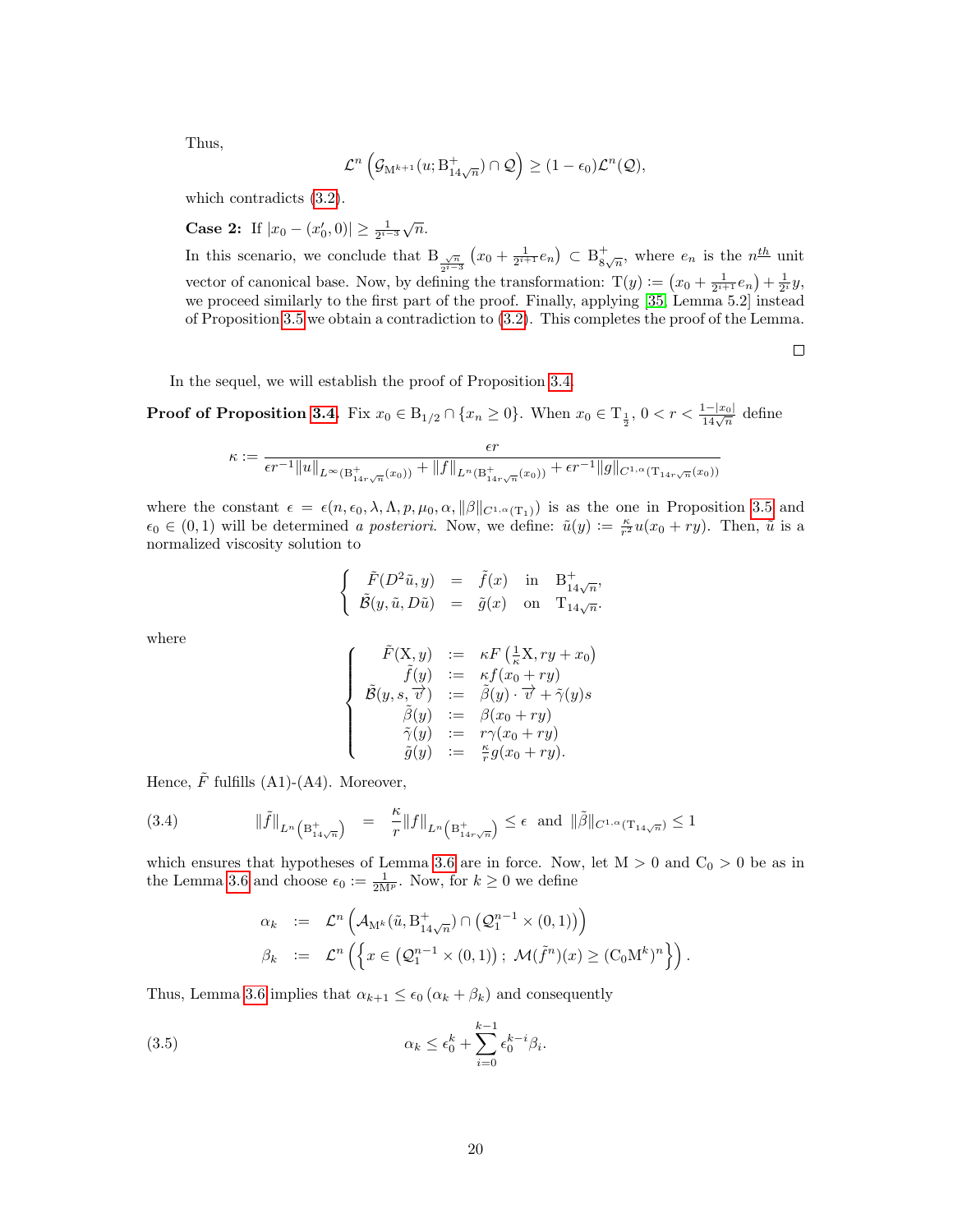On the other hand, from assumption (A2), we have  $\tilde{f}^n \in L^{\frac{p}{n}}(\mathbb{B}^+_{14\sqrt{n}})$ , consequently  $\mathcal{M}(\tilde{f}^n) \in$  $L^{\frac{p}{n}}(\mathbf{B}_{14\sqrt{n}}^{+})$ . Thus, by [\(3.4\)](#page-19-0)

$$
\|\mathcal{M}(\tilde{f}^n)\|_{L^{\frac{n}{p}}(\mathcal{B}^+_{14\sqrt{n}})} \leq \mathrm{C}(n,p) \|\tilde{f}^n\|_{L^{\frac{n}{p}}(\mathcal{B}^+_{14\sqrt{n}})} \leq \mathrm{C}(n,p) \|\tilde{f}\|_{L^p(\mathcal{B}^+_{14\sqrt{n}})}^n \leq \mathrm{C}.
$$

Therefore, by Proposition [3.2](#page-14-0) we obtain

(3.6) 
$$
\sum_{k=1}^{\infty} \mathbf{M}^{pk} \beta_k \leq \mathbf{C}(n, p).
$$

Finally, taking into account the choice of  $\epsilon_0$ , [\(3.5\)](#page-19-1) and [\(3.6\)](#page-20-0) we conclude that

<span id="page-20-0"></span>
$$
\sum_{k=1}^{\infty} \mathbf{M}^{pk} \alpha_k \le \sum_{k=1}^{\infty} 2^{-k} + \left( \sum_{k=0}^{\infty} \mathbf{M}^{pk} \beta_k \right) \cdot \left( \sum_{k=1}^{\infty} \mathbf{M}^{pk} \epsilon_0^k \right) \le C(n, p),
$$

which implies that  $||D^2\tilde{u}||_{L^p(\overline{\textbf{B}^+_{1/2}})} \leq \textbf{C}(n, p, \textbf{M})$  and consequently

$$
||D^2u||_{L^p\left(\overline{\mathbf{B}_{\frac{r}{2}}^+(x_0)}\right)} \leq \mathrm{C}(n,\lambda,\Lambda,p,r) \left(||u||_{L^{\infty}(\mathbf{B}_1^+)} + ||f||_{L^p(\mathbf{B}_1^+)} + ||g||_{C^{1,\alpha}(\mathbf{T}_1)}\right).
$$

On the other hand, if  $x_0 \in B_{1/2}^+$ , we can apply the result of interior estimates (cf. [\[35,](#page-32-2) Theorem 6.1], see also [\[12\]](#page-31-8)). Finally, by combining interior and boundary estimates, we obtain the desired results by using a standard covering argument. This finishes proof of the Proposition.

 $\Box$ 

Corollary 3.7. Let u be a bounded viscosity solution of

$$
\left\{ \begin{array}{rcl} F(D^2u,Du,u,x) &=& f(x) \quad in \quad {\bf B}^+_1, \\ {\mathcal B}(x,u,Du) &=& g(x) \quad on \quad {\bf T}_1, \end{array} \right.
$$

where  $\beta, \gamma, g \in C^{1,\alpha}(\mathbb{T}_1)$  with  $\beta \cdot \overrightarrow{n} \geq \mu_0$  for some  $\mu_0 > 0$ ,  $\gamma \leq 0$ . Further, assume that  $(A1)$ -(A4) are in force. Then, there exists a constant  $C > 0$  depending on n,  $\lambda$ ,  $\Lambda$ , p,  $C_1$ , such that  $u \in W^{2,p}\left( \mathrm{B}^+_{\frac{1}{2}}\right)$  $\big)$  and

$$
||u||_{W^{2,p}\left(\mathrm{B}_{\frac{1}{2}}^+\right)} \leq \mathrm{C} \cdot \left( ||u||_{L^{\infty}(\mathrm{B}_{1}^+)} + ||f||_{L^p(\mathrm{B}_{1}^+)} + ||g||_{C^{1,\alpha}(\overline{\mathrm{T}_{1}})} \right).
$$

Proof. Notice that u is also a viscosity solution of

$$
\left\{\begin{array}{rcl}\tilde{F}(D^2u,x)&=&\tilde{f}(x)&\text{in}&\mathrm{B}_1^+,\\ \mathcal{B}(x,u,Du)&=&g(x)&\text{on}&\mathrm{T}_1. \end{array}\right.
$$

where  $\tilde{F}(\mathbf{X}, x) := F(\mathbf{X}, 0, 0, x)$  and  $\tilde{f}$  is a function satisfying

<span id="page-20-2"></span>
$$
|\tilde{f}| \le \sigma |Du| + \xi |u| + |f|.
$$

Thus, we can apply Proposition [3.4](#page-15-1) and conclude that

<span id="page-20-1"></span>
$$
(3.7) \t\t\t\t\t\|u\|_{W^{2,p}\left(\mathcal{B}^+_{\frac{1}{2}}\right)} \leq C \cdot \left(\|u\|_{L^{\infty}(\mathcal{B}^+_1)} + \|\tilde{f}\|_{L^p(\mathcal{B}^+_1)} + \|g\|_{C^{1,\alpha}(\overline{\mathcal{T}_1})}\right).
$$

Now, by proceeding similarly as in [\[2,](#page-30-1) Corollary 4.5] we conclude that  $u \in W^{1,p}(\mathbb{B}^+_1)$  and

(3.8) 
$$
||u||_{W^{1,p}(\mathcal{B}_1^+)} \leq C \cdot (||u||_{L^{\infty}(\mathcal{B}_1^+)} + ||f||_{L^p(\mathcal{B}_1^+)}).
$$

Finally, combining [\(3.7\)](#page-20-1) and [\(3.8\)](#page-20-2) we complete the desired estimate.

 $\Box$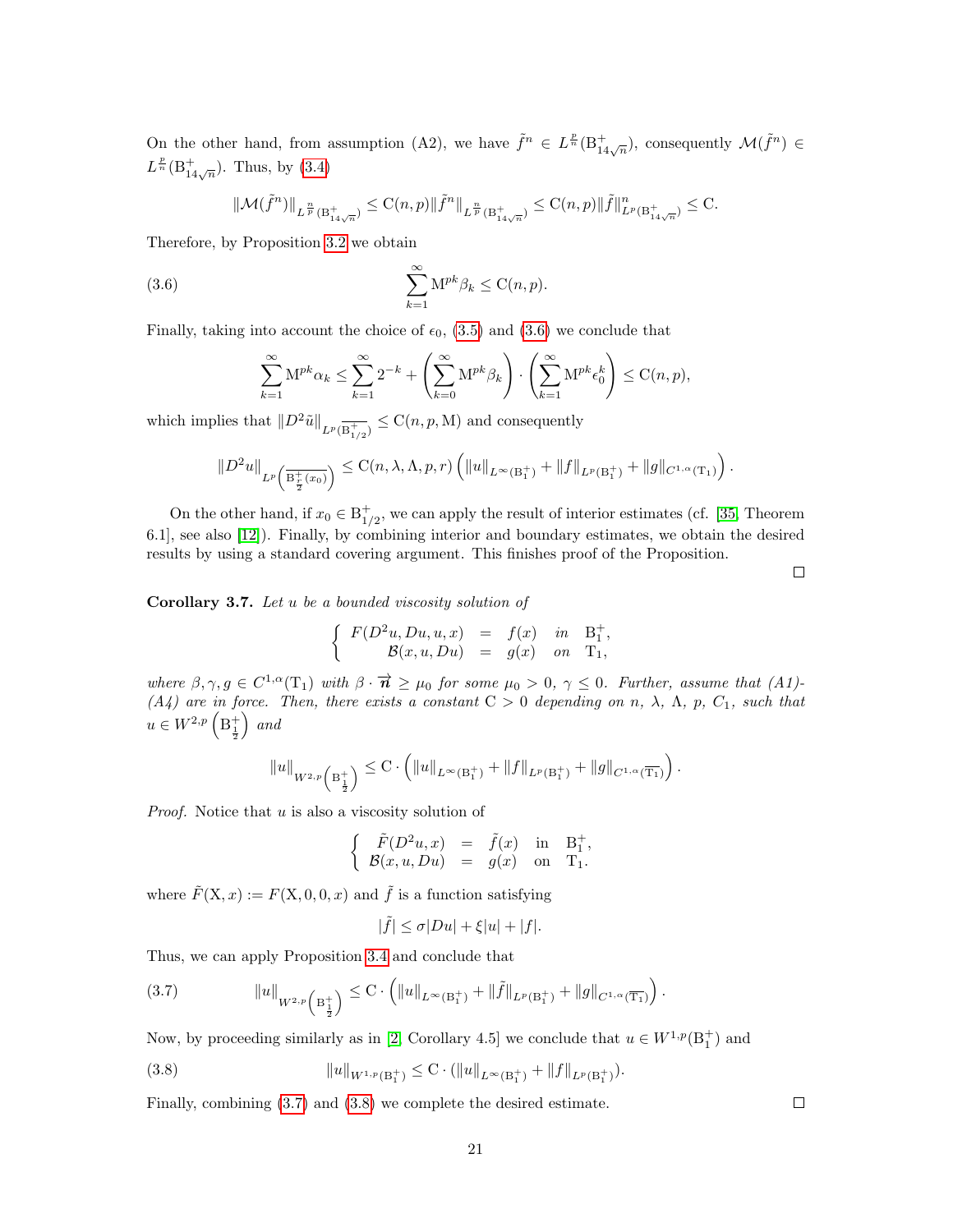<span id="page-21-0"></span>Corollary 3.8. Let u be a bounded  $L^p$ -viscosity solution of

$$
\begin{cases}\nF(D^2u, Du, u, x) = f(x) & \text{in} \quad B_1^+, \\
B(x, u, Du) = g(x) & \text{on} \quad T_1,\n\end{cases}
$$

where  $\beta, \gamma, g \in C^{1,\alpha}(\mathcal{T}_1)$  with  $\beta \cdot \overrightarrow{n} \geq \mu_0$  for some  $\mu_0 > 0$ ,  $\gamma \leq 0$  and  $f \in L^p(\mathcal{B}_1^+)$ , for  $n < p < \infty$ . Further, assume that  $F^{\sharp}$  satisfies (A4) and F fulfills the condition (SC). Then, there exist positive constants  $\beta_0 = \beta_0(n, \lambda, \Lambda, p)$ ,  $r_0 = r_0(n, \lambda, \Lambda, p)$  and  $C = C(n, \lambda, \Lambda, p, r_0) > 0$ , such that if

$$
\left(\oint_{\mathcal{B}_r(x_0)\cap\mathcal{B}_1^+}\psi_{F^\sharp}(x,x_0)^pdx\right)^{\frac{1}{p}}\leq\psi_0
$$

for any  $x_0 \in B_1^+$  and  $r \in (0, r_0)$ , then  $u \in W^{2,p}(\overline{B_{\frac{1}{2}}}$  $\big)$  and

$$
||u||_{W^{2,p}\left(\overline{\mathbf{B}^{+}_{\frac{1}{2}}}\right)} \leq \mathbf{C} \cdot \left(||u||_{L^{\infty}(\mathbf{B}^{+}_{1})} + ||f||_{L^{p}(\mathbf{B}^{+}_{1})} + ||g||_{C^{1,\alpha}(\overline{\mathbf{T}_{1}})}\right).
$$

*Proof.* It is enough to prove the result for equations without dependence on Du and u (see [\[47,](#page-33-8) Theorem 4.3] for details). We will approximate f in  $L^p$  by functions  $f_j \in C^\infty(B_1^+) \cap L^p(B_1^+)$  such that  $f_j \to f$  in  $L^p(\mathbb{B}^+_1)$  and also approximate g by a sequence  $(g_j)$  in  $C^{1,\alpha}(\mathbb{T}_1)$  with the property that  $g_j \to g$  in  $C^{1,\alpha}(\mathrm{T}_1)$ . By Theorems of Uniqueness and Existence (Theorem [2.8](#page-11-1) and [2.9\)](#page-11-2), there exists a sequence of functions  $u_j \in C^0(\overline{\mathrm{B}_1^+})$ , which they are viscosity solutions of following family of PDEs:  $\sqrt{ }$ 

$$
\begin{cases}\nF(D^2u_j, x) = f_j(x) & \text{in} \quad B_1^+, \\
\mathcal{B}(x, u_j, Du_j) = g_j(x) & \text{on} \quad T_1 \\
u_j(x) = u(x) & \text{on} \quad \partial B_1^+ \setminus T_1.\n\end{cases}
$$

Therefore, the assumptions of the Theorem [3.4](#page-15-1) are in force. As a result,

$$
||u_j||_{W^{2,p}\left(\overline{\mathbf{B}_{\frac{1}{2}}^+}\right)} \leq \text{C}(\text{universal}).\left(||u_j||_{L^{\infty}(\mathbf{B}_1^+)} + ||f_j||_{L^p(\mathbf{B}_1^+)} + ||g_j||_{C^{1,\alpha}(\overline{\mathbf{T}_1})}\right),
$$

for a constant C > 0. Furthermore, a standard covering argument yields  $u_j \in W^{2,p}(\mathbb{B}^+_1)$ . From Lemma [2](#page-10-2).6,  $(u_j)_{j \in \mathbb{N}}$  is uniformly bounded in  $W^{2,p}(\mathcal{B}_{\rho}^+)$  for  $\rho \in (0,1)$ .

Once again, we can apply Lemma [2.6](#page-10-2) and obtain

$$
||u_j - u_k||_{L^{\infty}(B_1^+)} \leq C(n, \lambda, \Lambda, \mu_0)(||f_j - f_k||_{L^p(B_1^+)} + ||g_j - g_k||_{C^{1,\alpha}(\overline{T_1})}).
$$

Thus,  $u_j \to u_\infty$  in  $C^0(\overline{\mathbf{B}_1^+})$ . Moreover, since  $(u_j)_{j\in\mathbb{N}}$  is bounded in  $W^{2,p}\left(\mathbf{B}_{\frac{1}{2}}^+\right)$  we obtain  $u_j \to u_\infty$  weakly in  $W^{2,p}\left( \mathbb{B}^+_{\frac{1}{2}} \right)$  $\big)$ . Thus,

$$
||u_{\infty}||_{W^{2,p}(\overline{\mathbf{B}^{+}_{1/2}})} \leq \mathbf{C} \cdot \left( ||u_{\infty}||_{L^{\infty}(\mathbf{B}^{+}_{1})} + ||f||_{L^{p}(\mathbf{B}^{+}_{1})} + ||g||_{C^{1,\alpha}(\overline{\mathbf{T}_{1}})} \right).
$$

Finally, stability results (see Lemma [2.5\)](#page-10-3) ensure that  $u_{\infty}$  is an  $L^p$ -viscosity solution to

$$
\left\{\begin{array}{rcl} F(D^2u_{\infty},x)&=&f(x)\quad\text{in}\quad \mathbf{B}^+_1,\\ \mathcal{B}(x,u_{\infty},Du_{\infty})&=&g(x)\quad\text{on}\quad \mathbf{T}_1\\ u_{\infty}(x)&=&u(x)\quad\text{on}\quad \partial\mathbf{B}^+_1\setminus\mathbf{T}_1. \end{array}\right.
$$

Thus,  $w := u_{\infty} - u$  fulfills

$$
\begin{cases}\nw \in S(\frac{\lambda}{n}, \Lambda, 0) & \text{in} \quad B_1^+, \\
\mathcal{B}(x, w, Dw) = 0 & \text{on} \quad T_1 \\
w = 0 & \text{on} \quad \partial B_1^+ \setminus T_1.\n\end{cases}
$$

which by Lemma [2](#page-10-2).6 we conclude that  $w = 0$  in  $\overline{B_1^+} \setminus T_1$ . By continuity,  $w = 0$  in  $\overline{B_1^+}$  which finishes the proof. П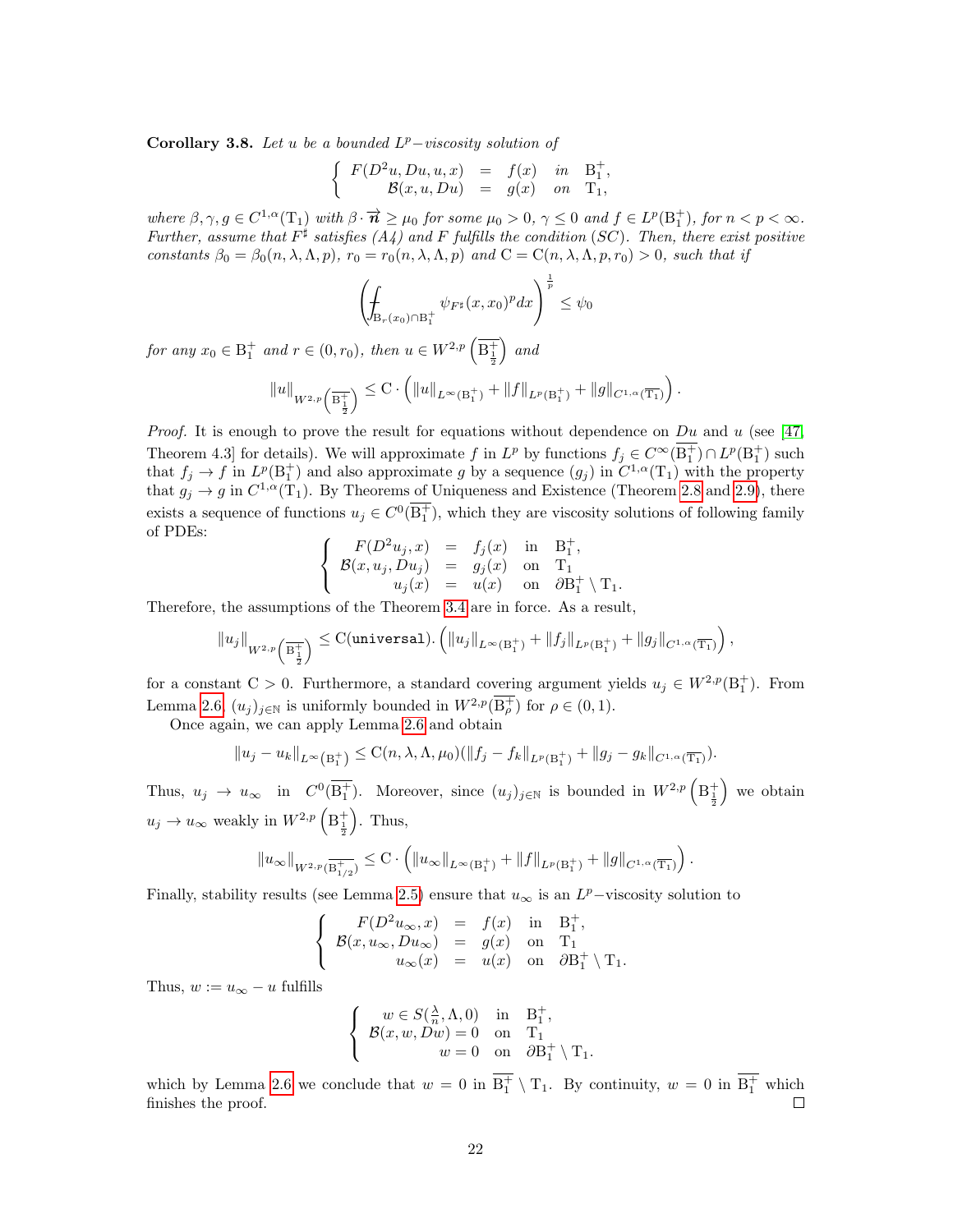Finally, we are now in position to prove the Theorem [1.2.](#page-4-1)

**Proof of Theorem [1.2.](#page-4-1)** Based on standard reasoning (cf. [\[47\]](#page-33-8)) it is important to highlight that is always possible to perform a change of variables in order to flatten the boundary. For this end, consider  $x_0 \in \partial\Omega$ . Since  $\partial\Omega \in C^{2,\alpha}$  there exists a neighborhood of  $x_0$ , which we will label  $\mathcal{V}(x_0)$ and a  $C^{2,\alpha}$ -diffeomorfism  $\Phi : \mathcal{V}(x_0) \to \mathcal{B}_1(0)$  such that  $\Phi(x_0) = 0$  and  $\Phi(\Omega \cap \mathcal{V}(x_0)) = \mathcal{B}_1^+$ . Now, for  $\tilde{\varphi} \in W^{2,p}(\mathbb{B}_1^+)$  we set  $\varphi = \tilde{\varphi} \circ \Phi \in W^{2,p}(\mathcal{V}(x_0))$ . Thus, we obtain that

$$
D\varphi = (D\tilde{\varphi}\circ\Phi)D\Phi \quad \text{and} \quad D^2\varphi = D\Phi^t \cdot (D^2\tilde{\varphi}\circ\Phi) \cdot D\Phi + ((D\tilde{\varphi}\circ\Phi)\partial_{ij}\Phi)_{1\leq i,j\leq n}.
$$

Moreover,  $\tilde{u} := u \circ \Phi^{-1} \in C^0(\mathbb{B}^+_1)$ . Next, observe that  $\tilde{u}$  is an  $L^p$ -viscosity solution to

$$
\left\{\begin{array}{rcll} \tilde{F}(D^2\tilde{u},D\tilde{u},\tilde{u},y)&=&\tilde{f}(x)&\text{in}&\mathrm{B}_1^+,\\ \tilde{\mathcal{B}}(y,\tilde{u},D\tilde{u})&=&\tilde{g}(x)&\text{on}&\mathrm{T}_1. \end{array}\right.
$$

where for  $y = \Phi^{-1}(x)$  we have

$$
\left\{\begin{array}{rcl} \tilde{F}\left(D^2\tilde{\varphi},D\tilde{\varphi},x\right)&:=&F\left(D\Phi^t(y)D^2\tilde{\varphi}D\Phi(y)+D\tilde{\varphi}D^2\Phi(y),D\tilde{\varphi}D\Phi(y),\tilde{u},y\right)\\ \tilde{f}(x)&:=&f\circ\Phi^{-1}(x)\\ \tilde{\mathcal{B}}(x,s,\overrightarrow{v})&:=&\tilde{\beta}(x)\cdot\overrightarrow{v}+\tilde{\gamma}(x)s\\ \tilde{\beta}(x)&:=&(\beta\circ\Phi^{-1})\cdot(D\Phi\circ\Phi^{-1})^t\\ \tilde{\gamma}(x)&:=&(\gamma\circ\Phi^{-1})\cdot(D\Phi\circ\Phi^{-1})^t\\ \tilde{g}(x)&:=&g\circ\Phi^{-1}\end{array}\right.
$$

Furthermore, note that  $\tilde{F}(X,\varsigma,\eta,y)=F(D\Phi^t(y)\cdot X\cdot D\Phi(y)+\varsigma D^2\Phi,\varsigma D\Phi(y),\eta,y)$  is a uniformly elliptic operator with ellipticity constants  $\lambda C(\Phi)$ ,  $\Lambda C(\Phi)$ . Thus,

$$
\tilde{F}^{\sharp}(\mathbf{X}, \varsigma, \eta, x) = F^{\sharp} \left( D \Phi^t (\Phi^{-1}(x)) \cdot \mathbf{X} \cdot D \Phi (\Phi^{-1}(x)) + \varsigma D^2 \Phi (\Phi^{-1}(x)), 0, 0, \Phi^{-1}(x) \right).
$$

In consequence, we conclude that  $\psi_{\tilde{F}^{\sharp}}(x, x_0) \leq C(\Phi) \psi_{F^{\sharp}}(x, x_0)$ , which ensures that  $\tilde{F}$  falls into the assumptions of Corollary [3.8.](#page-21-0) This finishes the proof, as well as establishes the proof of the Theorem [1.2.](#page-4-1) □

### <span id="page-22-0"></span>4 BMO type estimates: Proof of Theorem [1.4](#page-4-2)

This section will be devoted to establishing boundary BMO type estimates. Before proving Theorem [1.4](#page-4-2) we will present some key results which play a crucial role in our strategy.

<span id="page-22-1"></span>**Lemma 4.1 (Approximation Lemma II).** Let  $g \in C^{1,\psi}(\mathrm{T}_1)$  such that  $||g||_{C^{1,\psi}(\mathrm{T}_1)} \leq C_g$  and  $\beta \in C^{1,\psi}(\overline{T_1})$ . Let F and  $F^{\infty}$  be  $(\frac{\lambda}{n}, \Lambda)$ -elliptic operators. Given  $\delta > 0$ , there exists  $\epsilon_0 =$  $\epsilon_0(\delta, n, \lambda, \Lambda, C_g) < 1$  such that, if

$$
\max \left\{ \frac{|F(\mathbf{X}, x) - F^{\infty}(\mathbf{X}, x_0)|}{\|X\| + 1}, \ \psi_{F^{\infty}}(x), \ \|f\|_{L^p(\mathbf{B}_1^+)\cap p-BMO(\mathbf{B}_1^+)} \right\} \le \epsilon_0,
$$

then any two  $L^p$ -viscosity solutions u and v of

$$
\left\{ \begin{array}{rclcrcl} F(D^2u,x) & = & f(x) & in & B_1^+ & and & \left\{ \begin{array}{rcl} F^\infty(D^2\mathfrak{h},x_0) & = & 0 & in & B_1^+ \\ \beta \cdot Du & = & g(x) & on & T_1. & \end{array} \right. & and & \left\{ \begin{array}{rcl} F^\infty(D^2\mathfrak{h},x_0) & = & 0 & in & B_1^+ \\ \beta \cdot D\mathfrak{h} & = & g(x) & on & T_1. \end{array} \right.
$$

satisfy

$$
\|u-\mathfrak{h}\|_{L^{\infty}\left(B^+_{\frac{7}{8}}\right)}\leq\delta.
$$

Proof. The proof holds the same lines from Lemma [2.12](#page-12-3) along with minor modifications.  $\Box$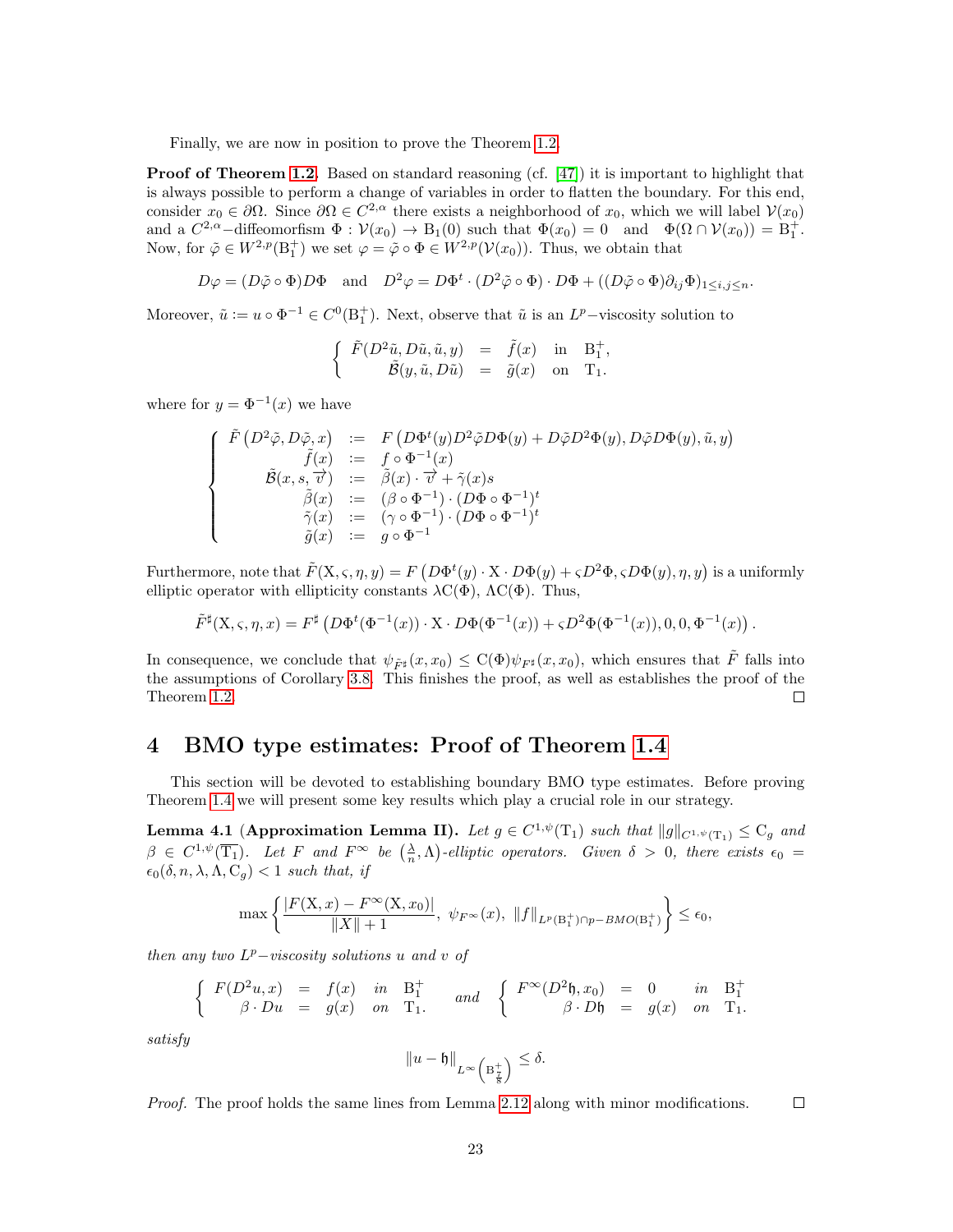<span id="page-23-0"></span>**Lemma 4.2 (A quadratic approximation).** Under the assumptions from Lemma  $4.1$ , assume that  $F^{\infty}$  satisfies  $(A_4)^*$ . Let u be an  $L^p$ -viscosity solution to

$$
\left\{ \begin{array}{rcl} F(D^2u,x) &=& f(x) \quad in \quad {\bf B}^+_1, \\ \beta \cdot Du &=& g(x) \quad on \quad {\bf T}_1. \end{array} \right.
$$

Then, there exist universal constants  $C_{\sharp} > 0$  and  $r_0 \in (0, 1/2)$  and a quadratic polynomial  $\mathfrak{P}$ , with  $\|\mathfrak{P}\|_{L^{\infty}(\mathcal{B}^+_1)} \leq \mathrm{C}_{\sharp}$  such that

$$
\sup_{B_r^+} |u(x) - \mathfrak{P}(x)| \le r^2 \quad \text{for every} \quad r \le r_0
$$

*Proof.* Firstly, take  $\delta \in (0, 1)$ , to be chosen a posteriori, and apply Lemma [4.1](#page-22-1) to obtain  $\epsilon_0 > 0$ and an  $L^p$ -viscosity solution to

$$
\left\{ \begin{array}{rcl} F^\infty(D^2\mathfrak{h},x) &=& 0 \qquad \textrm{in} \quad \mathbf{B}_1^+, \\ \beta \cdot D\mathfrak{h} &=& g(x) \quad \textrm{on} \quad \mathbf{T}_1. \end{array} \right.
$$

such that

$$
\sup_{B_1^+}|u-\mathfrak{h}|\leq \delta.
$$

Remember that  $F^{\infty}$  fulfills assumption  $(A4)^{*}$ , then  $\mathfrak h$  enjoys classical estimates. Hence, its Taylor's expansion of second order, namely  $\mathfrak{P}$ , is well-defined. Furthermore, we have

$$
\sup_{B_{\rho}^+} |\mathfrak{h} - \mathfrak{P}| \leq C_* \rho^{2+\psi} \quad \forall \ \rho \leq r_0.
$$

Now, we select  $0 < r \ll 1$  (small enough) in such a way that

$$
r \le \min\left\{r_0, \left(\frac{1}{10\mathrm{C_*}}\right)^{\frac{1}{\psi}}\right\}.
$$

Thus,

$$
\sup_{\mathbf{B}_r^+} |\mathbf{h} - \mathfrak{P}| \le \frac{1}{10} r^2.
$$

On the other hand, we choose  $\delta := \frac{1}{10}r^2$ . As a result, we obtain

$$
\sup_{\mathbf{B}_r^+}|u-\mathfrak{h}|\leq \frac{1}{10}r^2.
$$

Finally, by combining the previous inequalities, we conclude that

$$
\sup_{B_r^+}|u-\mathfrak{P}| \le r^2.
$$

 $\Box$ 

As a byproduct of the above result, we can to yield a quadratic approximation at the recession level. The proof holds along straightforward modifications in the Lemma [4.2.](#page-23-0) For this reason, we will omit it here.

<span id="page-23-1"></span>Corollary 4.3. Assume the assumptions from Lemma [4.1.](#page-22-1) Then, there exist universal constants  $C_{\sharp} > 0$ ,  $\tau_0 > 0$  and  $r > 0$ , such that if u is a (normalized) viscosity solution of

$$
\left\{\begin{array}{rcl} F_{\tau}(D^2u,x) &=& f(x) \quad in \quad \mathcal{B}_1^+, \\ \beta \cdot Du &=& g(x) \quad on \quad \mathcal{T}_1. \end{array}\right.
$$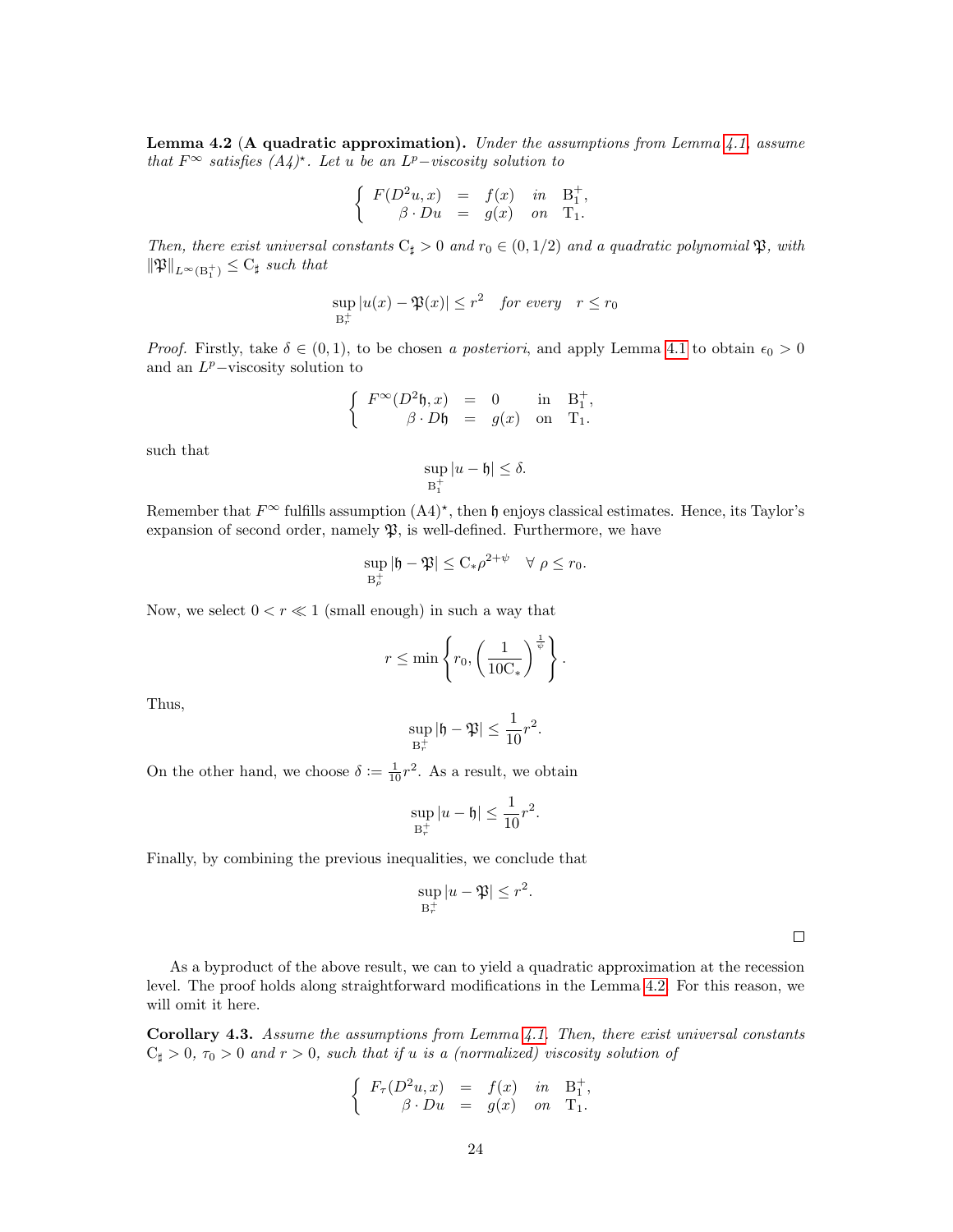$with \ \max\left\{\tau,\ {\left\|f\right\|}_{p-BMO(\mathrm{B}_1^+)}\right\}\ \le\ \tau_0, \ \textit{there \ exists\ a \ quadratic \ polynomial} \ \mathfrak{P}, \ \textit{with} \ \ {\left\|\mathfrak{P}\right\|}_{\infty} \ \le\ \mathrm{C}_\sharp$ satisfying

$$
\sup_{B_r^+}|u(x)-\mathfrak{P}(x)|\leq r^2.
$$

In face of such auxiliary results, we are already ready to prove Theorem [1.4.](#page-4-2)

**Proof of Theorem [1.4.](#page-4-2)** In fact, for  $\kappa \in (0,1)$  to be determined a posteriori, we define  $v(x)$  :=  $\kappa u(x)$  such that v is a (normalized)  $L^p$ -viscosity solution to

$$
\left\{\begin{array}{rcl} F_{\tau}(D^2v,x) &=& \tilde{f}(x) \quad \text{in} \quad \mathbf{B}_1^+ \\ \beta \cdot Dv &=& \tilde{g}(x) \quad \text{on} \quad \mathbf{T}_1. \end{array}\right.
$$

,

where  $\tau := \kappa$ ,  $\tilde{f}(x) := \kappa f(x)$  and  $\tilde{g}(x) := \kappa g(x)$ . Now, we are going to determine  $\kappa$ . This will be performed in such a way that  $\max \{ \tau, ||\tilde{f}||_{\text{p-BMO}(B_1^+)} \} \leq \tau_0$ , where  $\tau_0$  comes from Corollary [4.3.](#page-23-1) Finally, we will establish the result for v, which will lead to the statement of the Theorem.

From now on, we will show that there exists a sequence of second order polynomials  $(\mathfrak{P}_k)_{k\in\mathbb{N}}$ given by  $\mathfrak{P}_k(x) = \frac{1}{2}x^T \cdot \mathcal{A}_k \cdot x + \mathcal{B}_k \cdot x + \mathcal{C}_k$  such that

$$
F^{\sharp}(\mathcal{A}_k, x) = (\tilde{f})_1,
$$

(4.2) 
$$
r^{2(k-1)}|\mathcal{A}_k - \mathcal{A}_{k-1}| + r^{k-1}|\mathcal{B}_{k-1} - \mathcal{B}_k| + |\mathcal{C}_{k-1} - \mathcal{C}_k| \leq C_{\sharp} \cdot r^{2(k-1)},
$$

where  $C_{\sharp} > 0$  is a universal constant,  $0 < r \ll 1$  comes from Lemma [4.2](#page-23-0) and

<span id="page-24-0"></span>
$$
\sup_{\mathcal{B}_{r^k}^+} |v(x) - \mathfrak{P}_k(x)| \le r^{2k}.
$$

The proof will follow by an induction process. Let us put  $\mathfrak{P}_0$  and  $\mathfrak{P}_{-1}$  to be  $\mathfrak{P}_0(x) = \mathfrak{P}_{-1}(x) =$  $\frac{1}{2}x^T \cdot X_0 \cdot x$ , where  $X_0 \in Sym(n)$  fulfills  $F^{\sharp}(X_0, x) = (\tilde{f})_1$ .

The first step of the argument, i.e., the case  $k = 0$ , is naturally verified. Now, suppose we have established the existence of such polynomials for  $k = 0, 1, \ldots, j$ . Then, defining the following auxiliary function  $v_j: \mathbb{B}_1^+ \to \mathbb{R}$  given by

$$
v_j(x) := \frac{(v - \mathfrak{P}_j)(r^j x)}{r^{2j}}
$$

,

where we have by the induction assumption that  $v_j$  is a (normalized)  $L^p$ -viscosity solution to

$$
\left\{\begin{array}{rcll} F_j(D^2v_j,x)&=&\tilde f_j(x)&\text{in}&\mathrm{B}_1^+\\ \tilde\beta(x)\cdot Dv_j(x)&=&\tilde g_j(x)&\text{on}&\mathrm{T}_1. \end{array}\right.
$$

where

$$
\left\{\begin{array}{rcl} F_j(\mathrm{X},x) & := & \tau F\left(\frac{1}{\tau}(\mathrm{X}+\mathcal{A}_j),r^jx)\right) \\ \tilde{f}_j(x) & := & \tilde{f}(r^jx) \\ \tilde{g}_j(x) & := & \tilde{g}(r^jx) - \frac{1}{r^j}\tilde{\beta}(x)\cdot D\mathfrak{P}_j(r^jx) \\ \tilde{\beta}(x) & := & r^j\beta(r^jx) \end{array}\right.
$$

with

$$
||f_j||_{p-BMO(B_1^+)} = \sup_{0 < s \le 1} \left( \int_{B_s^+} |f_j(x) - (f_j)_s|^p \, dx \right)^{\frac{1}{p}}
$$
\n
$$
= \sup_{0 < s \le 1} \left( \int_{B_{sr}^+} |f(z) - (f)_{sr}|^p \, dz \right)^{\frac{1}{p}}
$$
\n
$$
\le ||\tilde{f}||_{p-BMO(B_1^+)} \le \tau_0.
$$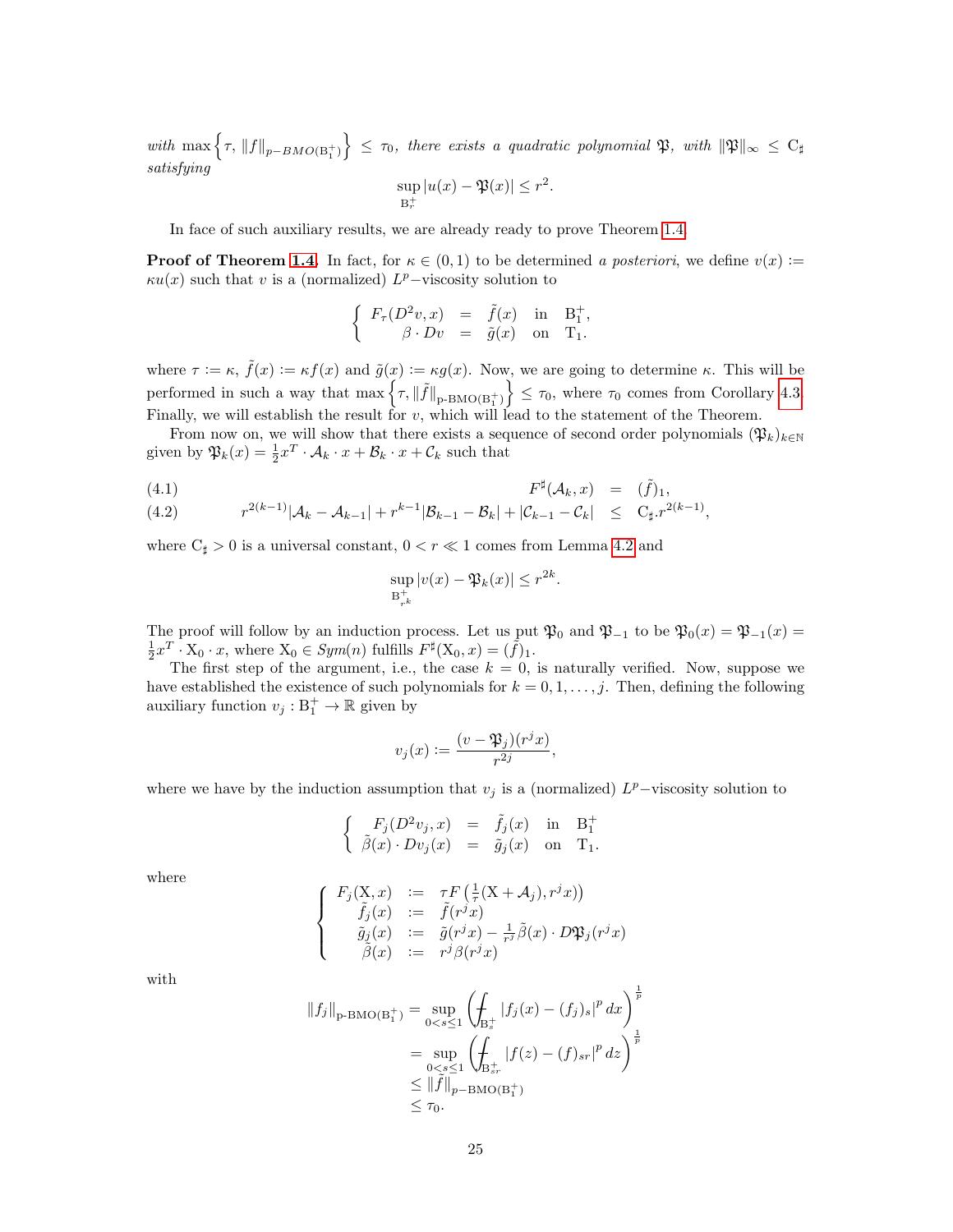Furthermore, since  $F^{\sharp}(\mathcal{A}_j, x) = (\tilde{f})_1$ , the PDE with oblique boundary conditions

$$
\left\{ \begin{array}{ccc} F_j^\sharp (D^2\mathfrak{h},x) &=& (\tilde{f})_1 \quad \text{in} \quad \mathbf{B}_1^+ \\ \beta \cdot D\mathfrak{h}(x) &=& \tilde{g}(x) \quad \text{on} \quad \mathbf{T}_1 \end{array} \right.
$$

satisfies the same (up to the boundary)  $C^{2,\psi}$  a priori estimates from the problem driven by  $F^{\sharp}$ , and it is under the assumption of Corollary [4.3.](#page-23-1) Thus, there exists a quadratic polynomial  $\tilde{\mathfrak{P}}$  with  $\|\hat{\mathfrak{P}}\|_{\infty} \leq C_{\sharp}$  such that

(4.3) 
$$
\sup_{\mathbf{B}_r^+} |v_j - \tilde{\mathfrak{P}}| \leq r^2.
$$

Rewriting [\(4.3\)](#page-25-0) back to the original domain yields

<span id="page-25-0"></span>
$$
\sup_{\mathcal{B}_{r^{k+1}}^+} \left| v(x) - \left[ \mathfrak{P}_k(x) + r^{2k} \tilde{\mathfrak{P}}\left( \frac{x}{r^k} \right) \right] \right| \le r^{2(k+1)}.
$$

Finally, by defining  $\mathfrak{P}_{j+1}(x) := \mathfrak{P}_j(x) + r^{2j} \tilde{\mathfrak{P}}(r^{-j}x)$  we check the  $(k+1)^{\underline{th}}$  step of induction. Furthermore, the required conditions [\(4.1\)](#page-24-0) and [\(4.2\)](#page-24-0) are satisfied. In conclusion, for  $\rho > 0$ , choose k an integer such that  $r^{k+1} < \rho \leq r^k$ . Then, by applying Theorem [1.2](#page-4-1) to  $v_k$ , we obtain

$$
\sup_{\rho \in (0,1/2)} \left( \oint_{B_{\rho}^+} |D^2 v(z) - A_k|^p dz \right)^{\frac{1}{p}} \leq \sup_{\rho \in (0,1/2)} \left( \frac{1}{r^n} \cdot \oint_{B_{r^k}^+} |D^2 v(z) - A_k|^p dz \right)^{\frac{1}{p}}
$$
  

$$
= \sup_{\rho \in (0,1/2)} \left( \frac{1}{r^n} \cdot \int_{B_1^+} |D^2 v_k|^p dx \right)^{\frac{1}{p}}
$$
  

$$
\leq C(\text{universal}).
$$

Now, recall the general inequality:

$$
\int_{\text{B}_{\rho}^+}\left|D^2v-\int_{\text{B}_{\rho}^+}D^2v\hspace{1mm}dy\right|^pdx\leq 2^p\int_{\text{B}_{\rho}^+}|D^2v-\mathcal{A}_k|^pdx.
$$

In effect, by triangular inequality,

$$
\left(\oint_{B_{\rho}^{+}}\left|D^{2}v-\oint_{B_{\rho}^{+}}D^{2}v\ dy\right|^{p}dx\right)^{\frac{1}{p}}\leq \left(\oint_{B_{\rho}^{+}}|D^{2}v-A_{k}|^{p}dx\right)^{\frac{1}{p}}+\left|\oint_{B_{\rho}^{+}}D^{2}v\ dy-\mathcal{A}_{k}\right|
$$

$$
\leq \left(\oint_{B_{\rho}^{+}}|D^{2}v-A_{k}|^{p}dx\right)^{\frac{1}{p}}+\oint_{B_{\rho}^{+}}|D^{2}v-A_{k}|dx
$$

$$
\leq 2\left(\oint_{B_{\rho}^{+}}|D^{2}v-A_{k}|^{p}dx\right)^{\frac{1}{p}},
$$

Therefore,

$$
\|Dv\|_{p-BMO\left(\overline{\mathrm{B}^{+}_{\frac{1}{2}}}\right)}:=\sup_{\rho\in(0,1/2)}\left(\!\!\int_{\mathrm{B}^{+}_{\rho}}\left\vert D^{2}v-\!\!\int_{\mathrm{B}^{+}_{\rho}}D^{2}v\;dy\right\vert^{p}dx\right)^{\frac{1}{p}}\leq\mathrm{C}(\text{universal}),
$$

thereby finishing the proof of the estimate [\(1.8\)](#page-4-4).

 $\Box$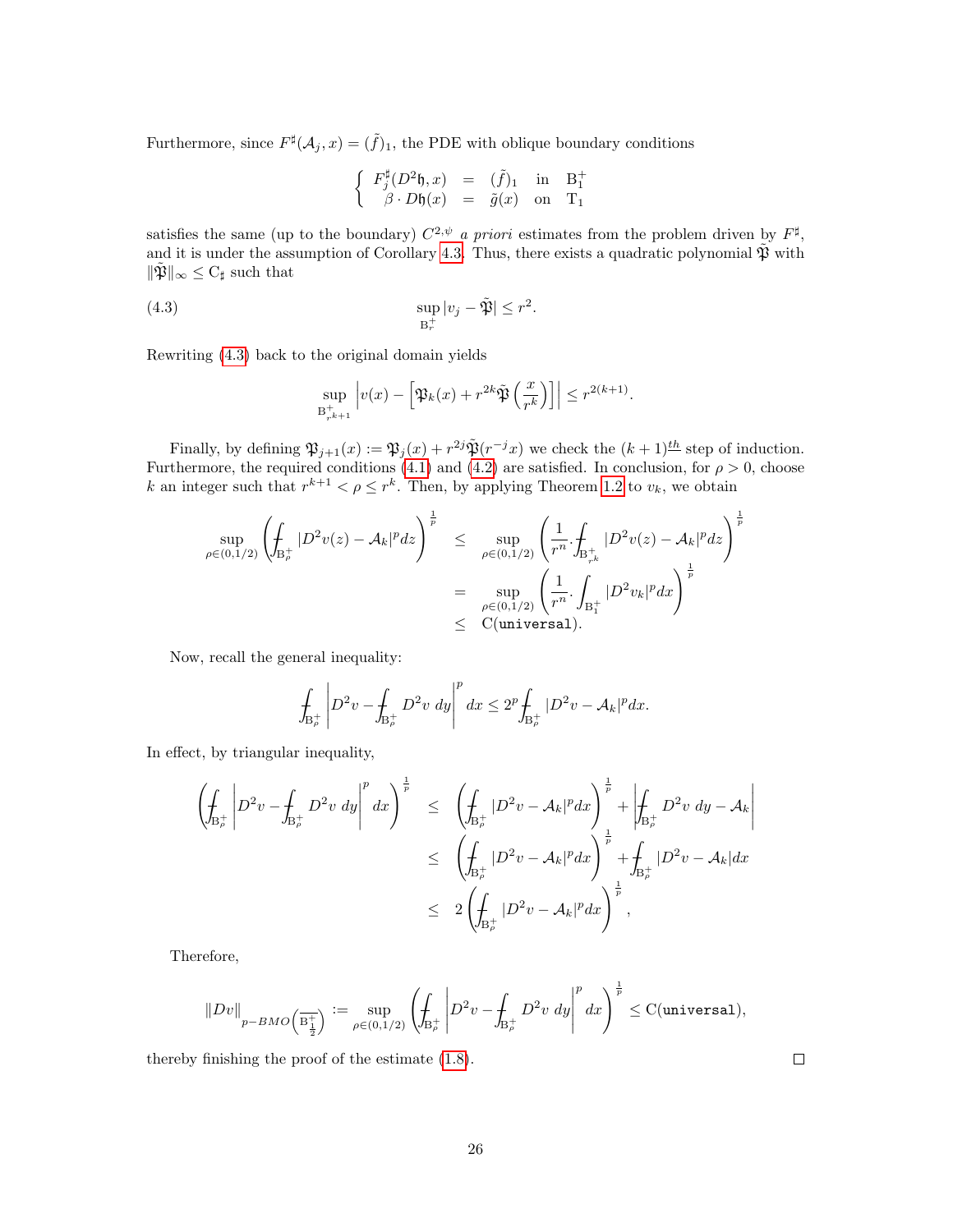### <span id="page-26-0"></span>5 Obstacle type problems: Proof of Theorem [1.6](#page-6-0)

In this section we will study an important class of free boundary problems, namely the ob-stacle problem with oblique boundary datum [\(1.9\)](#page-5-0) for a given obstacle  $\phi \in W^{2,p}(\Omega)$  satisfying  $\mathcal{B}(x, u, D\phi) \geq g$  a.e. on  $\partial\Omega$ , and F a uniformly elliptic operator fulfilling  $F(\mathcal{O}_{n\times n}, \overline{\mathcal{O}}, 0, x) = 0$ . The main purpose will be establish a  $W^{2,p}$ -regularity theory for [\(1.9\)](#page-5-0), whose strategy does not require any extra regularity assumption on nonlinearity F.

In the sequel, similarly to [\[4,](#page-31-13) Theorem 3.3] and [\[13,](#page-31-3) Appendix] we are going to reduce the analysis of the obstacle problem [\(1.9\)](#page-5-0) in studying a family of penalized problems as follows

<span id="page-26-1"></span>(5.1) 
$$
\begin{cases}\nF(D^2u_{\varepsilon}, Du_{\varepsilon}, u_{\varepsilon}, x) = h^+(x)\Psi_{\varepsilon}(u_{\varepsilon} - \phi) + f(x) - h^+(x) & \text{in} \quad \Omega \\
B(x, u_{\varepsilon}, Du_{\varepsilon}) = g(x) & \text{on} \quad \partial\Omega,\n\end{cases}
$$

for  $\varepsilon \in (0,1)$ , where  $\Psi_{\varepsilon}(s)$  is a smooth function such that

$$
\Psi_{\varepsilon}(s) \equiv 0
$$
 if  $s \le 0$ ;  $\Psi_{\varepsilon}(s) \equiv 1$  if  $s \ge \varepsilon$ ,  
\n $0 \le \Psi_{\varepsilon}(s) \le 1$  for any  $s \in \mathbb{R}$ .

and

$$
h(x) := f(x) - F(D^2\phi, D\phi, \phi, x).
$$

Now, we define  $\hat{f}_{u_{\varepsilon}}(x) := h^{+}(x)\Psi_{\varepsilon}(u_{\varepsilon} - \phi) + f(x) - h^{+}(x)$ . Then, note that,  $h \in L^{p}(\Omega)$  with the estimate

$$
||h||_{L^{p}(\Omega)} \leq ||f||_{L^{p}(\Omega)} + ||F(D^{2}\phi, D\phi, \phi, x)||_{L^{p}(\Omega)}
$$
  
(5.2) 
$$
\leq C \cdot (||f||_{L^{p}(\Omega)} + ||\phi||_{W^{2,p}(\Omega)})
$$

for some  $C = C(n, \lambda, \Lambda, \sigma, \xi, p) > 0$ , since F fulfills (A1). In consequence, we have

(5.3) 
$$
\|\hat{f}_{u_{\varepsilon}}\|_{L^{p}(\Omega)} \leq C(n,\lambda,\Lambda,\sigma,\xi,p) \left( \|f\|_{L^{p}(\Omega)} + \|\phi\|_{W^{2,p}(\Omega)} \right)
$$

Next, we claim that the problem  $(5.1)$  admits a viscosity solution that enjoys a priori estimates. In effect, according to Perron's Method (see Lieberman's Book [\[32,](#page-32-15) Theorem 7.19]) it follows that for each  $v_0 \in L^p(\Omega)$  fixed, there exists a unique viscosity solution  $u_{\varepsilon} \in W^{2,p}(\Omega)$  satisfying in the viscosity sense

<span id="page-26-2"></span>
$$
\begin{cases}\nF(D^2 u_{\varepsilon}, Du_{\varepsilon}, u_{\varepsilon}, x) = h^+(x)\Psi_{\varepsilon}(v_0 - \phi) + f(x) - h^+(x) & \text{in } \Omega \\
\mathcal{B}(x, u_{\varepsilon}, Du_{\varepsilon}) = g(x) & \text{on } \partial\Omega,\n\end{cases}
$$

fulfilling (due to Theorem [1.2\)](#page-4-1) the estimate

(5.4) 
$$
\|u_{\varepsilon}\|_{W^{2,p}(\Omega)} \leq C \cdot \left( \|u_{\varepsilon}\|_{L^{\infty}(\Omega)} + \|\hat{f}_{v_0}\|_{L^p(\Omega)} + \|g\|_{C^{1,\alpha}(\partial\Omega)} \right)
$$

for some  $C = C(n, \lambda, \Lambda, p, \mu_0, \sigma, \omega, \|\beta\|_{C^2(\partial\Omega)}, \|\gamma\|_{C^2(\partial\Omega)}, \theta_0, \text{diam}(\Omega)) > 0$ . Moreover, as in [\(5.3\)](#page-26-2), we have  $\hat{f}_{v_0} \in L^p(\Omega)$ .

<span id="page-26-3"></span>Now, from ABP estimate (Lemma [2.6\)](#page-10-2) we obtain

$$
(5.5) \t\t\t \|u_{\varepsilon}\|_{W^{2,p}(\Omega)} \leq C \cdot \left( \|\hat{f}_{v_0}\|_{L^p(\Omega)} + \|g\|_{C^{1,\alpha}(\partial\Omega)} \right) \n\leq C \cdot \left( \|f\|_{L^p(\Omega)} + \|h\|_{L^p(\Omega)} + \|g\|_{C^{1,\alpha}(\partial\Omega)} \right) \n\leq \hat{C} \cdot \left( \|f\|_{L^p(\Omega)} + \|g\|_{C^{1,\alpha}(\partial\Omega)} + \|\phi\|_{W^{2,p}(\Omega)} \right)
$$

Thus,

 $\|u_{\varepsilon}\|_{W^{2,p}(\Omega)} \leq C_0(\hat{C}, n, \lambda, \Lambda, p, \mu_0, \sigma, \omega, \|\beta\|_{C^2(\partial\Omega)}, \theta_0, \text{diam}(\Omega), \|f\|_{L^p(\Omega)}, \|g\|_{C^{1,\alpha}(\partial\Omega)}, \|\phi\|_{W^{2,p}(\Omega)}),$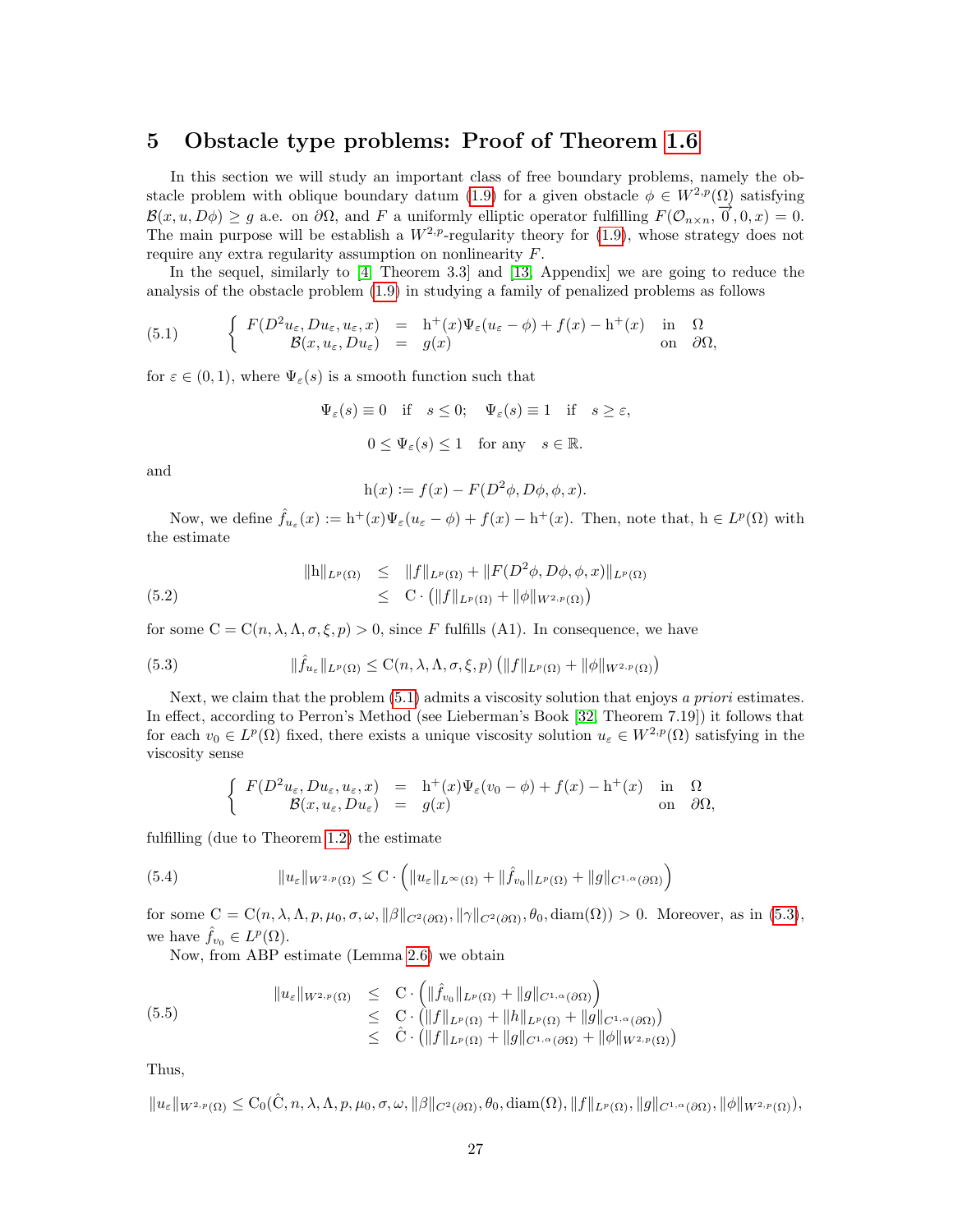where  $C_0 > 0$  is independent on  $v_0$ .

In this point, by defining the operator  $\mathcal{T}: L^p(\Omega) \to W^{2,p}(\Omega) \subset L^p(\Omega)$  given by  $\mathcal{T}(v_0) = u_{\varepsilon}$ , we conclude that  $\mathcal T$  maps the C<sub>0</sub>-ball (in  $L^p(\Omega)$ ) into itself. Hence,  $\mathcal T$  is a compact operator. Therefore, by Schauder's fixed point theorem, there exists  $u_{\varepsilon}$  such that  $\mathcal{T}(u_{\varepsilon}) = u_{\varepsilon}$ , which is a viscosity solution to [\(5.1\)](#page-26-1).

Finally, we are in a position to establish our main result.

Proof of Theorem [1.6.](#page-6-0) From  $(5.5)$  we observe that

$$
||u_{\varepsilon}||_{W^{2,p}(\Omega)} \leq C \cdot (||f||_{L^p(\Omega)} + ||g||_{C^{1,\alpha}(\partial\Omega)} + ||\phi||_{W^{2,p}(\Omega)})
$$

for some  $C = C(n, \lambda, \Lambda, p, \mu_0, \sigma, \xi, \|\beta\|_{C^2(\partial\Omega)}, \text{diam}(\Omega), \theta_0)$ . This ensures that  $\{u_{\varepsilon}\}_{\varepsilon>0}$  is uniformly bounded in  $W^{2,p}(\Omega)$ . Hence, by standard compactness arguments, we can find a subsequence  ${u_{\varepsilon}}_j$ <sub>j</sub> $\in \mathbb{N}$  with  $\varepsilon_j \to 0$  and a function  $u_\infty \in W^{2,p}(\Omega)$  such that

$$
\begin{cases}\n u_{\varepsilon_j} \rightharpoonup u_{\infty} & \text{in} \quad W^{2,p}(\Omega) \\
 u_{\varepsilon_j} \rightharpoonup u_{\infty} & \text{in} \quad C^{0,\alpha_0}(\overline{\Omega}) \\
 u_{\varepsilon_j} \rightharpoonup u_{\infty} & \text{in} \quad C^{1,1-\frac{n}{p}}(\overline{\Omega})\n\end{cases}
$$

for some universal  $\alpha_0 \in (0,1)$ .

Now, we claim  $u_{\infty}$  is indeed a viscosity solution of [\(1.9\)](#page-5-0). In effect:

 $\checkmark$  Since  $\beta(x) \cdot Du_{\varepsilon_j}(x) + \gamma(x)u_{\varepsilon_j}(x) = g(x)$  and  $\{u_{\varepsilon_j}\}_{j \in \mathbb{N}}$  are uniformly bounded and equicontinuous on  $\partial\Omega$ , then from [\(5.5\)](#page-26-3) and Morrey embedding  $W^{2,p}(\Omega) \hookrightarrow C^{1,1-\frac{n}{p}}$ , we have

 $\beta(x) \cdot Du_{\infty}(x) + \gamma(x)u_{\infty}(x) = g(x)$  on  $\partial\Omega$ 

in the viscosity sense (and point-wisely).

 $\checkmark$  On the other hand, from [\(5.1\)](#page-26-1), we have that

$$
F(D^2 u_{\varepsilon_j}, Du_{\varepsilon_j}, u_{\varepsilon_j}, x) = h^+(x) \Psi_{\varepsilon_j}(u_{\varepsilon_j} - \phi) + f(x) - h^+(x)
$$
  

$$
\leq f(x) \text{ in } \Omega \text{ for each } j \in \mathbb{N}.
$$

Thus, by Stability results (Lemma [2.5\)](#page-10-3), by passing to the limit  $j \to +\infty$ , we conclude

$$
F(D^2u_{\infty}, Du_{\infty}, u_{\infty}, x) \le f \quad \text{in} \quad \Omega.
$$

 $\checkmark$  Next, we are going to prove that

$$
u_{\infty} \ge \phi \quad \text{in} \quad \overline{\Omega}.
$$

Firstly, we see that  $\Psi_{\varepsilon_j}(u_{\varepsilon_j}-\phi)\equiv 0$  on the set  $\mathcal{O}_j\coloneqq\{x\in\overline{\Omega}:u_{\varepsilon_j}(x)<\phi(x)\}\.$  Note that, if  $\mathcal{O}_j = \emptyset$ , we have nothing to prove. Thus, we suppose that  $\mathcal{O}_j \neq \emptyset$ . Then,

$$
F(D^2 u_{\varepsilon_j}, Du_{\varepsilon_j}, u_{\varepsilon_j}, x) = f(x) - h^+(x) \text{ for } x \in \mathcal{O}_j.
$$

Now, note that  $\mathcal{O}_j$  is relatively open in  $\overline{\Omega}$  for each  $j \in \mathbb{N}$  since  $u_{\varepsilon_j} \in C(\overline{\Omega})$ . Moreover, from definition of h we have

$$
F(D^2\phi, D\phi, \phi, x) = f(x) - h(x) \ge F(D^2 u_{\varepsilon_j}, Du_{\varepsilon_j}, u_{\varepsilon_j}, x) \text{ in } \mathcal{O}_j
$$

Moreover, we have  $u_{\varepsilon_j} = \phi$  on  $\partial \mathcal{O}_j \setminus \partial \Omega$ . Thus, from the Comparison Principle (see [\[10,](#page-31-12) Theorem 2.10] and [\[32,](#page-32-15) Theorem 7.17]) we conclude that  $u_{\varepsilon_j} \geq \phi$  in  $\mathcal{O}_j$ , which yields a contradiction. Therefore,  $\mathcal{O}_i = \emptyset$  and  $u_{\infty} \geq \phi$  in  $\overline{\Omega}$ .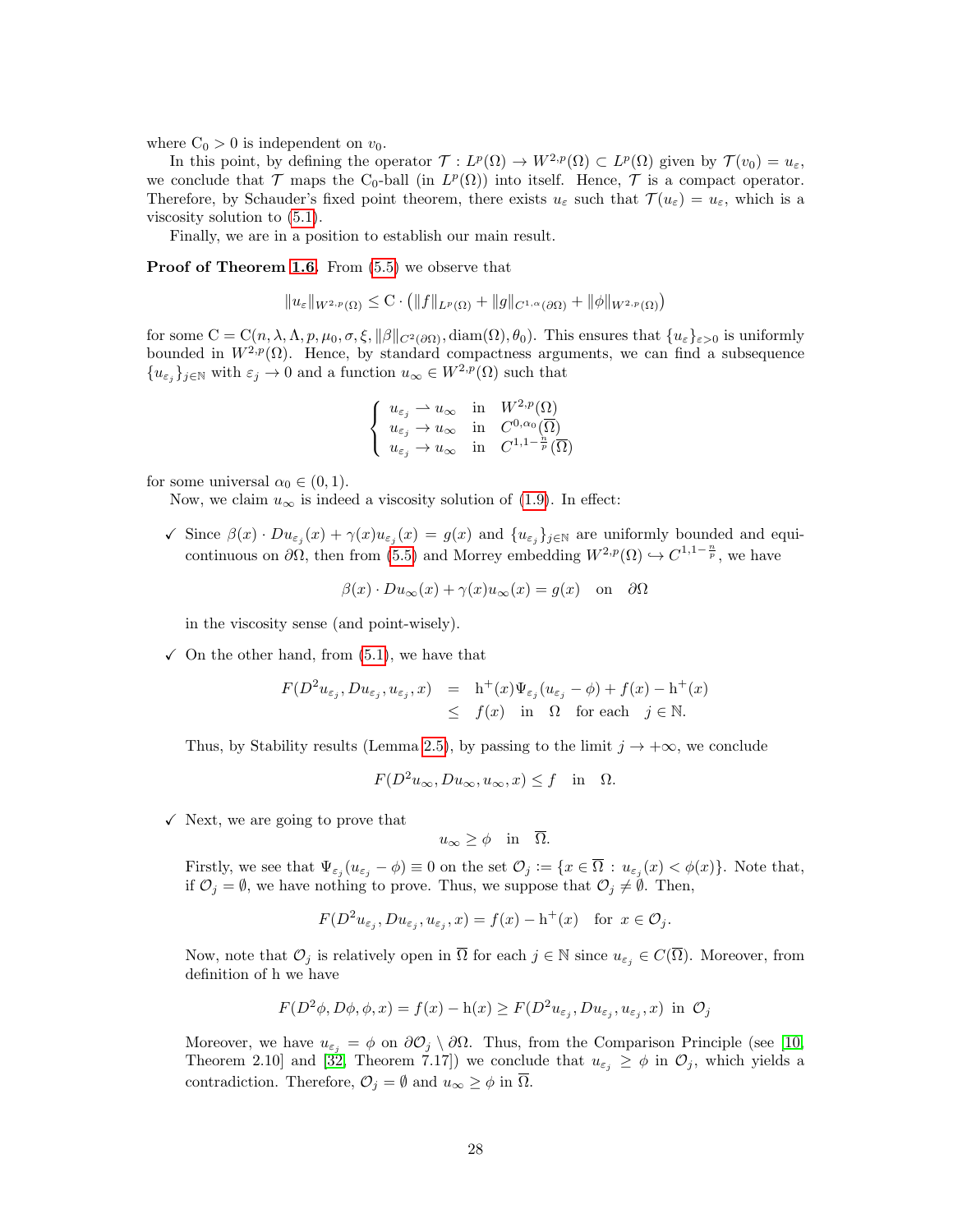$\checkmark$  Finally, it remains to show that

$$
F(D^2u_{\infty}, Du_{\infty}, u_{\infty}, x) = f(x) \text{ in } \{u_{\infty} > \phi\}
$$

in the viscosity sense. For this end, notice that for each  $k \in \mathbb{N}$  we have

$$
h^+(x)\Psi_{\varepsilon_j}(u_{\varepsilon_j}-\phi)+f(x)-h^+(x)\to f(x)\ \text{a.e. in }\left\{x\in\Omega\,:\,u_\infty(x)>\phi(x)+\frac{1}{k}\right\}.
$$

Therefore, via Stability results (Lemma [2.5\)](#page-10-3) we conclude (in the viscosity sense) that

$$
F(D^2u_{\infty}, Du_{\infty}, u_{\infty}, x) = f(x) \text{ in } \{u_{\infty} > \phi\} = \bigcup_{k=1}^{\infty} \left\{u_{\infty} > \phi + \frac{1}{k}\right\} \text{ as } j \to +\infty,
$$

thereby proving the claim.

In conclusion, from [\(5.5\)](#page-26-3)  $u_{\infty}$  satisfies the following regularity estimate

 $||u_\infty||_{W^{2,p}(\Omega)} \leq \liminf_{j\to+\infty} ||u_{\varepsilon_j}||_{W^{2,p}(\Omega)}$  $\leq C(n, \lambda, \Lambda, p, \mu_0, \sigma, \omega, \|\beta\|_{C^2(\partial\Omega)}, \|\gamma\|_{C^2(\partial\Omega)}, \text{diam}(\Omega), \theta_0) \cdot \left( \|f\|_{L^p(\Omega)} + \|g\|_{C^{1,\alpha}(\partial\Omega)} + \|\phi\|_{W^{2,p}(\Omega)} \right)$ 

thereby finishing the proof of the Theorem.

As a consequence, we obtain the uniqueness of existing solutions.

Corollary 5.1 (Uniqueness). The viscosity solution found in the Theorem [1.6](#page-6-0) is unique.

*Proof.* Indeed, let u and v be two viscosity solutions of [\(1.9\)](#page-5-0). Assume that  $u \neq v$ . Then, we may suppose without loss of generality that

$$
\mathcal{O}_{\sharp} = \{v > u\} \neq \emptyset.
$$

Since  $v > u \ge \phi$  in  $\mathcal{O}_{\sharp}$ , we obtain in the viscosity sense

$$
F(D^2v, Dv, v, x) = f(x) \text{ in } \mathcal{O}_{\sharp}
$$

Hence, we conclude that

$$
\begin{cases}\nF(D^2u, Du, u, x) & \leq f(x) \leq F(D^2v, Dv, v, x) & \text{in} \quad \mathcal{O}_{\sharp} \\
u(x) & = v(x) & \text{on} \quad \partial \mathcal{O}_{\sharp} \setminus \partial \Omega, \\
\mathcal{B}(x, u, Du) & = g(x) & = \mathcal{B}(x, v, Dv) & \text{on} \quad \partial \mathcal{O}_{\sharp} \cap \partial \Omega\n\end{cases}
$$

Therefore, by the Comparison Principle for problems with oblique boundary conditions [\[10,](#page-31-12) Theorem 2.10] and [\[32,](#page-32-15) Theorem 7.17], we conclude that  $u \geq v$  in  $\mathcal{O}_{\sharp}$  whether  $\partial \mathcal{O}_{\sharp} \cap \partial \Omega = \emptyset$  or not. However, this contradicts the definition of the set  $\mathcal{O}_{\sharp}$ , thereby proving that  $u = v$ .  $\Box$ 

## <span id="page-28-0"></span>6 Final conclusions: Density of viscosity solutions

In this final part we will deliver another application to  $W^{2,p}$  regularity estimates.

Theorem 6.1 ( $W^{2,p}$  density on the class  $C^0$ –viscosity solutions). Let u be a  $C^0$ –viscosity solution of

$$
\left\{\begin{array}{ccc} F(D^2u,x) &=& f(x) \quad in \quad \mathbf{B}_1^+ \\ \mathcal{B}(x,u,Du) &=& g(x) \quad on \quad \mathbf{T}_1, \end{array}\right.
$$

where  $f \in L^p(\mathbb{B}_1^+) \cap C^0(\mathbb{B}_1^+)$  (for  $n \leq p < \infty$ ),  $\beta, \gamma, g \in C^{1,\alpha}(\mathbb{T}_1)$  with  $\gamma \leq 0$  and  $\beta \cdot \overrightarrow{n} \geq \mu_0$  on  $T_1$ , for some  $\mu_0 > 0$ . Then, for any  $\delta > 0$ , there exists a sequence  $(u_j)_{j \in \mathbb{N}} \subset W_{loc}^{2,p}(\mathcal{B}_1^+) \cap \mathcal{S}(\lambda - 1)$  $\delta, \Lambda + \delta, f$  converging local uniformly to u.

 $\Box$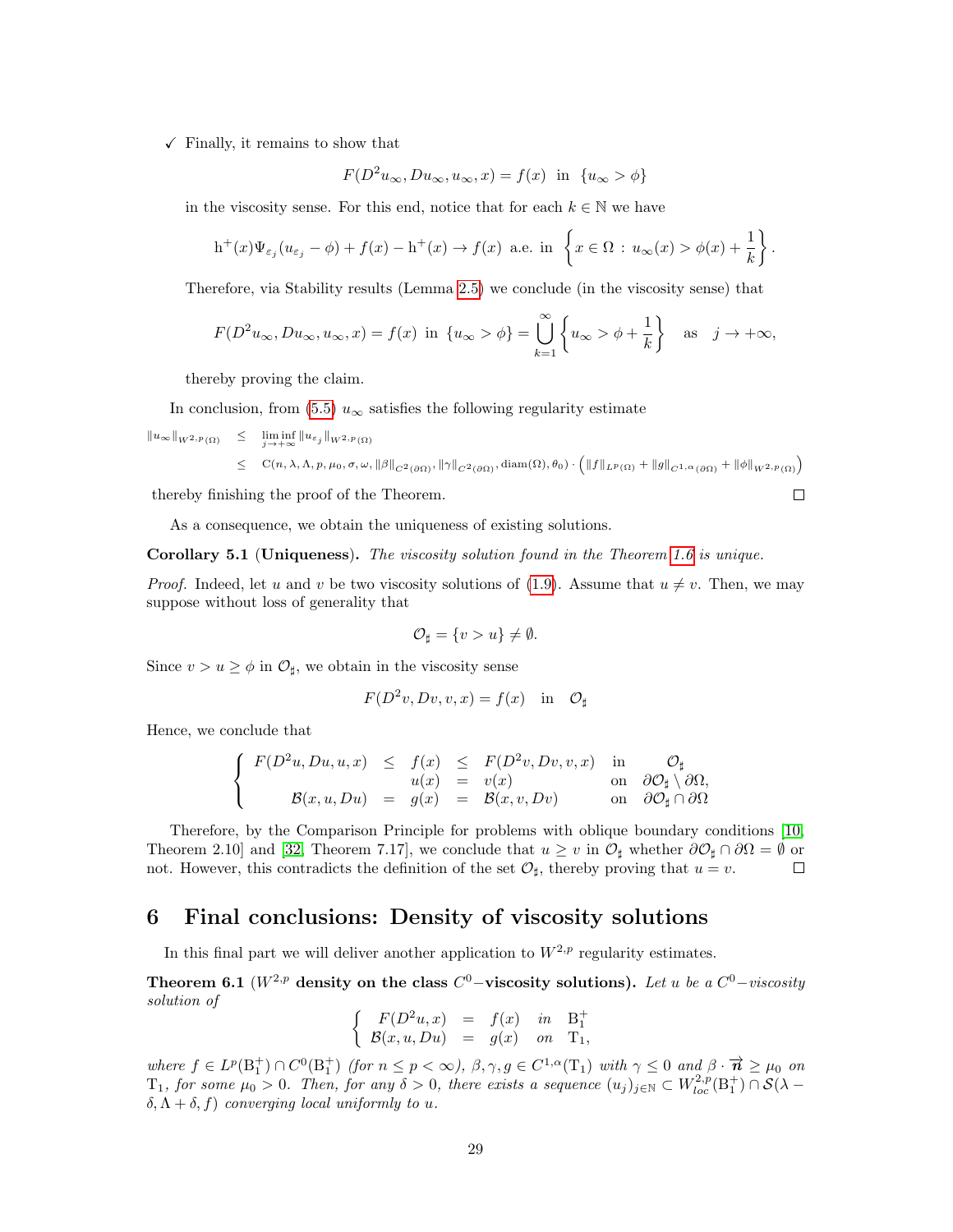Proof. The proof follows some ideas from [\[35,](#page-32-2) Theorem 8.1] adapted to oblique boundary scenery. We will present the details for completeness to the reader. Firstly, we are going to build up such a desired sequence of operators  $F_j: Sym(n) \times B_1^+ \longrightarrow \mathbb{R}$  as follow: Given  $\delta > 0$  we consider the Pucci Maximal operator

$$
\mathscr{L}_{\delta}(\mathbf{X}) := \mathscr{P}^+_{(\lambda-\delta),(\Lambda+\delta)}(\mathbf{X}) = (\Lambda+\delta)\sum_{e_i>0} e_i(\mathbf{X}) + (\lambda-\delta)\sum_{e_i<0} e_i(\mathbf{X}),
$$

where  $e_i(X)$  are the eigenvalues of matrix  $X \in Sym(n)$ . Now, we define

$$
F_j: \operatorname{Sym}(n) \times B_1^+ \longrightarrow \mathbb{R}
$$
  

$$
(X, x) \longmapsto \max\{F(X, x), \mathscr{L}_{\delta}(X) - C_j\},\
$$

for  $(C_j)_{j\in\mathbb{N}}$  a sequence of divergence positive number, which will be chosen precisely a posteriori. Firstly, notice that  $F_i$  is continuous (since it is the maximum between two continuous functions) and uniformly elliptic with ellipticity constants  $\lambda - \delta \leq \Lambda + \delta$ , because F and  $\mathscr{L}_{\delta}$  are too. Now, taking into account the  $(\lambda, \Lambda)$ -ellipticity of F there holds

$$
F(X, x) \geq \lambda \sum_{e_i > 0} e_i(X) + \Lambda \sum_{e_i < 0} e_i
$$
  
\n
$$
\geq \lambda \sum_{e_i > 0} e_i(X) - \Lambda ||X||
$$
  
\n
$$
= \mathcal{L}_{\delta}(X) - (\Lambda + \delta - \lambda) \sum_{e_i > 0} e_i - (\lambda - \delta) \sum_{e_i > 0} e_i - \Lambda ||X||
$$
  
\n
$$
\geq \mathcal{L}_{\delta}(X) - (2\Lambda - \lambda + \delta) ||X||
$$
  
\n
$$
\geq \mathcal{L}_{\delta}(X) - C_j, \ \forall B_j \subset \text{Sym}(n), \ \forall x \in B_1^+,
$$

where we select  $C_j := j(2\Lambda - \lambda + \delta)$ . Hence,  $F \equiv F_j$  in  $B_j \times B_1^+ \subset Sym(n) \times B_1^+$ . On the other hand, we analyse the recession operator associated to  $F_j$ . For that purpose, for each  $\mu > 0$  we have

$$
(F_j)_{\mu}(\mathbf{X},x) = \mu F_j(\mu^{-1}\mathbf{X},x) = \max\{F_{\mu}(\mathbf{X},x),L_{\delta}(\mathbf{X}) - \mu C_j\}.
$$

Since  $F_{\mu}$  is  $(\lambda, \Lambda)$ -elliptic for any  $\mu > 0$  we get

$$
F_{\mu}(X, x) \leq \Lambda \sum_{e_i > 0} e_i(X) + \lambda \sum_{e_i < 0} e_i(X)
$$
  
=  $\mathscr{L}_{\delta}(X) - \delta \sum_{e_i > 0} e_i(X) + \delta \sum_{e_i < 0} e_i(X)$   
 $\leq \mathscr{L}_{\delta}(X) - \delta ||X||$   
 $\leq \mathscr{L}_{\delta}(X) - \mu C_j,$ 

for all  $X \in B_{\frac{\mu C_j}{\delta}} \subset \text{Sym}(n)$  and  $x \in B_1^+$ . Therefore, we conclude that  $F_j(X, x) = \mathscr{L}_{\delta}(X) - C_j$ outside a ball of radius  $\sim C_j$ , then  $F_j^{\sharp} = \mathscr{L}_{\delta}$ . Now, notice that  $F_j^{\sharp}$  fulfills  $C^{1,1}$  a priori estimates, i.e., given  $g_0 \in C^{1,\alpha}(\mathcal{T}_1)$  any viscosity solution to

$$
\left\{\begin{array}{ccc} F_j^\sharp (D^2\mathfrak{h},x_0) &=& 0 \ \ 0 & \text{in} & \mathrm{B}_1^+ \\ \mathcal{B}(x,\mathfrak{h},D\mathfrak{h}) &=& g_0(x) \ \ \text{on} & \mathrm{T}_1 \end{array}\right.
$$

satisfies  $\mathfrak{h} \in C^{1,1}(\overline{\mathrm{B}^+_{1/2}})$  (see e.g. [\[29,](#page-32-8) Teorema 1.3]) with the following estimate

$$
\|\mathfrak{h}\|_{C^{1,1}(\overline{\mathrm{B}^{+}_{1/2}})} \leq \mathrm{C} \cdot \left( \|\mathfrak{h}\|_{L^{\infty}(\mathrm{B}^{+}_{1})} + \|g\|_{C^{1,\alpha}(\overline{\mathrm{T}_{1}})} \right).
$$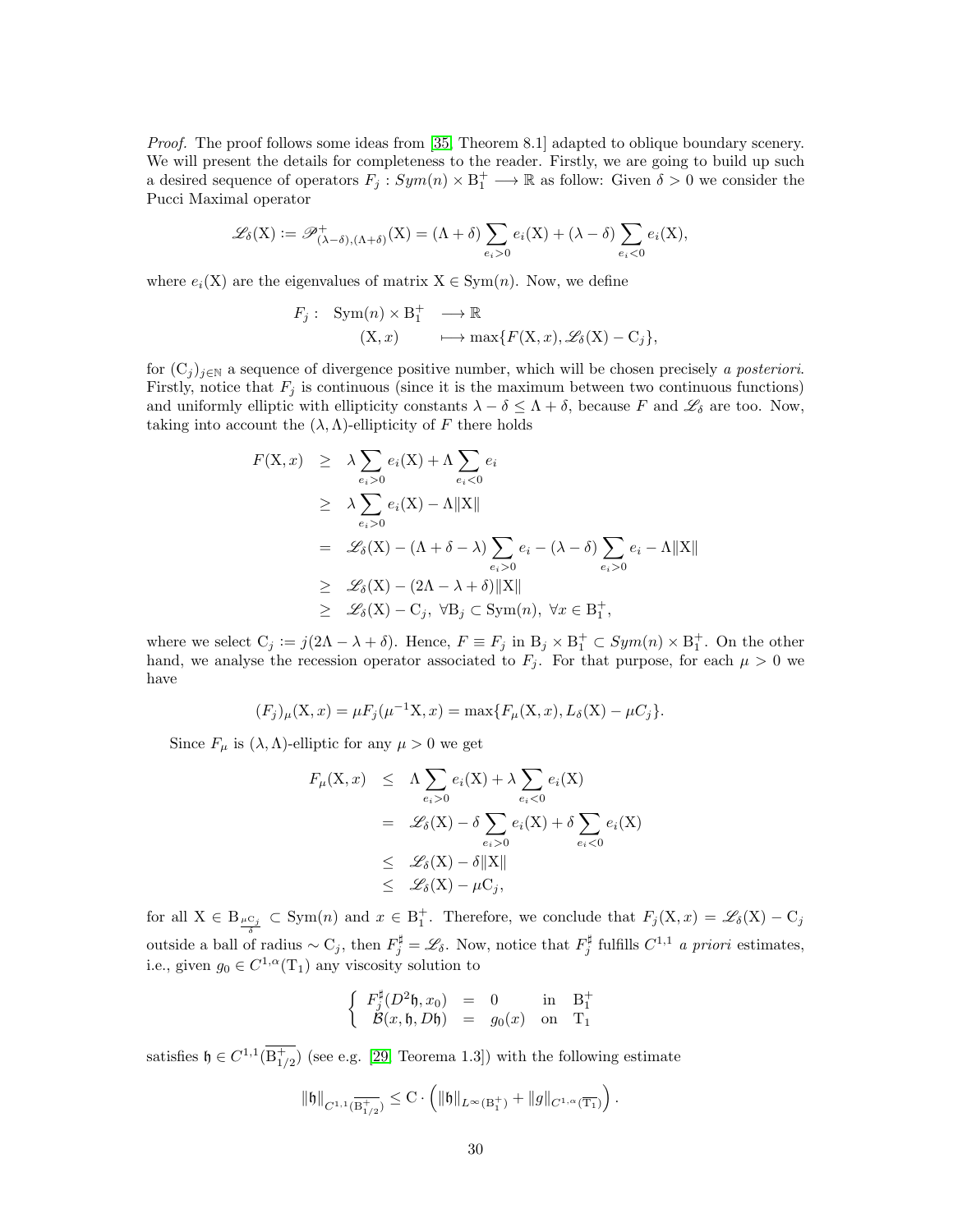Therefore, statements of Proposition [3.4](#page-15-1) are in force. Then, for each  $j \in \mathbb{N}$  fixed, any viscosity solution of

$$
\begin{cases}\nF_j(D^2v, x) = f(x) & \text{in} & B_1^+ \\
B(x, v, Dv) = g(x) & \text{on} & T_1\n\end{cases}
$$

enjoys  $W^{2,p}$  regularity estimates. Precisely, for each  $j \in \mathbb{N}$  there exists a constant  $\kappa_j > 0$  such that

$$
||v||_{W^{2,p}(\mathcal{B}^+_{1/2})} \leq \kappa_j \cdot (||v||_{L^{\infty}(\mathcal{B}^+_1)} + ||f||_{L^p(\mathcal{B}^+_1)} + ||g||_{C^{1,\alpha}(\overline{\mathcal{T}_1})}).
$$

Finally, we build up the desired sequence  $(u_j)_{j\in\mathbb{N}}$  to be a viscosity solution to

$$
\begin{cases}\nF_j(D^2u_j, x) = f(x) \text{ in } B_1^+ \\
\mathcal{B}(x, u_j, Du_j) = g(x) \text{ on } T_1 \\
u(x) = u_j(x) \text{ on } \partial B_1^+ \setminus T_1,\n\end{cases}
$$

whose existence does hold from Theorem [2.9.](#page-11-2) Furthermore, each  $u_j \in W^{2,p}(\mathbb{B}^+_1)$  and since operators  $F_j$  are uniformly elliptic, it follow that  $F_j(\cdot, x) \to F_0(\cdot, x)$  local uniformly in  $Sym(n)$  for each  $x \in \overline{B_1^+}$ . Moreover, since  $F_j \equiv F$  in  $B_j \times B_1^+$  then  $F_0 \equiv F$ . In conclusion, by local  $C^{0,\alpha}$  regularity and ABP estimates (see Theorem [2.4](#page-9-2) and Lemma [2.6](#page-10-2) respectively) the sequence  $(u_j)_{j\in\mathbb{N}}$ , converge, up to a subsequence, local uniformly to  $u_0$  in the  $C^{0,\alpha}$ -topology. Furthermore, by Stability results (Lemma [2.5\)](#page-10-3)  $u_0$  is a viscosity solution of

$$
\begin{cases}\nF(D^2u_0, x) &= f(x) \text{ in } B_1^+ \\
B(x, u_0, Du_0) &= g(x) \text{ on } T_1 \\
u(x) &= u_0(x) \text{ on } \partial B_1^+ \setminus T_1.\n\end{cases}
$$

Finally, by taking  $w = u_0 - u$  we obtain that w satisfies in the viscosity sense

$$
\begin{cases} w \in \mathcal{S}(\lambda/n, \Lambda, 0) & \text{in} \quad \mathbf{B}_1^+ \\ \mathcal{B}(x, w, Dw) = 0 & \text{on} \quad \mathbf{T}_1 \\ w = 0 & \text{on} \quad \partial \mathbf{B}_1^+ \setminus \mathbf{T}_1, \end{cases}
$$

and one more time, by ABP estimates (Lemma [2.6\)](#page-10-2) we conclude that  $w = 0$  in  $\overline{B_1^+} \setminus T_1$ . Therefore,  $w \equiv 0$ , i.e.,  $u = u_0$ , thereby finishing the proof.

#### Acknowledgments

J.S. Bessa was partially supported by CAPES-Brazil under Grant No. 88887.482068/2020- 00. J.V. da Silva, M. N. Barreto Frederico and G.C. Ricarte have been partially supported by CNPq-Brazil under Grants No. 310303/2019-2, No 165746/2020-3 and No. 304239/2021-6. Part of this work was developed during the Fortaleza Conference on Analysis and PDEs (2022) at Universidade Federal do Cear´a (UFC-Brazil). J.V. da Silva would like to thanks to UFC's Department of Mathematics by fostering a pleasant scientific and research atmosphere during his visit in the Summer of 2022.

## References

- <span id="page-30-0"></span>[1] Azzam, J. and Bedrossian, J. Bounded mean oscillation and the uniqueness of active scalar equations. Trans. Amer. Math. Soc. 367 (2015), no. 5, 3095-3118.
- <span id="page-30-1"></span>[2] Byun, S.S. and Han, J.  $W^{2,p}$ -estimates for fully nonlinear elliptic equations with oblique boundary conditions. J. Differential Equations 268 (2020), no. 5, 2125-2150.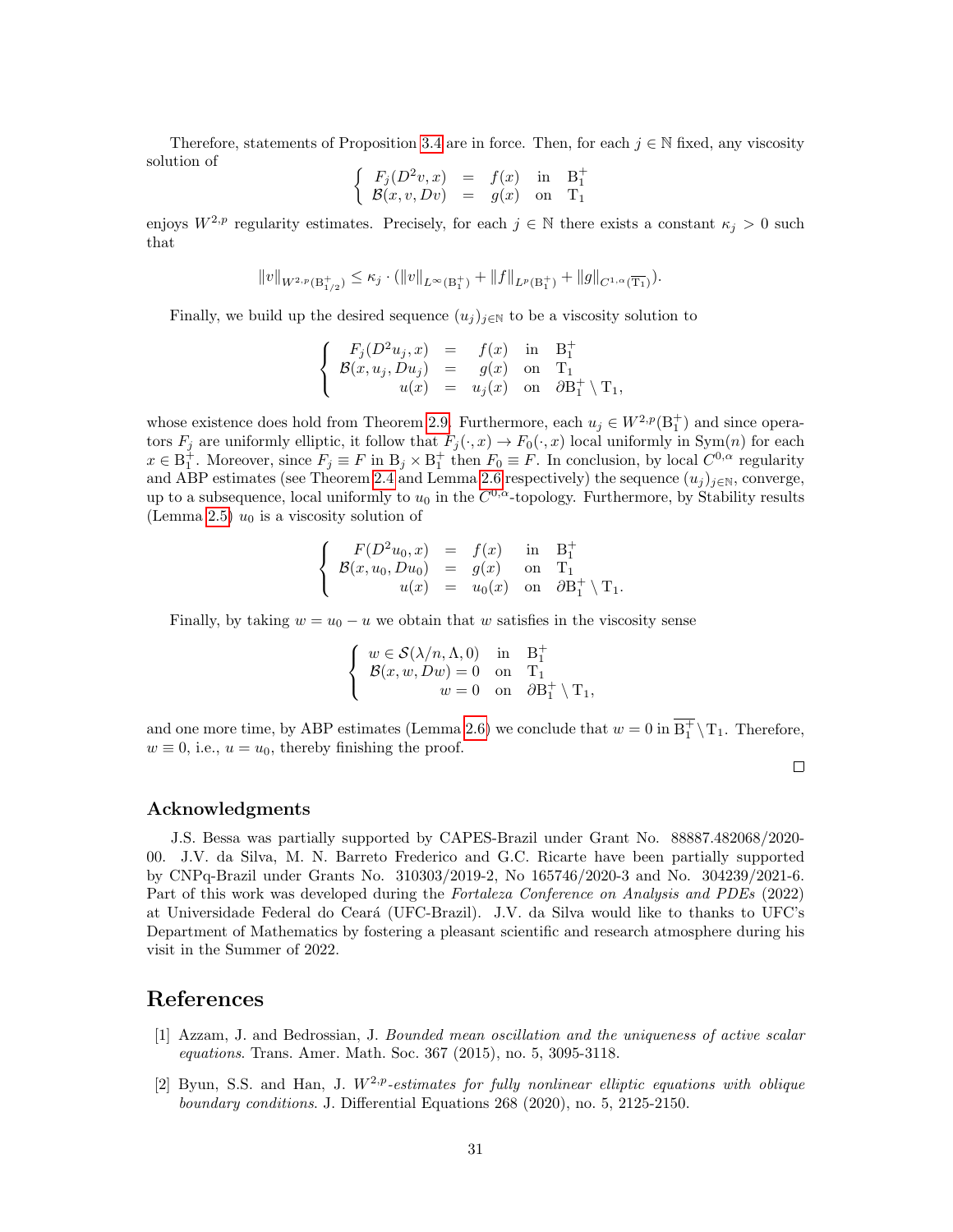- <span id="page-31-14"></span>[3] Byun, S.S., Han J. and Oh, J., On  $W^{2,p}$ -estimates for solutions of obstacle problems for fully nonlinear elliptic equations with oblique boundary conditions. Arxiv Preprint. [https:](https://arxiv.org/pdf/2012.07442.pdf) [//arxiv.org/pdf/2012.07442.pdf](https://arxiv.org/pdf/2012.07442.pdf).
- <span id="page-31-13"></span>[4] Byun, S.S., Lee, K.-A., Oh, J. and Park, J. Nondivergence elliptic and parabolic problems with irregular obstacles. Math. Z. 290 (2018), no. 3-4, 973-990.
- <span id="page-31-17"></span>[5] Byun, S.-S.; Lee, M. and Palagachev, D.K. Hessian estimates in weighted Lebesgue spaces for fully nonlinear elliptic equations. J. Differential Equations 260 (2016), no. 5, 4550-4571.
- <span id="page-31-7"></span>[6] Byun, S.-S.; Oh, J. and Wang, L.  $W^{2,p}$  estimates for solutions to asymptotically elliptic equations in nondivergence form. J. Differential Equations 260 (2016), no. 11, 7965-7981.
- <span id="page-31-10"></span>[7] Byun, S.S. and Wang, L. Global Calderón-Zygmund theory for asymptotically regular nonlinear elliptic and parabolic equations. Int. Math. Res. Not. IMRN 2015, no. 17, 8289-8308.
- <span id="page-31-0"></span>[8] Caffarelli, L.A. Interior a priori estimates for solutions of fully nonlinear equations. Ann. of Math.(2) 130 (1989), no. 1, 189–213.
- <span id="page-31-1"></span>[9] Caffarelli, L.A. and Cabré, X. Fully Nonlinear Elliptic Equations. American Mathematical Society Colloquium Publications, 43. American Mathematical Society, Providence, RI, 1995. vi+104 pp. ISBN: 0-8218-0437-5.
- <span id="page-31-12"></span>[10] Caffarelli, L.A., Crandall, M.G., Kocan, M. and Święch, A. On viscosity solutions of fully nonlinear equations with measurable ingredients. Comm, Pure Appl. Math. 49 (1996) (4), 365–397.
- <span id="page-31-9"></span>[11] Chipot, M. and Evans, L.C. Linearisaton at infinity and Lipschitz estimates for certain problems in the calculus of variations. Proc. Roy. Soc. Edinburgh Sect. A. 102 (3-4) (1986).
- <span id="page-31-8"></span>[12] da Silva, J.V. and Ricarte, G.C. An asymptotic treatment for non-convex fully nonlinear elliptic equations: Global Sobolev and BMO type estimates. Commun. Contemp. Math. 21 (2019), no. 7, 1850053, 28 pp.
- <span id="page-31-3"></span>[13] da Silva, J.V. and Vivas, H. Sharp regularity for degenerate obstacle type problems: a geometric approach. Discrete Contin. Dyn. Syst. 41 (2021), no. 3, 1359-1385.
- <span id="page-31-4"></span>[14] da Silva, J.V. and Vivas, H. The obstacle problem for a class of degenerate fully nonlinear operators. Rev. Mat. Iberoam. 37 (2021), no. 5, 1991-2020.
- <span id="page-31-15"></span>[15] Dong, H. and Kim, D. On the impossibility of  $W^{2,p}$  estimates for elliptic equations with piecewise constant coefficients. J. Funct. Anal. 267 (10) (2014) 3963–3974.
- <span id="page-31-6"></span>[16] Dong, H. and Li, Z. Classical solutions of oblique derivative problem in nonsmooth domains with mean Dini coefficients. Trans. Amer. Math. Soc. 373 (2020), no. 7, 4975-4997.
- <span id="page-31-16"></span>[17] Escauriaza, L.  $W^{2,n}$  a priori estimates for solutions to fully non-linear elliptic equation. Indiana Univ. Math. J. 42, no. 2 (1993), 413-423.
- <span id="page-31-2"></span>[18] Evans, L. C., Classical solutions of fully nonlinear, convex, second-order elliptic equations. Comm. Pure Appl. Math. 35(3), 333-363, 1982.
- <span id="page-31-5"></span>[19] Figalli, A. and Shahgholian, H., A general class of free boundary problems for fully nonlinear elliptic equations. Arch. Ration. Mech. Anal. 213 (2014), no. 1, 269–286.
- <span id="page-31-11"></span>[20] Foss, M. Global regularity for almost minimizers of nonconvex variational problems. Ann. Mat. Pura Appl. (4) 187 (2) (2008), 263-321.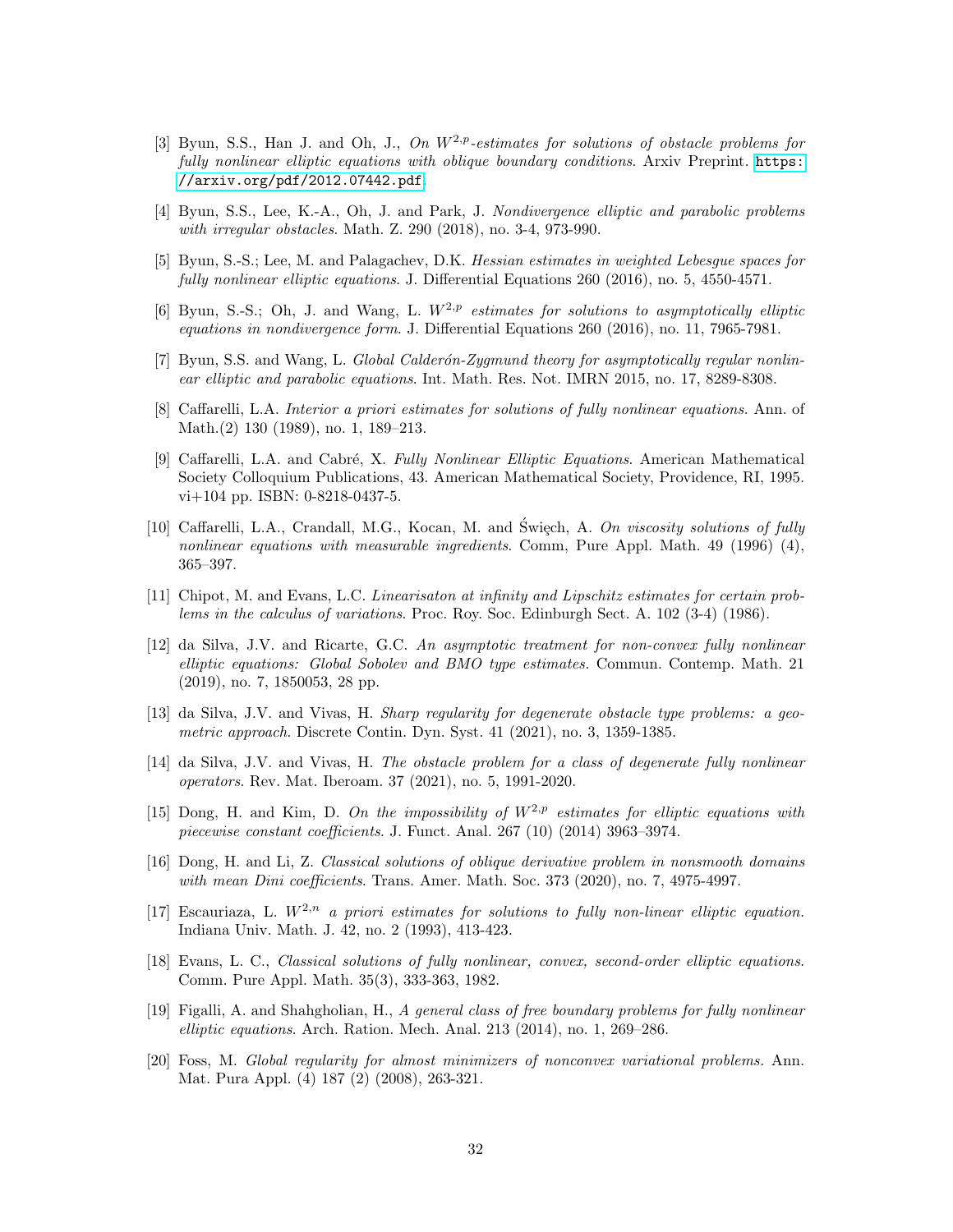- <span id="page-32-3"></span>[21] Giga, Y. and Sato, M.-H. On semicontinuous solutions for general Hamilton-Jacobi equations. Comm. Partial Differential Equations 26 (2001), 813-839.
- <span id="page-32-18"></span>[22] Ishii, H. and Lions, P.L. Fully nonlinear oblique derivative problems for nonlinear second-order elliptic PDEs. Duke math. J. 62 (3) (1991) 633-661.
- <span id="page-32-5"></span>[23] Kim, S. and Lee, K-A. Higher order convergence rates in theory of homogenization II: Oscillatory initial data. Adv. Math. 362 (2020), 106960, 52 pp.
- <span id="page-32-6"></span>[24] Krylov, N.V. Boundedly nonhomogeneous elliptic and parabolic equations. Izv. Akad. Nak. SSSR Ser. Mat. 46 (1982), 487-523; English transl. in Math USSR Izv. 20 (1983), 459-492.
- <span id="page-32-17"></span>[25] Krylov, N.V. On the existence of smooth solutions for fully nonlinear elliptic equations with measurable "coefficients" without convexity assumptions. Methods Appl. Anal., 19 (2012), pp. 119–146.
- <span id="page-32-1"></span>[26] Krylov, N.V. On the existence of  $W^{2,p}$  solutions for fully nonlinear elliptic equations under relaxed convexity assumptions. Comm. Partial Diff. Eqs., 38 (2013), pp. 687–710.
- <span id="page-32-13"></span>[27] Krylov, N.V. On the existence of  $W^{2,p}$  solutions for fully nonlinear elliptic equations under either relaxed or no convexity assumptions. Commun. Contemp. Math. 19 (2017), no. 6, 1750009, 39 pp.
- <span id="page-32-16"></span>[28] Lee, M. Weighted Orlicz regularity estimates for fully nonlinear elliptic equations with asymptotic convexity. Commun. Contemp. Math. 21 (2019), no. 4, 1850024, 29 pp.
- <span id="page-32-8"></span>[29] Li, D. and Zhang, K. Regularity for fully nonlinear elliptic equations with oblique boundary conditions. Arch. Ration. Mech. Anal. 228(3)(2018) 923-967.
- <span id="page-32-14"></span>[30] Lieberman, G.M. Regularity of solutions of obstacle problems for elliptic equations with oblique boundary conditions. Pacific J. Math. 201 (2001), no. 2, 389–419.
- <span id="page-32-9"></span>[31] Lieberman, G.M. Higher regularity for nonlinear oblique derivative problems in Lipschitz domains. Ann. Sc. Norm. Super. Pisa Cl. Sci. (5) 1 (2002), no. 1, 111-151.
- <span id="page-32-15"></span>[32] Lieberman, G.M. Oblique derivative problems for elliptic equations. World Scientific Publishing Co. Pte. Ltd., Hackensack, NJ, 2013. xvi+509 pp. ISBN: 978-981-4452-32-8.
- <span id="page-32-0"></span>[33] Lieberman, G.M. and Trudinger, N.S. Nonlinear oblique boundary value problems for nonlinear elliptic equations. Trans. Amer. Math. Soc. 295 (1986), no. 2, 509-546.
- <span id="page-32-11"></span>[34] Milakis, E. and Silvestre, L. Regularity for fully nonlinear elliptic equations with Neumann boundary data. Commum. Partial Differ. Equ. 31 (7-9) (2006) 1227-1252.
- <span id="page-32-2"></span>[35] Pimentel, E. and Teixeira, E.V. Sharp hessian integrability estimates for nonlinear elliptic equations: an asymptotic approach. J. Math. Pures Appl. 106 (2016), pp. 744–767.
- <span id="page-32-12"></span>[36] Raymond, J.P. Lipschitz regularity of solutions of some asymptotically convex problems. Proc. Roy. Soc. Edinburgh Sect. A. 117 (1-2) (1991), 59-73.
- <span id="page-32-4"></span>[37] Ricarte G.C. and Teixeira, E.V. Fully nonlinear singularly perturbed equations and asymptotic free boundary. J. Funct. Anal., vol. 261, Issue 6, 2011, 1624-1673.
- <span id="page-32-7"></span>[38] Ros-Oton, X. and Serra, J. The structure of the free boundary in the fully nonlinear thin obstacle problem. Adv. Math. 316 (2017), 710-747.
- <span id="page-32-10"></span>[39] Safonov, M.V. Nonlinear elliptic equations of second order, Lecture notes. Dipartimento di Matematica Applicata "G. Sansone", Universita degli studi di Firenze, 1991, 52 p.